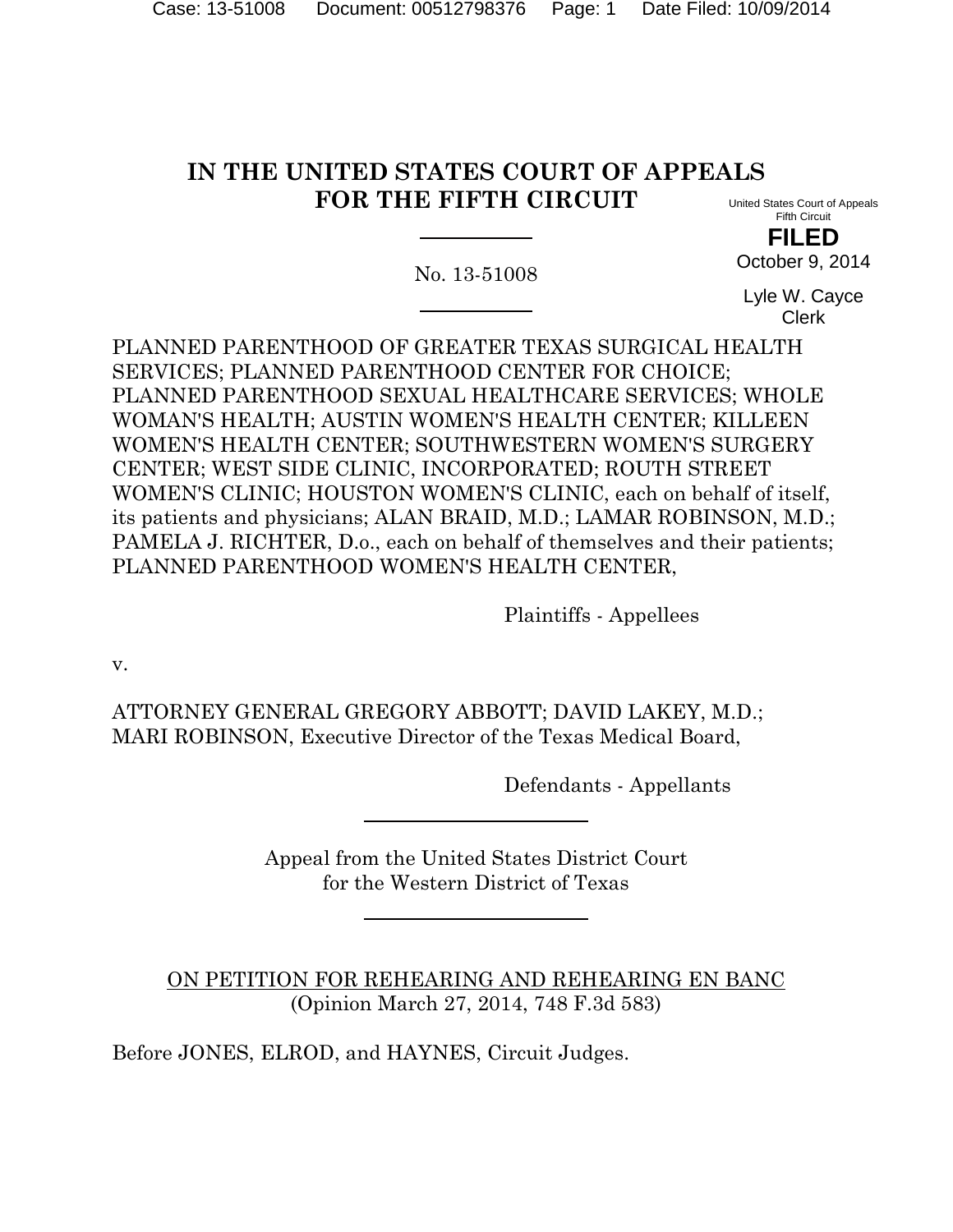EDITH H. JONES, Circuit Judge:

The Petition for Rehearing is DENIED. Judge Dennis dissents from the court's denial of rehearing en banc and his dissent is attached.

The court having been polled at the request of one of its members, and a majority of the judges who are in regular active service and not disqualified not having voted in favor (Fed. R. App. P. 35 and 5th Cir. R. 35), the Petition for Rehearing En Banc is DENIED.

In the en banc poll, 3 judges voted in favor of rehearing (Judges Dennis, Graves, and Costa) and 12 judges voted against rehearing (Chief Judge Stewart and Judges Jolly, Davis, Jones, Smith, Clement, Prado, Owen, Elrod, Southwick, Haynes, and Higginson).

ENTERED FOR THE COURT:

Edith A. Jones

UNITED STATES CIRCUIT JUDGE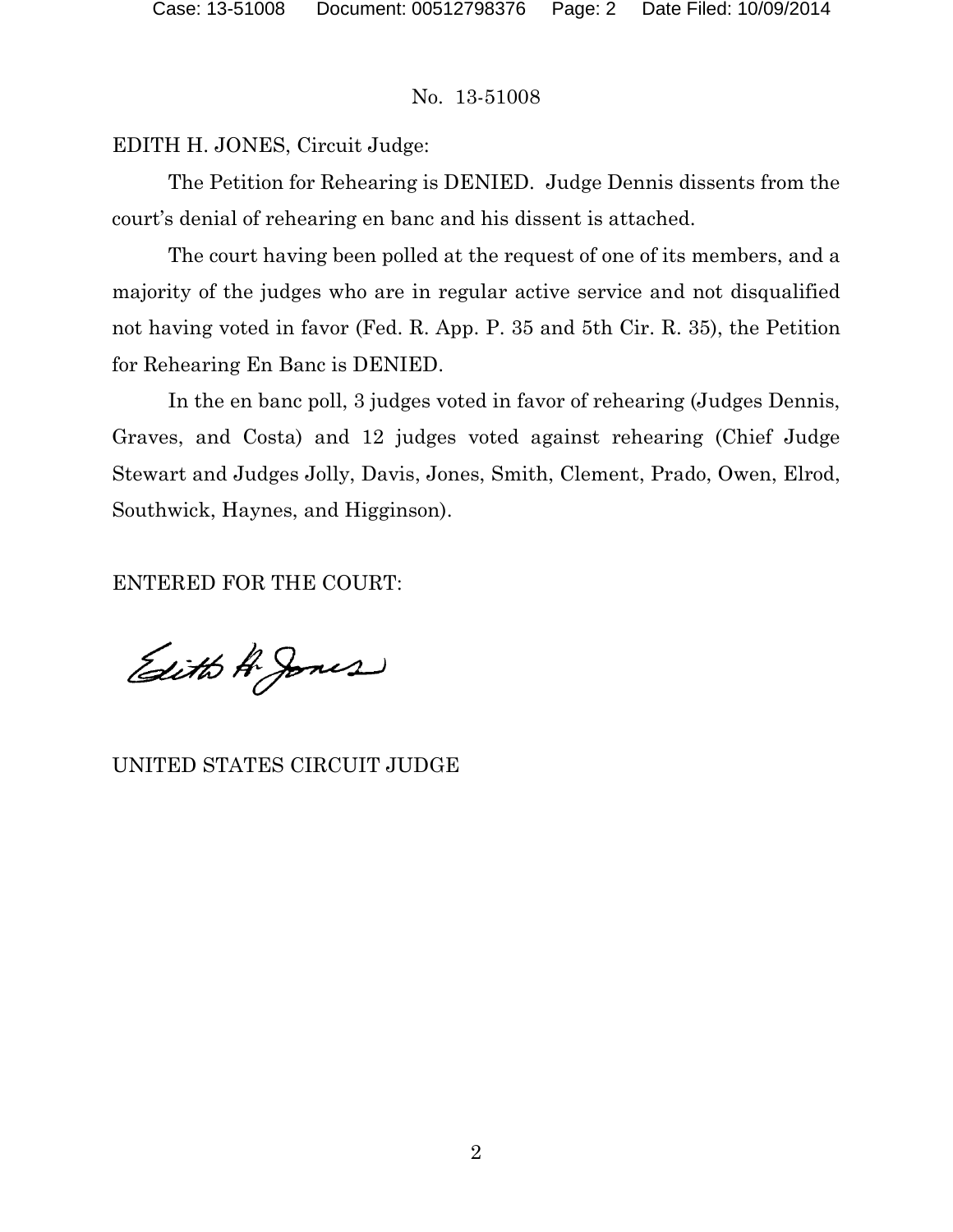JAMES L. DENNIS, Circuit Judge, dissenting:

I respectfully but emphatically dissent from the court's refusal to rehear this case *en banc*. In upholding Texas's unconstitutional admitting-privileges requirement for abortion providers and medication-abortion restrictions, the panel opinion flouts the Supreme Court's decision in *Planned Parenthood of Southeastern Pennsylvania. v. Casey*, 505 U.S. 833 (1992), by refusing to apply the undue burden standard expressly required by *Casey*. Instead, the panel applied what effectively amounts to a rational-basis test—a standard rejected by *Casey*—under the guise of applying the undue burden standard. The panel's assertion that it applies *Casey* is false because it does not assess the strength of the state's justifications for the restrictive abortion laws or weigh them against the obstacles the laws place in the path of women seeking abortions, as required by *Casey*. A correct application of the *Casey* undue burden standard would require that the admitting-privileges provision and medication-abortion restrictions be stricken as undue burdens because the significant obstacles those legal restrictions place in the way of women's rights to previability abortions clearly outweigh the strength of their purported justifications.

If not overruled, the panel's sham undue burden test will continue to exert its precedential force in courts' review of challenges to similar types of recently minted abortion restrictions in Texas, Louisiana, and Mississippi. *See Jackson Women's Health Org. v. Currier,* 760 F.3d 448 (5th Cir. 2014); *Whole Woman's Health v. Lakey*, No. 1:14-CV-284-LY, 2014 WL 4346480 (W.D. Tex. Aug. 29, 2014); *June Med. Servs., LLC v. Caldwell,* No. 3:14-CV-525-JWD-RLB, 2014 WL 4296679 (M.D. La. Aug. 31, 2014). Moreover, the panel opinion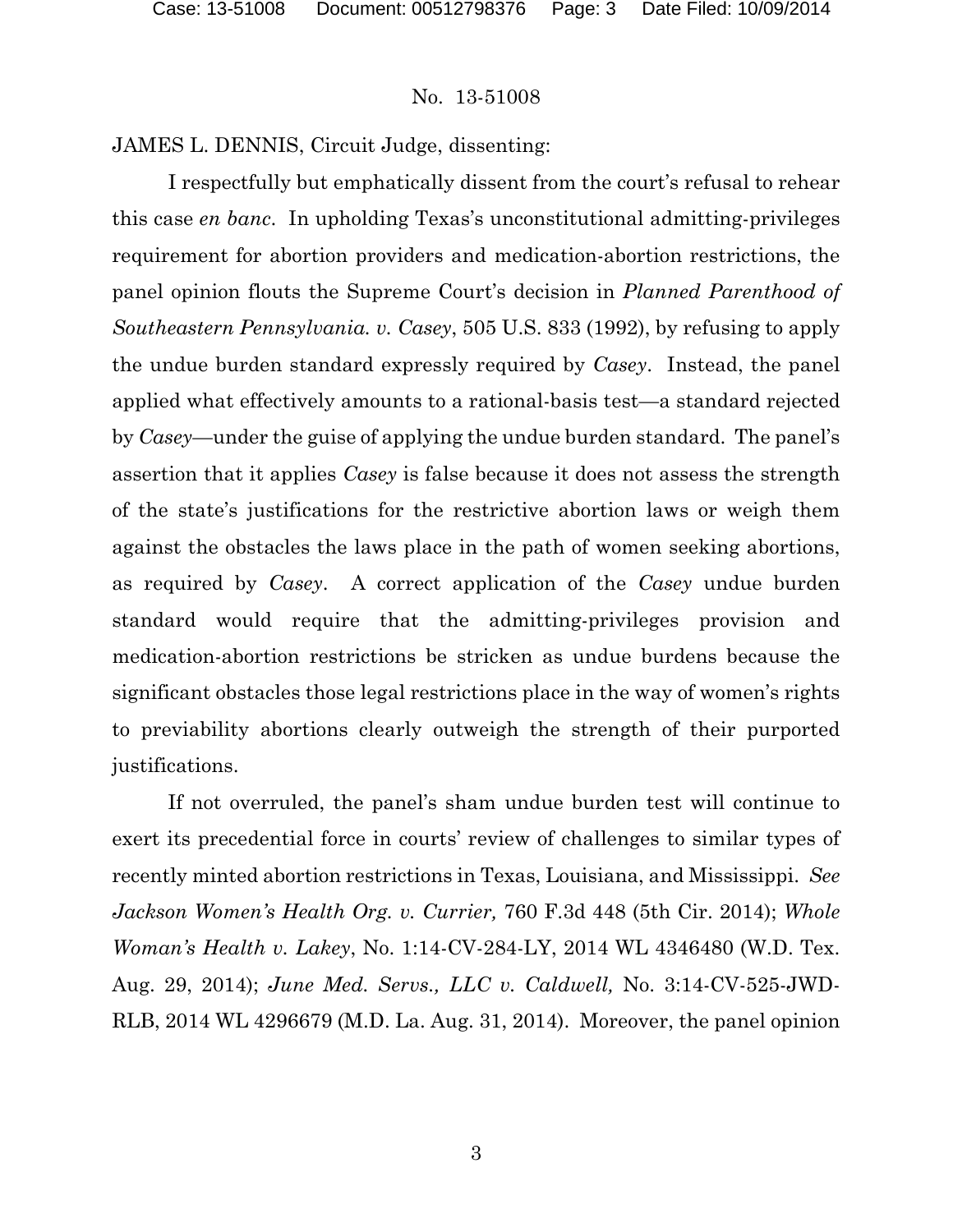l

## No. 13-51008

deepens a circuit split, $\frac{1}{1}$  $\frac{1}{1}$  $\frac{1}{1}$  and has been criticized by other federal courts. *Planned Parenthood Ariz., Inc. v. Humble*, 753 F.3d 905, 914 (9th Cir. 2014) ("We conclude that *Abbott* . . . [is] inconsistent with the undue burden test as articulated and applied in [the relevant Supreme Court case law.]"); *see also Planned Parenthood Se. Inc., v. Strange*, No. 2:13-CV-405-MHT (WO), 2014 WL 1320158, at \*9-10 (M.D. Ala. Mar. 31, 2014) (hereinafter "*Strange I*") (criticizing *Abbott* panel's application of the *Casey* undue burden test). In disclaiming its duty to correct the panel's perversion of the undue burden standard, a majority of this court effectively ensures that laws, like the Texas law challenge here, that substantially chop away at a woman's right to a previability abortion, will be given only a modicum of scrutiny, essentially giving states *carte blanche* with respect to the regulation of the right to an abortion. This court's abject deference to state authority annihilates any "real substance" to the vital individual constitutional interest at stake: "the urgent claims of the woman to retain the ultimate control over her destiny and her body, claims implicit in the meaning of liberty." *Casey*, 505 U.S. at 869.

#### \* \* \*

In *Casey*, the Supreme Court of the United States reaffirmed the right announced in *Roe v. Wade*, 410 U.S. 113 (1973)—"the right of the woman to choose to have an abortion before viability and to obtain it without undue interference from the State.". 505 U.S. at 846 (plurality opinion). The *Casey* Court simultaneously recognized and endorsed "the principle that the State has legitimate interests from the outset of the pregnancy in protecting the

<span id="page-3-0"></span><sup>1</sup> *See Planned Parenthood of Wis., Inc. v. Van Hollen*, 738 F.3d 786, 798 (7th Cir. 2013) (upholding a preliminary injunction of a nearly identical admitting-privileges provision); *Planned Parenthood Ariz., Inc., et al, v. Humble*, 753 F.3d 905, 914 (9th Cir. 2014) (holding that the Arizona law restricting the provision of medication that induces abortion is likely unconstitutional).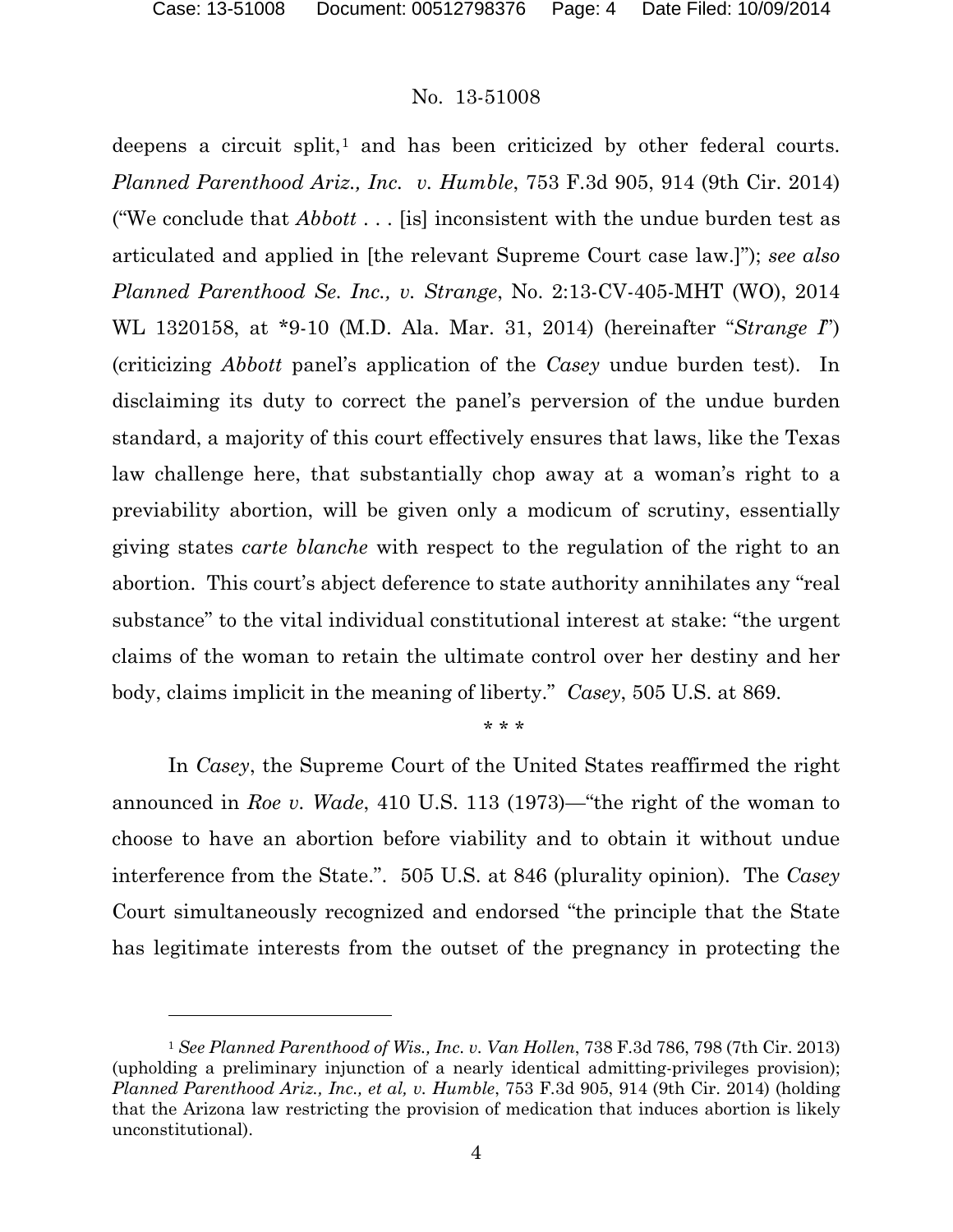health of the woman and the life of the fetus that may become a child." *Id*. A controlling plurality of the Court, striking a balance between the state's legitimate interests and a woman's constitutionally protected liberty interest, announced that a State regulation goes too far in pursuing its legitimate interests when it imposes an "undue burden" on a woman's ability to choose an abortion. *Id*. at 874 (joint opinion of O'Connor, Kennedy, and Souter, JJ.).

All federal courts are obliged to apply the principles and governing standard announced in *Casey* to determine the constitutionality of a state law challenged as imposing an undue burden on the woman's ability to choose to procure an abortion. We must perform this duty in order to give "real substance to the woman's liberty," *id*. at 869, while at the same time fully honoring the State's ability to pursue, in good faith, its own acknowledged legitimate interests.

On July 18, 2013, the Governor of Texas signed into law House Bill 2 (H.B. 2), which contains several provisions regulating abortions. Among its provisions, H.B. 2 requires that all doctors who provide abortions must have admitting privileges at a hospital within 30 miles of where each abortion is performed. *See* TEX. HEALTH & SAFETY CODE § 171.0031(a)(1). On September 27, 2013, the Plaintiffs filed this lawsuit in the United States District Court for the Western District of Texas against the Attorney General of Texas, Gregory Abbott, and others, challenging the constitutionality of, *inter alia*, H.B. 2's admitting-privileges requirement. After a bench trial, the district court held that the admitting-privileges requirement is unconstitutional and enjoined its enforcement. *Planned Parenthood of Greater Tex. Surgical Health Servs. v. Abbott,* 951 F. Supp. 2d 891, (W.D. Tex. 2013). A motions panel of this court stayed the decision pending appeal, *Planned Parenthood of Greater Tex. Surgical Health Servs. v. Abbott,* 734 F.3d 406 (5th Cir. 2013) ("*Abbott I*"), and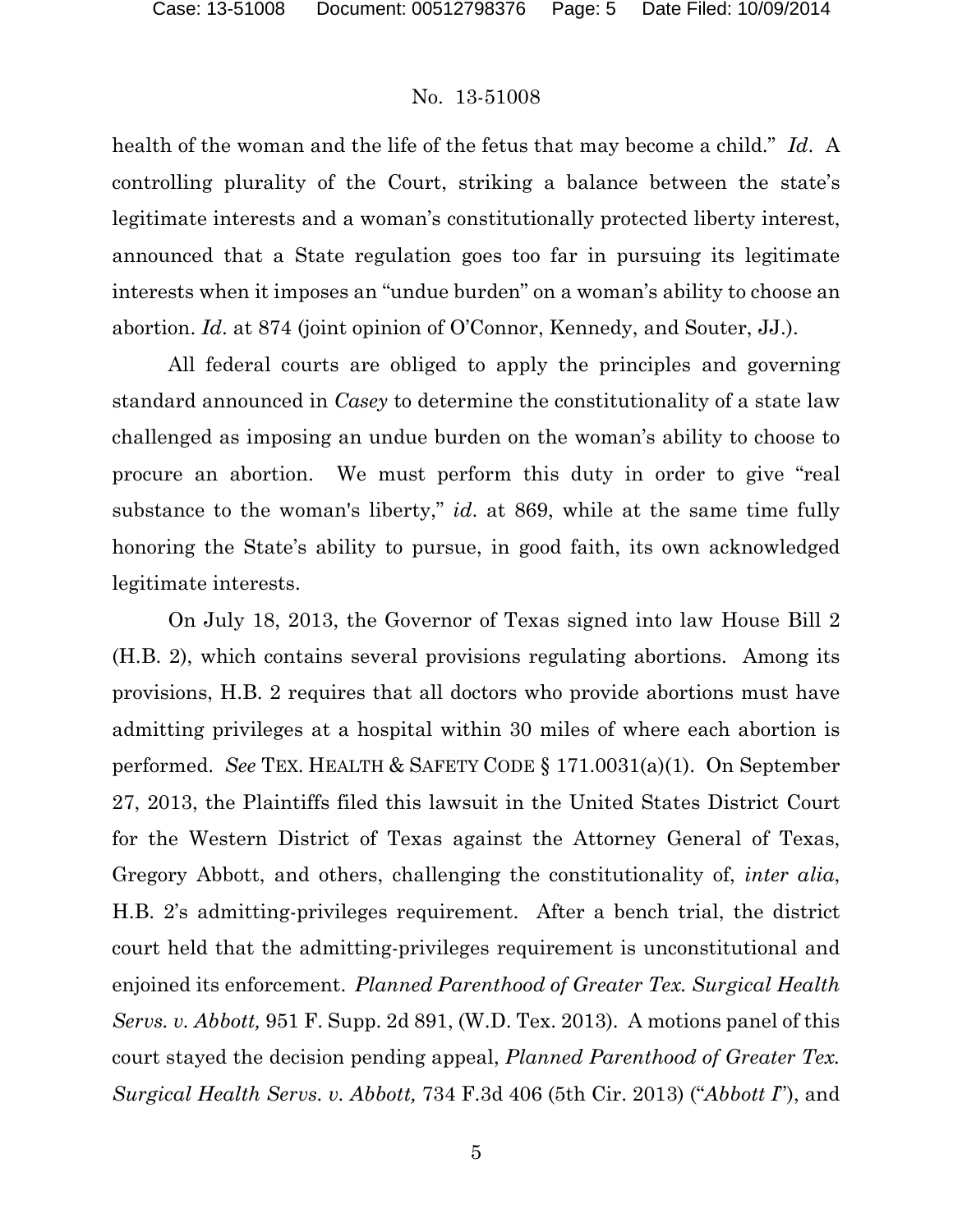### No. 13-51008

a merits panel reversed and rendered judgment for the State of Texas, except that "the admitting privileges requirement, . . . may not be enforced against abortion providers who timely applied for such privileges under the statute but are awaiting a response from a hospital." 748 F3d 583, 695 (5th Cir. 2014) ("*Abbott II*").

The *Abbott II* panel decision conflicts with the Supreme Court's decision in *Casey* in various ways. This dissenting opinion will be limited to a discussion of *Abbott II*'s analysis and conclusions regarding H.B. 2's admittingprivileges provision because it is within that portion of the panel decision where the panel most egregiously errs in its application of *Casey*.[2](#page-5-0)Specifically,

<span id="page-5-0"></span><sup>2</sup> The district court also enjoined H.B. 2's ban on medication-induced abortion performed after 49 days of pregnancy as applied to a woman for whom a physician, in his or her sound medical opinion, determines that a medication abortion between 50 and 63 days from the woman's last menstrual period ("LMP") is necessary to preserve her health or life. The *Abbott II* panel reversed this ruling. As noted herein, this dissenting opinion will be focused primarily on a discussion of H.B. 2's admitting-privileges provision. That being said, I believe the panel's decision upholding H.B. 2's medication-abortion provision is constitutionally invalid for the reasons briefly outlined in this footnote.

First, the *Abbott II* panel characterized the Plaintiffs' challenge as a purely facial challenge, when Plaintiffs in fact brought *both* a facial challenge and a pre-enforcement, asapplied challenge to the medication-abortion provision. As the Plaintiffs contend in their petition for rehearing *en banc*, their initial complaint asked the district court to (1) enjoin the medication abortion restriction as a whole [*i.e.*, facially] and, alternatively, (2) enjoin the restriction "*as applied* to women with gestational ages greater than 49 days LMP for whom a medication abortion is necessary, in their doctor's appropriate medical judgment, to protect their lives or health." (emphasis added). The district court rejected Plaintiffs' facial challenge and granted Plaintiffs partial relief, finding that, as applied to women for whom surgical abortion is a significant health risk, the law imposes an undue burden. *Abbott*, 951 F. Supp. 2d, at 907. The *Abbott II* panel inexplicably characterized this partial, as-applied injunction as a facial remedy, and rejected it largely on that basis. *Abbott II*, 748 F.3d at 604 ("[W]e conclude that H.B. 2's regulations on medication abortion, like the Act in *Gonzales*, do not *facially require* a court-imposed exception for the life and health of the woman . . . . H.B. 2 *on its face* does not impose an undue burden on the life and health of a woman, and the district court erred in finding to the contrary.") (emphasis added). The fact that Plaintiffs' challenge was brought pre-enforcement does not render it purely "facial" and therefore an improper means to challenge the regulation's health exceptions, or lack thereof. Rather, *Gonzales* affirmed the availability of *pre-enforcement* as-applied challenges. *Gonzales v. Carhart*, 550 U.S. 124, 167 (2007) ("*[P]reenforcement* as-applied challenges to the Act can be maintained") (emphasis added). A pre-enforcement, as-applied challenge is just what was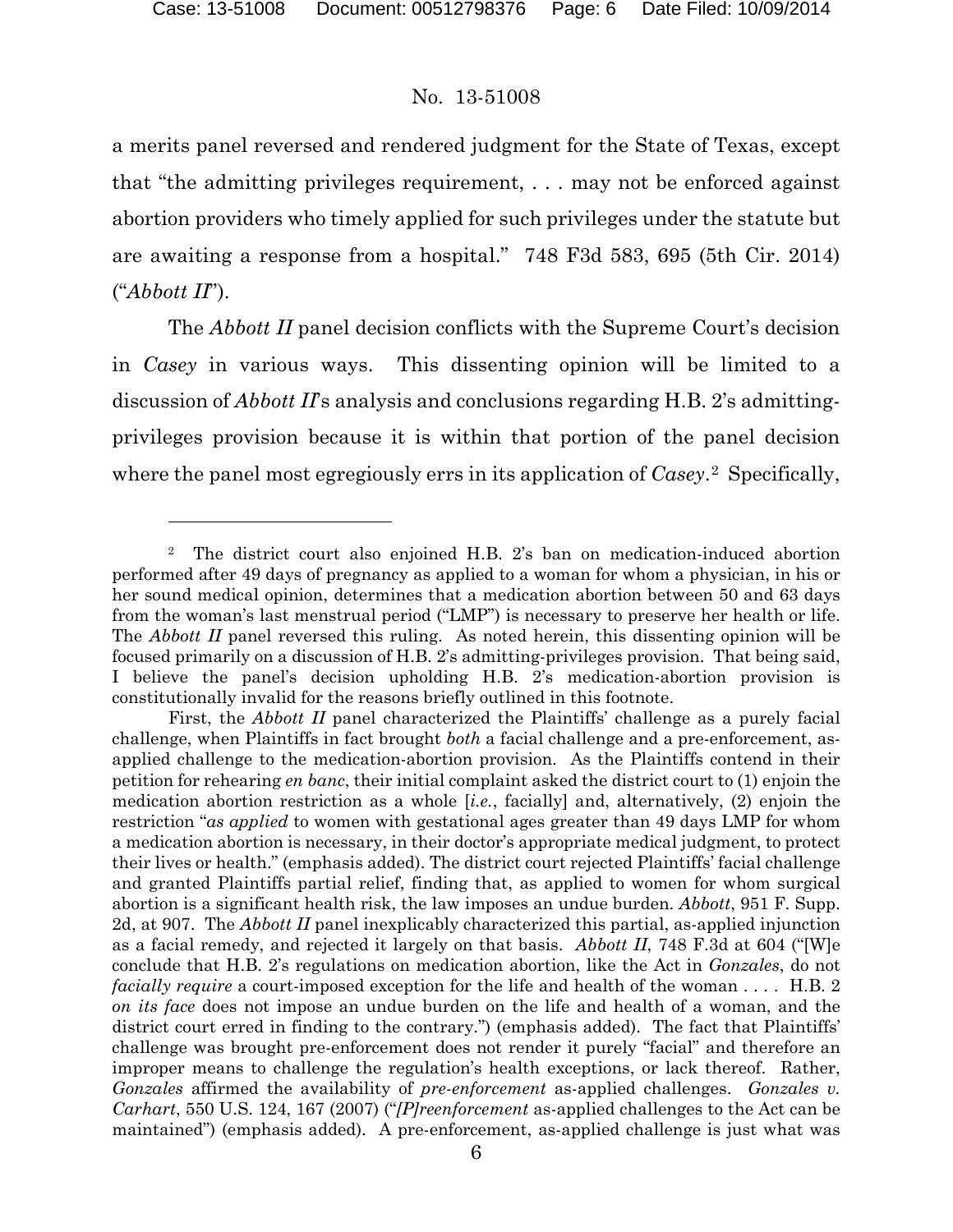No. 13-51008

brought here, and the district court, rejecting the facial challenge, properly granted the Plaintiffs the alternative remedy they requested.

Further, the *Gonzales* Court was asked to invalidate the Act at issue *in its entirety* a "facial" remedy—because the provision lacked a health exception. *Gonzales*, 550 U.S. at 166-67 ("The Act is not invalid on its face where there is uncertainty over whether the barred procedure is ever necessary to preserve a woman's health . . ."). Unlike the Court in *Gonzales*, the *Abbott II* panel was asked to determine whether the district court erred in enjoining the medication abortion restrictions *as-applied* to a certain group of women—the *Abbott II* panel was never tasked with determining whether the lack of a health exception for this class of women should invalidate the provision *in toto*. Thus this language from the *Gonzales* Court that the *Abbott II* panel cited to is not directly applicable. The *Abbott II* panel misconstrued *Gonzales* when it wholesale rejected Plaintiffs' challenge to the medication-abortion restrictions because it was, in part, a facial challenge.

Even if we were to construe the Plaintiffs' challenge to H.B. 2's medication abortion restrictions as a purely facial challenge, the *Abbott II* panel's conclusion here was nonetheless erroneous. First, the Supreme Court has recently explained that "the distinction between facial and as-applied challenges" has no "automatic effect" on the "pleadings and disposition" of a case. *Citizens United v. FEC*, 558 U.S. 310, 331 (2010); *see also* Richard H. Fallon, Jr., *Fact and Fiction About Facial Challenges*, 99 Cal. L. Rev. 915, 935 (2011) ("Powerful evidence that the Supreme Court routinely entertains, and not infrequently upholds, facial challenges emerges from examination of the leading cases under a broad range of constitutional provisions . . . . A survey of leading cases unmistakably demonstrates that the Court has held statutes wholly invalid under nearly every provision of the Constitution under which it has adjudicated challenges to statutes.").Accordingly, rejecting the Plaintiffs' challenge because it is a "facial" challenge does not comport with the Court's instruction that the distinction between facial and as-applied should not mandate a particular result.

Moreover, and critically, H.B. 2 contains an express severability provision, clearly indicating the Texas legislature's intent to allow courts to construct narrowly-drawn remedies that preserve as much of the law that complies with the constitution. *See* 2013 Tex. Sess. Law Serv. 2nd Called Sess. Ch. 1 (H.B. 2), Section 1(b) ("The legislature intends that every application of this statute to every individual woman shall be severable from each other."). Here, the district court, in accordance with the severability provision, enjoined the law only to the extent that it imposed a substantial obstacle upon a certain, defined group of women. In so doing, the district court crafted a narrowly drawn remedy, after making findings of fact that are substantially supported by the record. Specifically, the district court made a finding of fact that "there are certain situations where medication abortion is the only safe and medically sound option for women with particular physical abnormalities or preexisting conditions." *Abbott*, 951 F. Supp. 2d, at 907 (footnote detailing these medical conditions omitted). This finding is adequately supported by the record evidence, survives clear error review, and therefore must be upheld by this court. This finding also supports the court's legal conclusion that, as applied to this subset of women with certain physical conditions, H.B. 2's medication abortion restrictions impose an undue burden because it functions as a "total method ban after 49 days LMP." *Id.* at 908. Thus even if we construe the Plaintiffs' challenge as purely facial, the district court properly applied the severability clause to construct the narrow, as-applied remedy. *See* Gillian E. Metzger, *Facial and As-Applied Challenges Under the Roberts Court*, 26 FORDHAM URB. L. J. 773, 791 (June 2009) ("severability means that a facial challenge need not lead to facial invalidation"). In sum,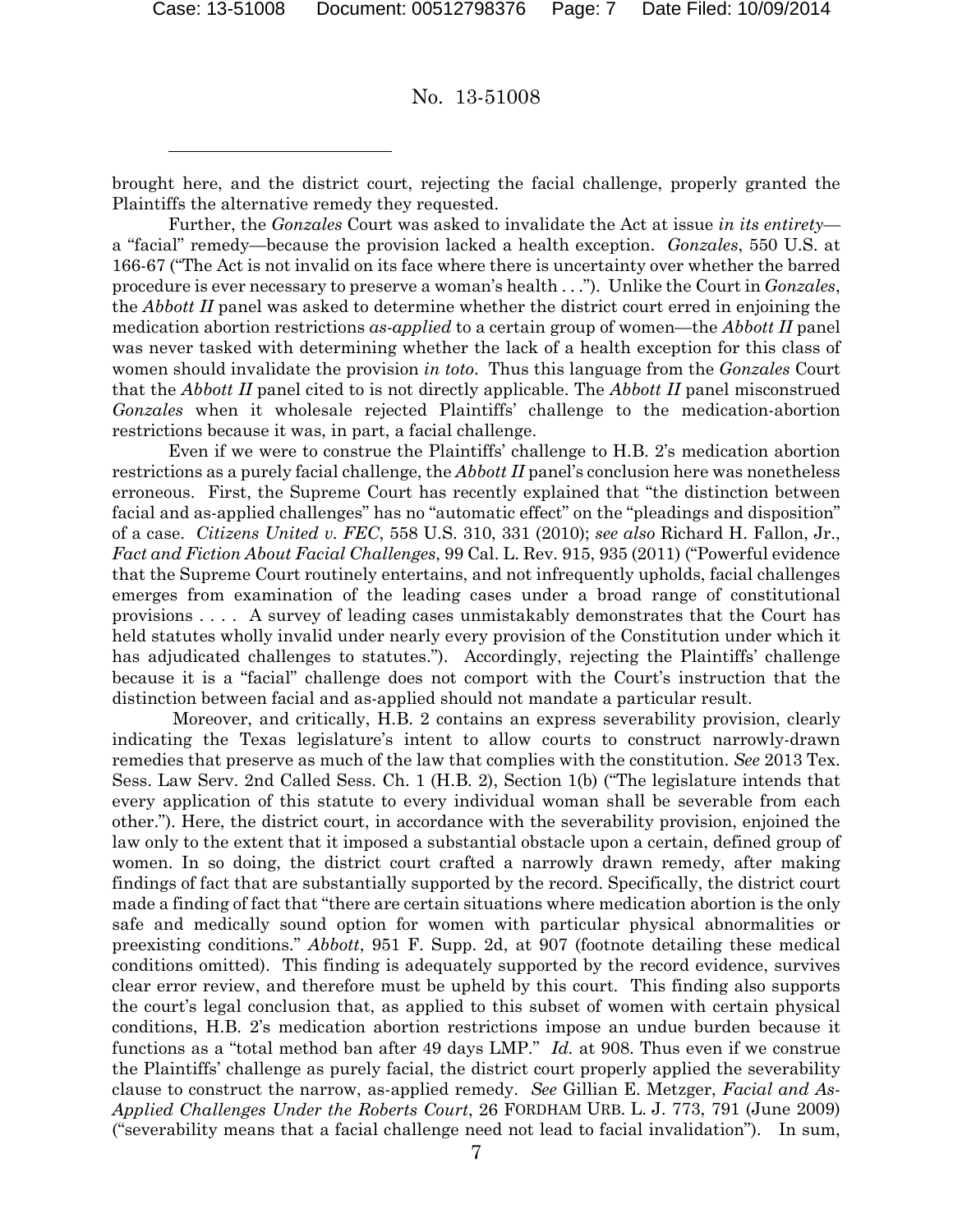### No. 13-51008

this dissent will focus on three main points of error, any one of which warrants *en banc* consideration or correction by the Supreme Court. First, the *Abbott*  panel failed to weigh the magnitude of the burden that the admittingprivileges requirement places on a woman's right to abortion against the strength of the State's justification for the law, in order to determine whether the State's justifications are robust enough to warrant the restriction and corollary burdens. As will be explained *infra*, this weighing of burdens and justifications constitutes the very heart of the inquiry into whether a burden is "undue" within the meaning of *Casey*, and the *Abbott II* panel's patent failure to conduct this inquiry necessitates *en banc* review. Second, the panel misinterpreted and misapplied *Casey*'s "large fraction" test by disregarding the effect of the law in light of the relevant context and circumstances faced by the women for whom the law is relevant (*i.e*. for whom it actually burdens). Finally, it is also necessary to reconsider the panel decision *en banc* because, although purporting to apply clear error review, as required by Supreme Court and circuit precedents, the panel improperly reviewed the district court's factual findings *de novo*, and thereby erroneously substituted the panel's own fact finding for that of the district court. In other words, the panel opinion is based on both erroneous legal precepts and improper *de novo* appellate court factual findings and, therefore, should be reheard *en banc*. The *Abbott II* panel's serious constitutional errors in misapplying the *Casey* undue burden standard to the admitting-privileges requirement and its erroneous substitution of its factual findings for the district court's are more than sufficient reason for an *en banc* rehearing.

the *Abbott II* panel not only failed to apply the clear error standard of review to the district court's findings of fact that support the as-applied injunction, but it also misinterpreted and improperly broadened the meaning of *Gonzales* when it reversed the district court's partial injunction as an improper facial remedy.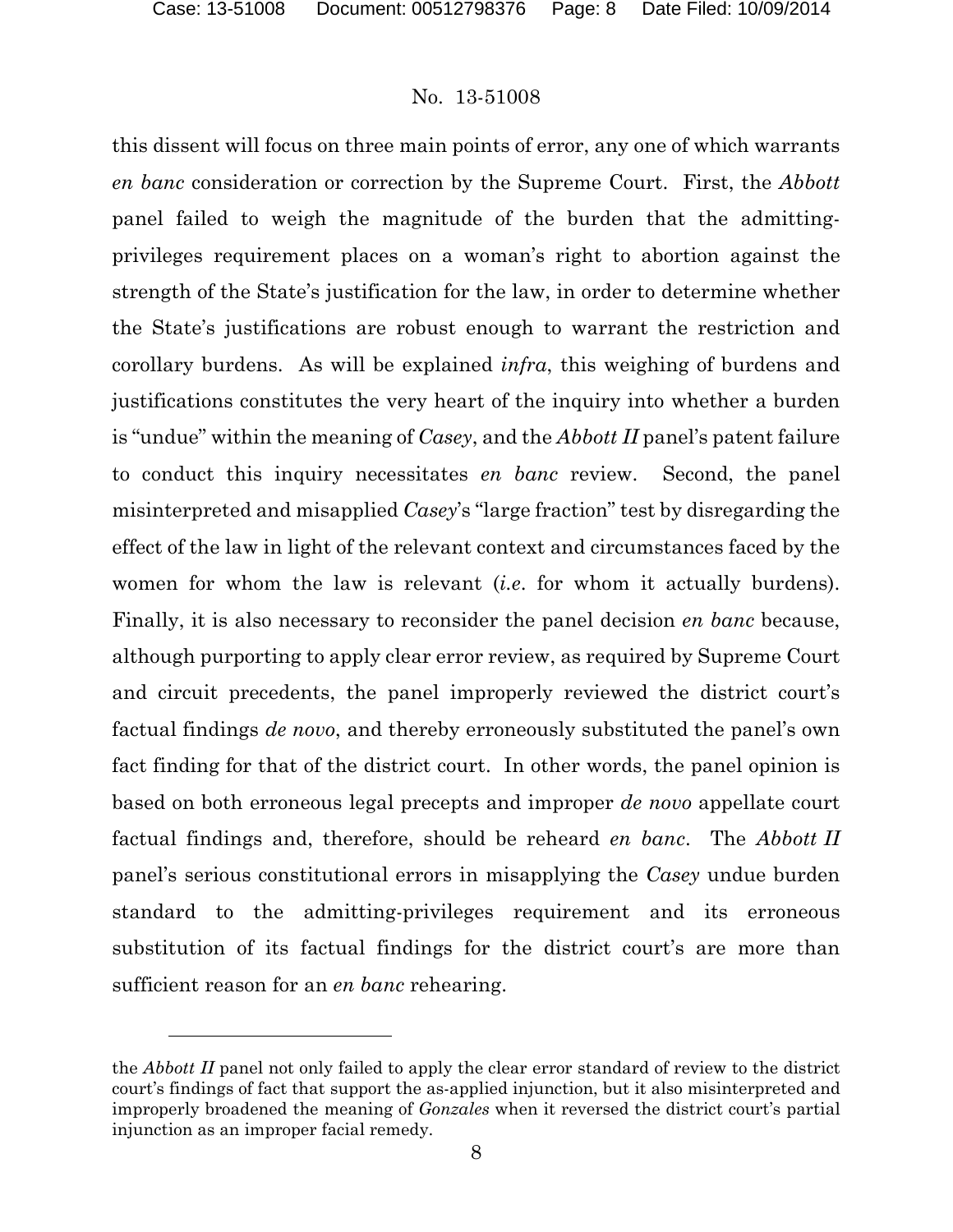### **I**. *Casey***'s Undue Burden Standard**

In *Casey*, the Court reaffirmed the "central right" established in *Roe v*. *Wade*, 410 U.S. 113 (1973)—that a "State may not prohibit any woman from making the ultimate decision to terminate her pregnancy before viability." *Casey*, 505 U.S. at 879. As the Court explained, "[t]he woman's right to terminate her pregnancy before viability is the most central principle of *Roe v. Wade*. It is a rule of law and a component of liberty we cannot renounce." *Id.*  at 871. While approving of *Roe*'s central premises, the controlling *Casey*  plurality rejected a strict-scrutiny standard of review that cases following *Roe*  had adopted and applied to challenges to abortion regulations, *id.* at 871-72, and for which Justice Blackmun argued in his partial dissent, *id*. at 926 (Blackmun, J.) (urging the court to apply strict scrutiny to a State's abortion restrictions—a standard rejected by the plurality). The *Casey* plurality likewise rejected mere rational-basis review—the standard urged by Chief Justice Rehnquist in dissent. *Id.* at 966 (Rehnquist, C.J.). The controlling *Casey* plurality read *Roe* as acknowledging both the importance of a woman's right to make the ultimate decision of whether to terminate her pregnancy previability, as well as the State's legitimate interests in protecting fetal life and preserving the health of the pregnant woman. *Id.* at 872. In light of these competing interests, and in an effort to strike a balance between them, the *Casey* plurality announced the undue burden standard, which functions as a reconciliatory standard between strict scrutiny and rational-basis review. *See Casey,* 505 U.S. at 878 ("To protect the central right recognized by *Roe v. Wade*  while at the same time accommodating the State's profound interest in potential life, we will employ the undue burden analysis."). As the Court has emphasized, the undue burden test "struck a balance. The balance was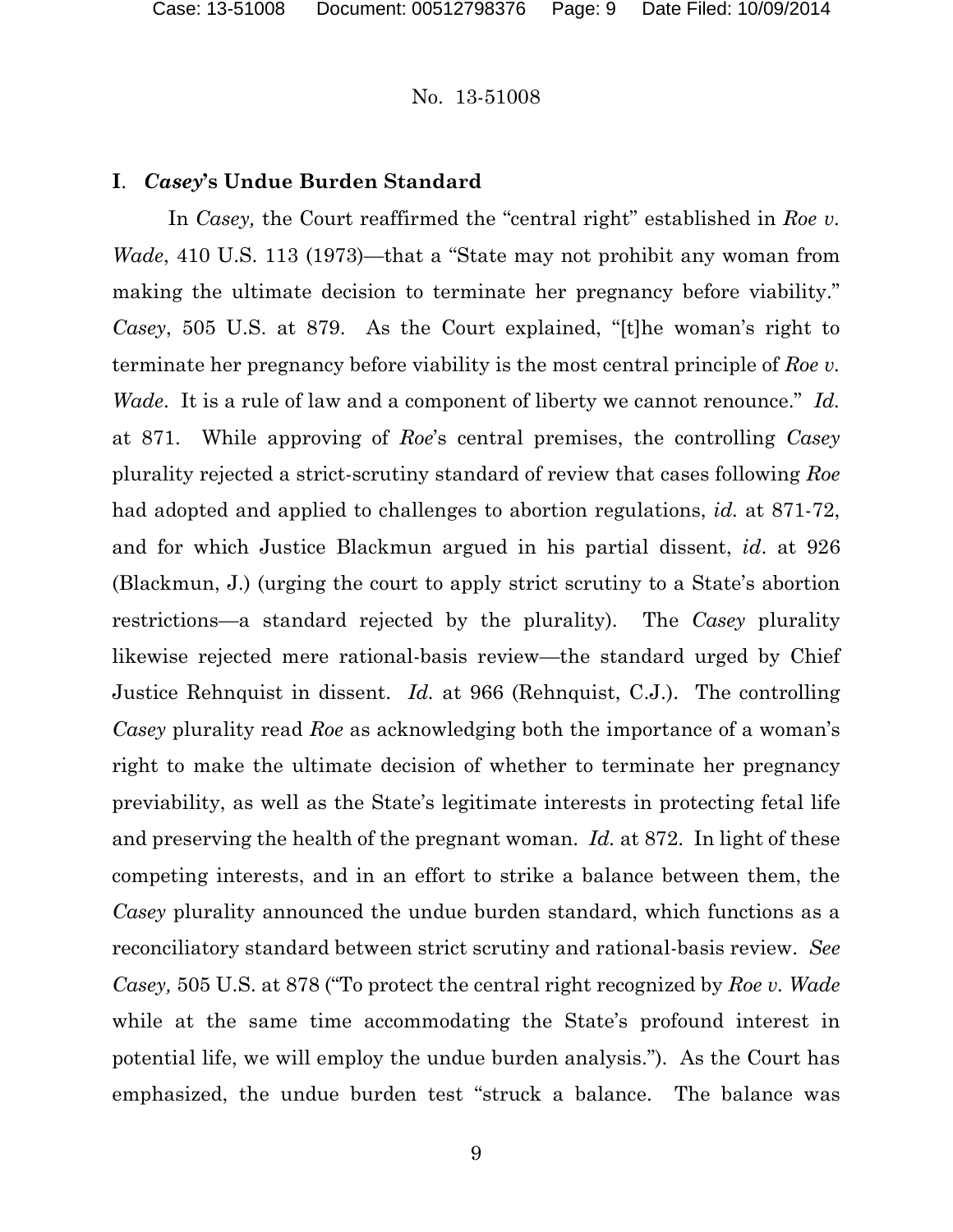l

### No. 13-51008

central" to the *Casey* Court's holding. *Gonzales v. Carhart*, 550 U.S. 124, 146 (2007).

*Casey* thus adopted a compromise position, between the strict-scrutiny review endorsed by Justice Blackmun and the rational-basis review urged by Chief Justice Rehnquist. However, the *Casey* plurality did not adopt ordinary, intermediate scrutiny.[3](#page-9-0)Rather than apply one of the recognized tiers of scrutiny, the Court adopted the undue burden test, and in so doing, pointed to two ballot-access cases—namely *Anderson v. Celebrezze*, 460 U.S. 780 (1983), and *Norman v. Reed*, 502 U.S. 279 (1992)—that similarly applied a standard of review that does not squarely fit into the established tiers of scrutiny. *Casey*, 505 U.S. at 873–74. The ballot access cases apply a flexible, balancing test that provides the State with leeway to regulate for a valid purpose, where such regulation does not unnecessarily infringe upon individuals' voting rights. *Id.* The Court explained that the "abortion right is similar" in that courts must weigh the individual woman's right against the State's legitimate interests. *Id.* Therefore, we may look to the ballot access cases for guidance on how to apply the undue burden standard. *See id.; see also Strange I*, 2014 WL 1320158, at \*9-10 (discussing the *Casey*'s Court's reference to the ballot-access cases as indicative that the ordinary tiers of scrutiny do not apply to the undue burden standard announced in *Casey* but rather, "slight burdens may merit slight scrutiny, while heavy burdens warrant heavy scrutiny");<sup>[4](#page-9-1)</sup> *cf. Okpalobi v.* 

<span id="page-9-0"></span><sup>3</sup> For an example of traditional intermediate scrutiny, *see, e.g.*, *Wengler v. Druggists Mut. Ins. Co*., 446 U.S. 142, 150 (1980) (applying intermediate scrutiny to a gender discrimination claim, requiring that a law be "substantially related" to the achievement of "important governmental objectives")*.*

<span id="page-9-1"></span><sup>4</sup> In the final order in the *Strange* case, *see Planned Parenthood Se., Inc. v. Strange*, No. 2:13-CV-405-MHT, 2014 WL 3809403 (M.D. Ala. Aug. 4, 2014) (hereinafter "*Strange II*"), Judge Thompson further noted that *Roe v. Wade*'s companion case, *Doe v. Bolton*, 410 U.S. 179 (1973) was cited approvingly in *Casey, see* 505 U.S. at 874-5, and thus provides further evidence that the *Casey* undue burden standard requires a balancing of the strength of the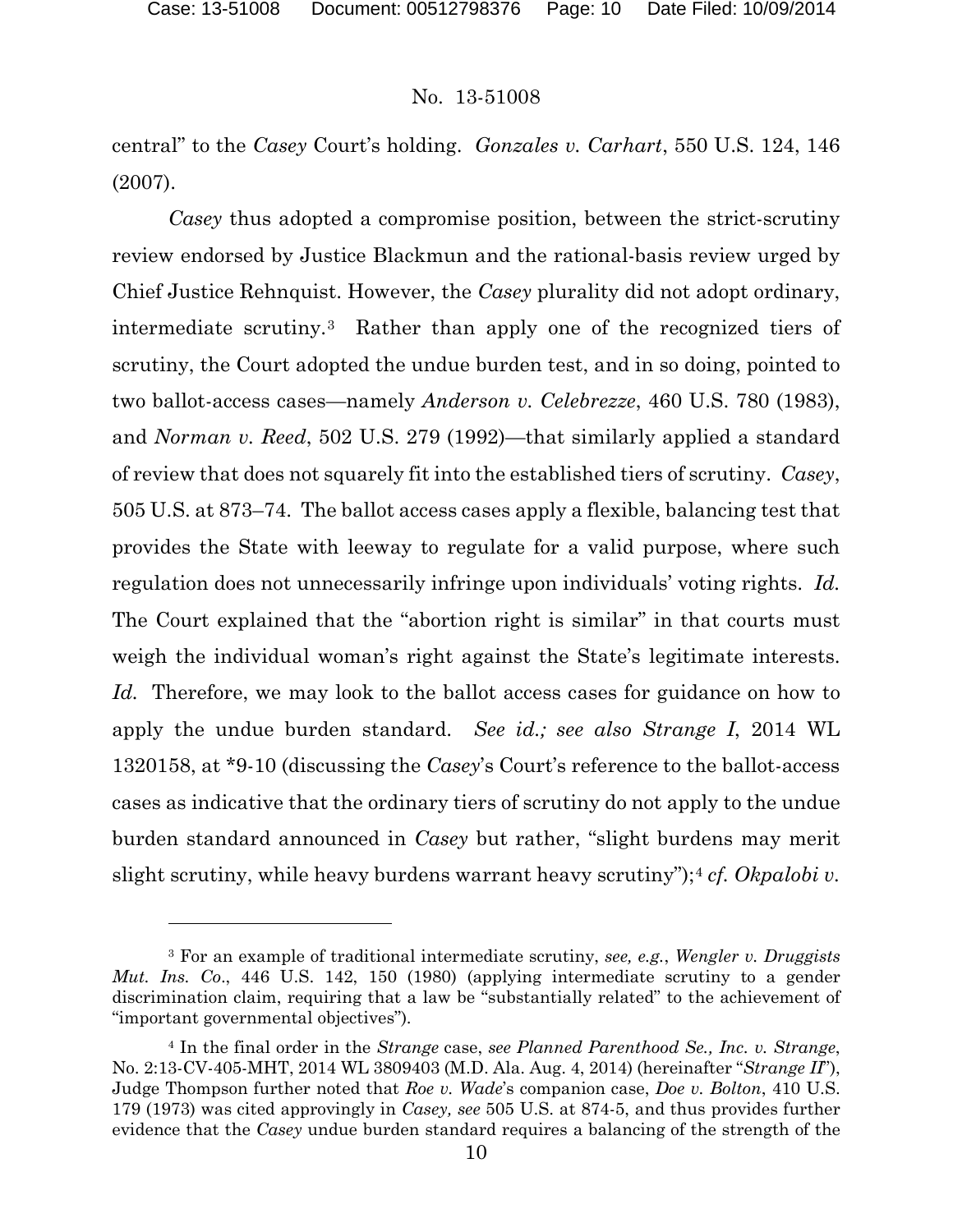### No. 13-51008

*Foster*, 190 F.3d 337, 354-55 (5th Cir. 1999), *vacated on other grounds on reh'g en banc*, 244 F.3d 405 (5th Cir. 2001) (explaining that we are not without guidance to apply the undue burden test's purpose analysis, because a similar inquiry is mandated in, for example, voting rights cases).

*Anderson* and *Norman* apply a fluid balancing test that does not function as a "'litmus-paper test' that will separate valid from invalid restrictions." *Anderson*, 460 U.S. at 789. Rather,

a court must first consider the *character* and *magnitude* of the asserted injury to the rights protected by the [Constitution] that the plaintiff seeks to vindicate. It then must identify and evaluate the precise interests put forward by the State as justifications for the burden imposed by its rule. In passing judgment, the Court must not only determine the *legitimacy and strength of each of those interests*; it also *must consider the extent* 

State's justifications against the extent of the burden imposed upon women. *Strange II*, 2014 WL 3809403, at \*8-9. Specifically, in *Doe*, the Court reviewed a challenge to a Georgia regulation that required, *inter alia*, that all abortions be conducted in hospitals, rather than at clinics. In concluding that the law was unconstitutional, the Court considered

the burdens that such a clinic ban would impose on women seeking abortions, [and thus] demanded from the State an honest accounting of the health benefits of the hospital-only requirement. The Court ultimately struck down the requirement, finding that the persuasive "mass of data" offered by the plaintiffs and amici, tended to show that clinics with appropriate staff and facilities were "entirely adequate to perform abortions," while Georgia failed to offer "persuasive data to show that only hospitals meet its acknowledged interest in insuring the quality of the operation and the full protection of the patient." *Doe*, 410 U.S. at 195. Thus, despite acknowledging the State's legitimate interest in protecting women's health, the Court carefully considered the evidence on the degree to which the hospital regulation would actually advance that interest.

*Strange II*, 2014 WL 3809403, at \*8. Unlike the *Abbott II* panel, the Court in *Doe* "required more than general statements of concern and claims that the regulations conceivably might, in some cases, lead to better health outcomes; rather, the Court required the State to establish, through evidence, that the regulation was strongly justified." *Id.* at \*9.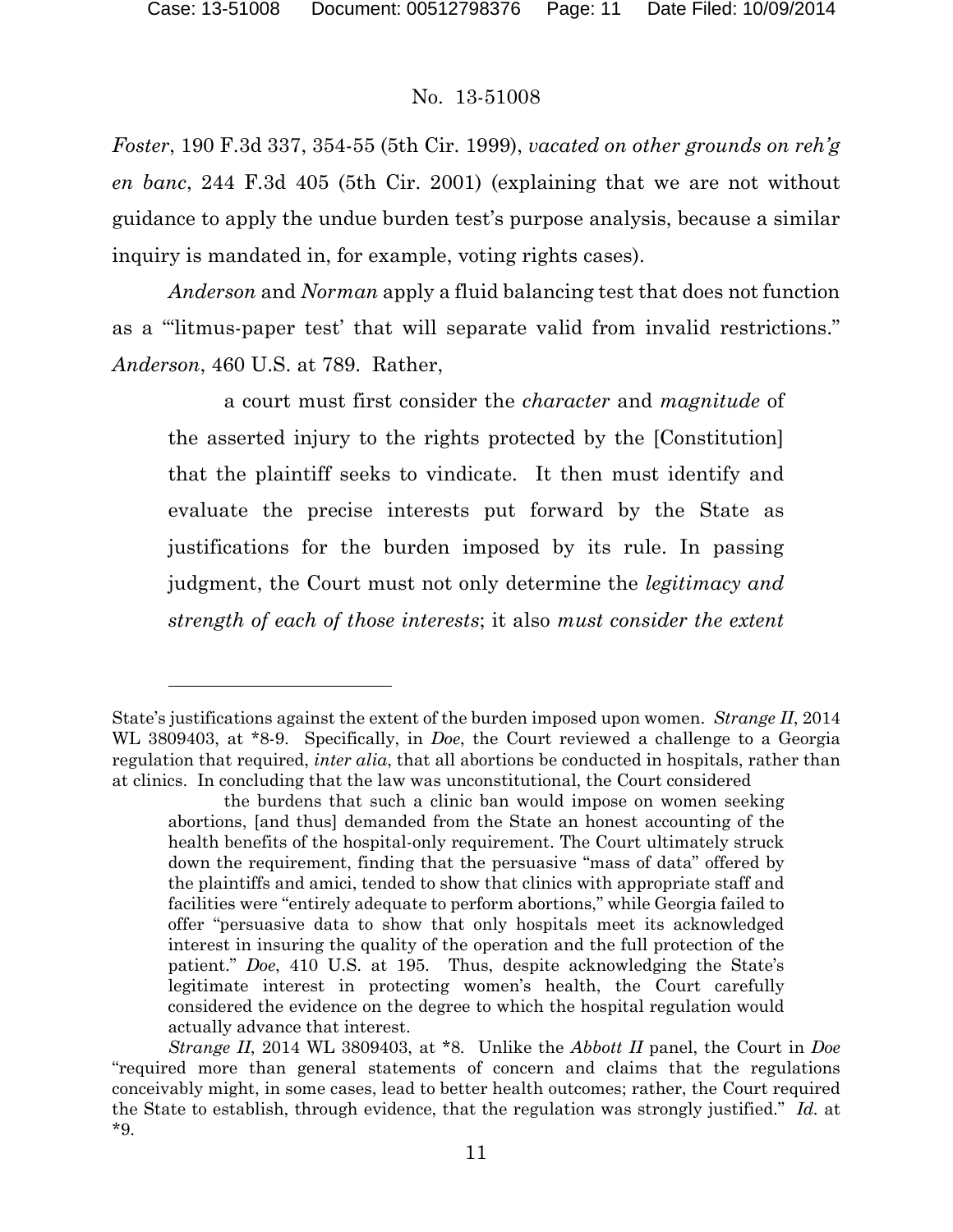*to which those interests make it necessary to burden the plaintiff's rights*. Only after weighing all these factors is the reviewing court in a position to decide whether the challenged provision is unconstitutional.

*Id*. (emphasis added). The *Casey* plurality's comparison to *Anderson* and *Norman* as it explained the competing interests at stake in challenges to abortion regulations reveals that, like the standard the Court applied in the ballot-access cases, the undue burden test requires a court to consider the "character and magnitude of the asserted injury," *Anderson*, 460 U.S. at 789, and determine whether the "corresponding interest [is] sufficiently weighty to justify the limitation," *Norman*, 502 U.S. at 288–89. Thus, the undue burden test necessarily contains a proportionality principle: if a regulation has the effect of imposing a particularly severe obstacle upon a woman's right to an abortion, then the government's justification must be correspondingly strong. *See, e.g.*, *Casey*, 505 U.S. at 874, 901; *Anderson*, 460 U.S. at 789; *see also Strange I,* 2014 WL 1320158, at \*13; *Van Hollen*, 738 F.3d at 798 ("The feebler the medical grounds, the likelier the burden, even if slight, to be 'undue' in the sense of disproportionate or gratuitous.").

The *Casey* Court adopted this flexible undue burden test, seeking to balance the competing interests inherent in every challenge to an abortion regulation. In so doing, the Court explained that "an undue burden is a shorthand for the conclusion that a state regulation has the purpose or effect of placing a substantial obstacle in the path of a woman seeking an abortion of a nonviable fetus." *Casey*, 505 U.S. at 877. The undue burden test thus requires that we determine: (1) whether the statute has a purpose of placing a substantial obstacle in the path of a woman seeking an abortion, and (2) even if the purpose of the regulation is for a valid state interest, whether the law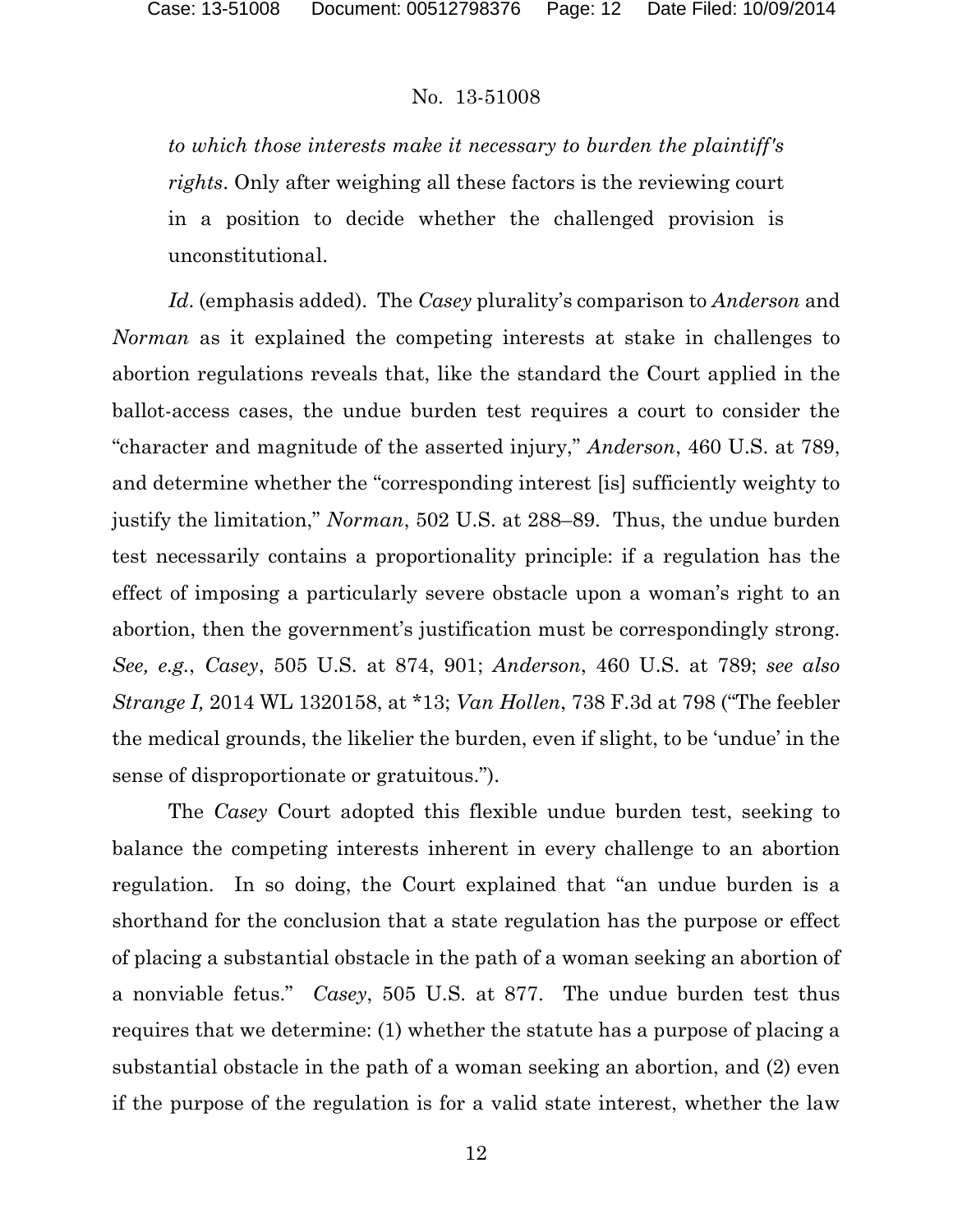has such an effect. *Id.* If the state's law has either the purpose or effect of placing a substantial obstacle in the path of a woman's choice to obtain a previability abortion, it "cannot be considered a permissible means of serving its legitimate ends." *Id*. To determine whether the regulation has the effect of creating a substantial obstacle to a woman's right to a previability abortion, courts must look to whether the law imposes an undue burden upon a "large fraction of the cases in which [the regulation] is relevant." *Id.* at 895. As explained more fully *infra*, this inquiry requires weighing the magnitude of the burden imposed against the extent and strength of the State's justification for the law. *See, e.g.*, *Casey*, 505 U.S. at 900-01 (balancing the State's legitimate interest in collecting patient information—which the Court deemed a "vital element of medical research"—against the only "slight" increase in cost of abortions, and therefore upholding the challenged recordkeeping and reporting requirements).

Applying this undue burden standard to the challenged provisions of the Commonwealth of Pennsylvania's Abortion Control Act of 1982,<sup>[5](#page-12-0)</sup> the *Casey* Court facially invalidated one provision of the Act—the spousal notification

 $\overline{a}$ 

<span id="page-12-0"></span><sup>&</sup>lt;sup>5</sup> The challenged provisions of the Act were summarized by the Court as follows:

The Act requires that a woman seeking an abortion give her informed consent prior to the abortion procedure, and specifies that she be provided with certain information at least 24 hours before the abortion is performed. For a minor to obtain an abortion, the Act requires the informed consent of one of her parents, but provides for a judicial bypass option if the minor does not wish to or cannot obtain a parent's consent. Another provision of the Act requires that, unless certain exceptions apply, a married woman seeking an abortion must sign a statement indicating that she has notified her husband of her intended abortion. § 3209. The Act exempts compliance with these three requirements in the event of a "medical emergency," which is defined in § 3203 of the Act. In addition to the above provisions regulating the performance of abortions, the Act imposes certain reporting requirements on facilities that provide abortion services.

*Id.* at 844 (citations omitted).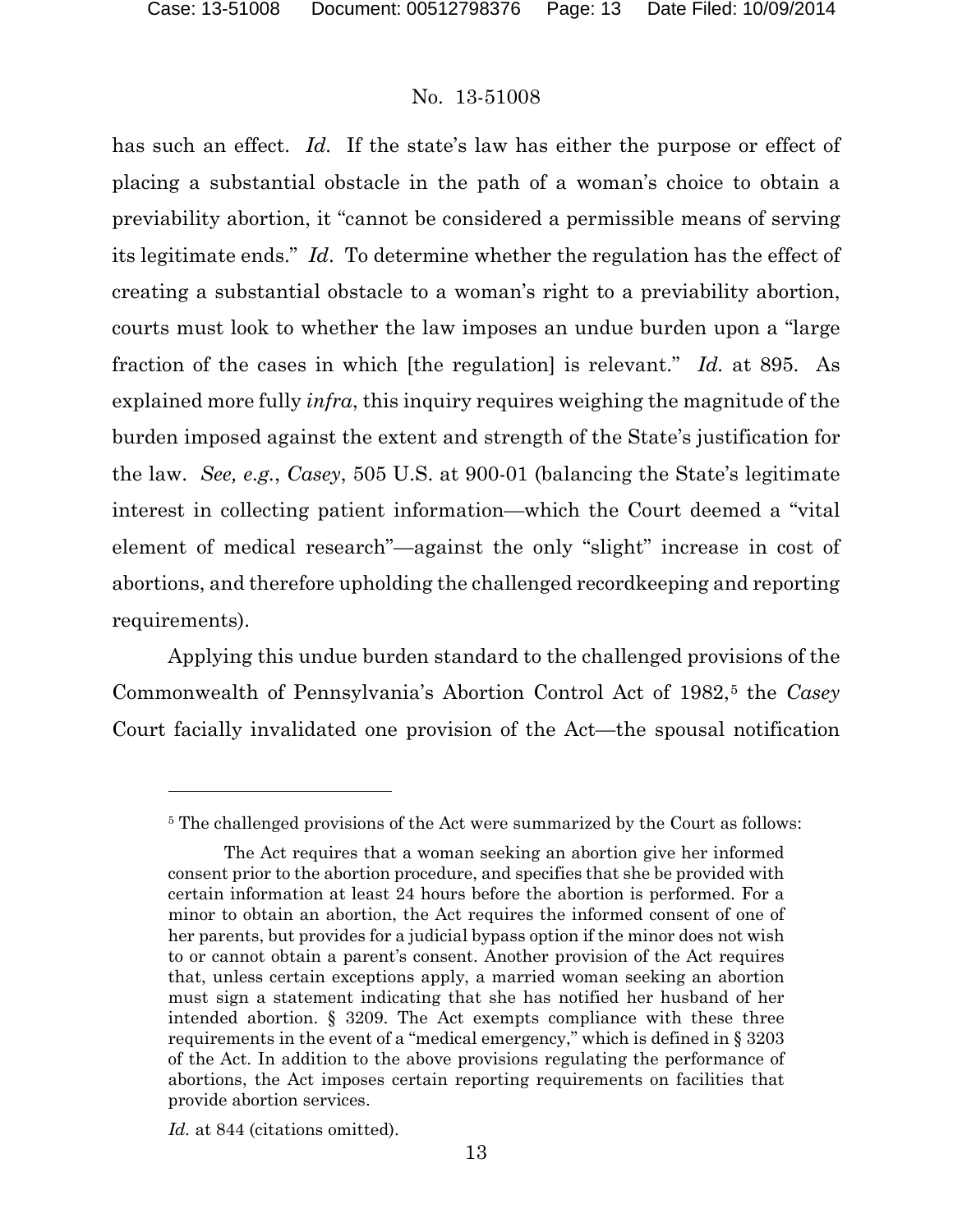regulation, which required married women to seek consent from their husbands before obtaining an abortion. *Casey*, 505 U.S. at 887-88. The Commonwealth attempted to defend the spousal notification provision by contending that it did not impose a substantial obstacle upon a large fraction of women seeking abortions. *Id.* at 894. Specifically, the Commonwealth argued that eighty percent of women seeking abortions are not married and, of the married women seeking abortions, about 95 percent chose to notify their husbands of the procedure. *Id.* Therefore, the Commonwealth reasoned, only approximately one percent of women—a small fraction of women seeking abortions—would be burdened by the regulation. *Id*. The *Casey* Court rejected this argument and explained that "[t]he proper focus of constitutional inquiry is the group for whom the law is a restriction, not the group for whom the law is irrelevant." *Id.* at 894. "The analysis does not end with the one percent of women upon whom the statute operates; it begins there." *Id.* The Court held that the spousal notification regulation had the effect of imposing a substantial obstacle upon a large fraction of women because *within the one percent of women,* there was a "significant number of women" for whom the provision functioned as a restriction because they "fear for their safety and the safety of their children [and] are likely to be deterred from procuring an abortion as surely as if the Commonwealth had outlawed abortion in all cases." *Id*. (emphasis added). In drawing this conclusion, the Court considered the effect of the provision in light of the particular, real-world circumstances of the women "most affected by this law." *Id.* at 897 (explaining that an effect of the spousal notification provision is that women who "most reasonably fear the consequences of notifying their husbands that they are pregnant [ ] are in the gravest danger").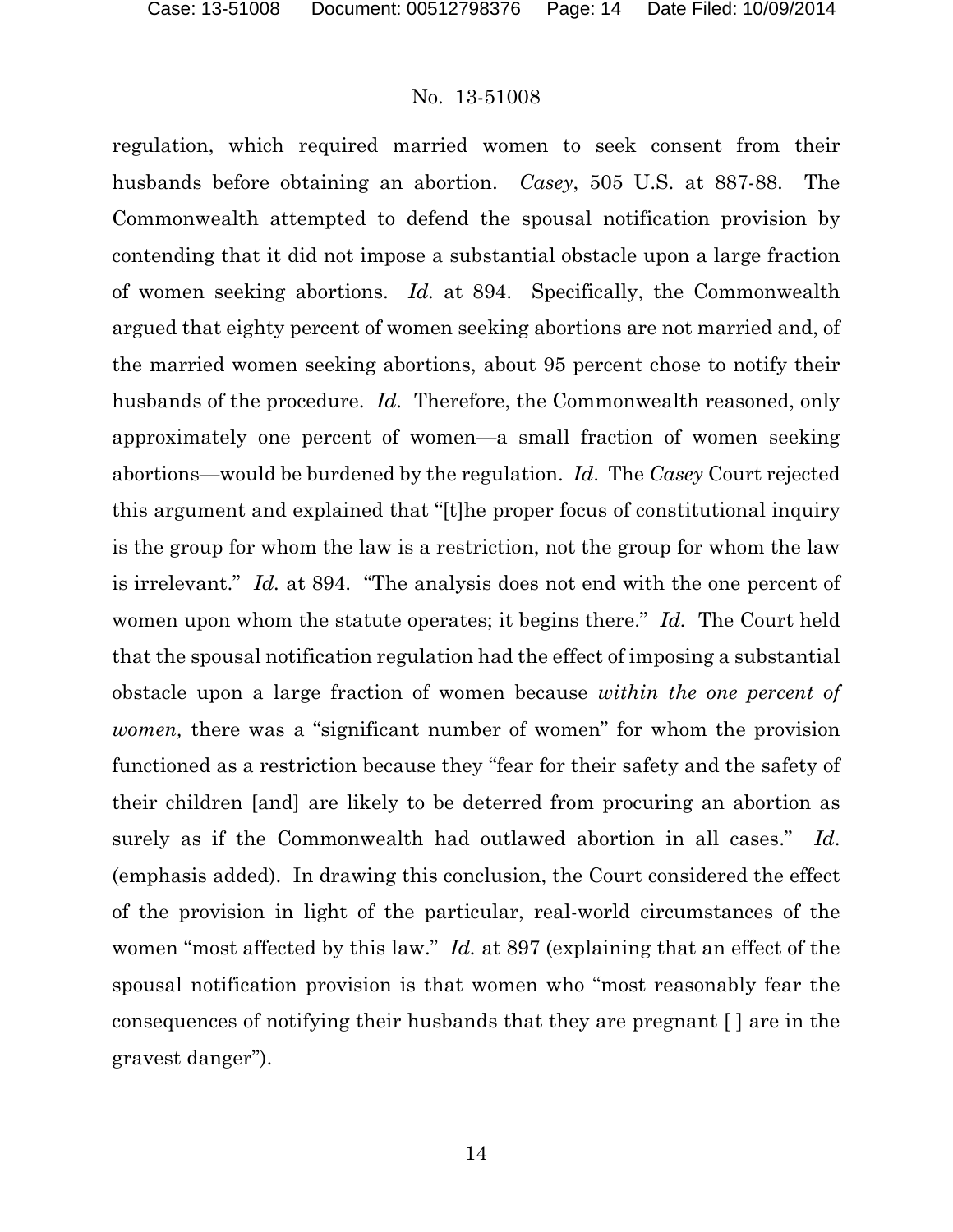Subsequently, in *Gonzales v. Carhart*, the Supreme Court applied *Casey*  to review a challenge to the Partial-Birth Abortion Ban Act of 2003, which prohibited a particular form of surgical abortion, known as "intact dilation and extraction" or "intact D & E," a procedure performed in the second trimester of pregnancy that is a variation on another surgical abortion procedure, referred to as D & E. 550 U.S. at 135-36. *Gonzales* applied *Casey*'s undue burden test—addressing first the purpose of the Act and then its effect, considering both the State's legitimate interests and the extent of the Act's infringement upon a woman's right to procure a previability abortion. First, the Court analyzed the purpose of the Act and concluded that it actually furthered the State's legitimate interests in protecting fetal life and thus satisfied the first prong of the *Casey* undue burden analysis. Next, the Court analyzed the effect, observing that the Act's "furtherance of legitimate government interests bears upon," but is not dispositive of, whether the Act has the effect of placing a substantial obstacle on women. *Id*. at 161. The Court concluded that because there are safe, alternative means for women to exercise their right to choose to terminate a pregnancy previability, Congress' ban on a single procedure did not have an effect of placing a substantial obstacle in the way of a woman's right to obtain an abortion. *Id.* at 164. On balance, in light of the fact that the Act actually advanced the government's legitimate objectives, and that it did not place a substantial obstacle in the path of a woman seeking to procure a previability abortion, the Court upheld the Act as constitutional against Plaintiffs' challenge. *Id.* at 166-67. *Gonzales* thus applied *Casey*'s two-part balancing test and did not introduce any additional aspects to the undue burden standard. *See id.* at 168-69 (Thomas, J., concurring, joined by Scalia, J. (noting that he concurs in the opinion "because it accurately applies" *Casey*).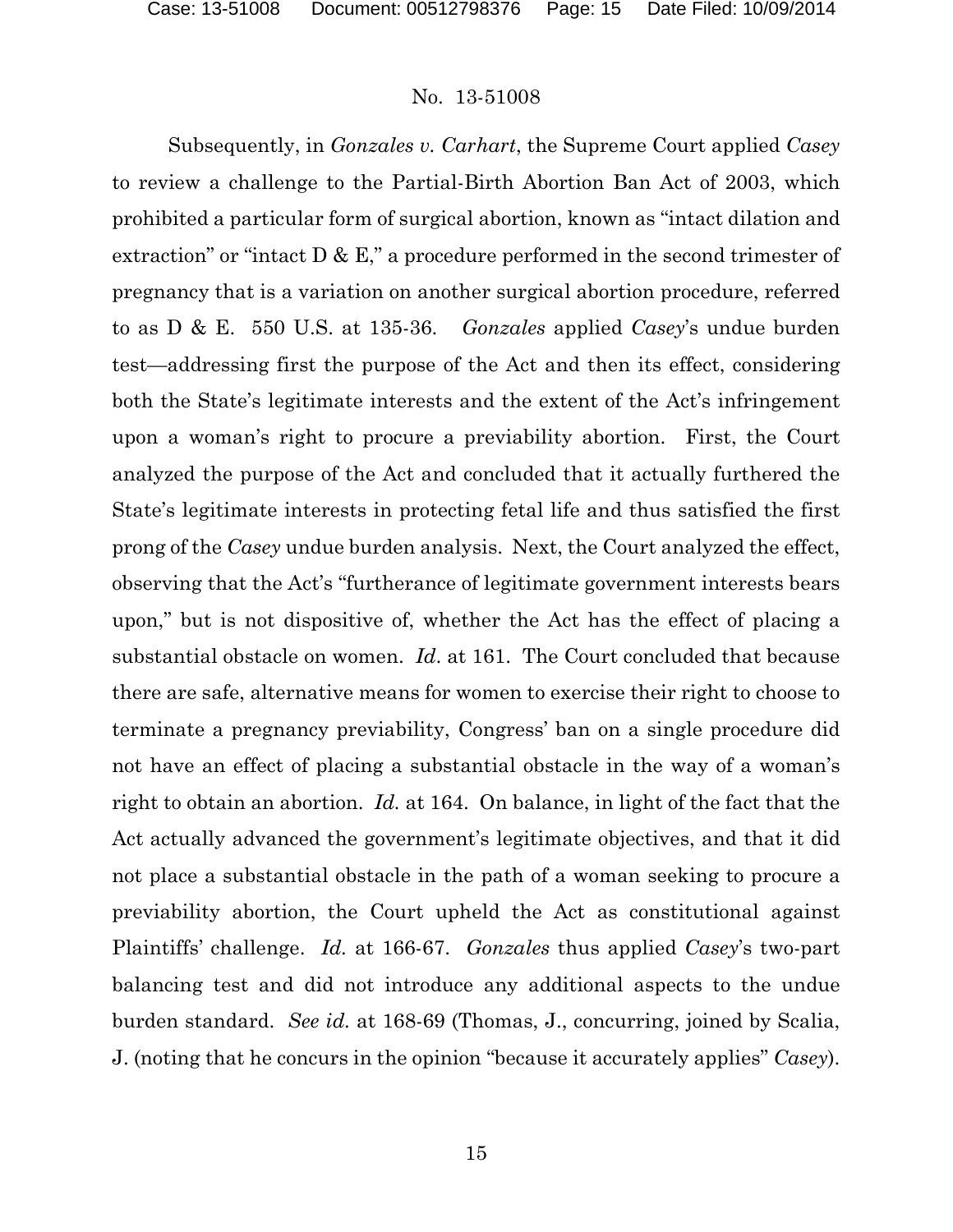Accordingly, this court is obliged to subject the challenged provisions of H.B. 2 to *Casey*'s undue burden balancing test. We must inquire as to whether the law has the purpose or effect of placing a substantial obstacle in the path of a woman seeking an abortion. *Casey*, 505 U.S. at 877. Pursuant to *Casey*, we begin the "effects" analysis by considering the real-life situation of the women who are actually affected by the regulation and ask whether, given these women's circumstances and the particular context in which the law is enacted, a substantial obstacle is placed in the way of a large fraction of these women whose liberty rights are actually restricted by the law. *See id.* at 894-97. In so doing, we must look to the specific group of women for whom the provision in question is relevant (*i.e*., for whom it is a restriction), and determine if the law places a substantial obstacle in the way of a large fraction *of those women*. We must consider these women's circumstances—for example, whether they are impoverished or are prevented by some other relevant social factor, such as local hostility and aggression towards abortion clinics and providers—in combination with the direct effects of the admitting-privileges requirement, in order to determine the extent of the burden that results from the regulation. *See id.* at 897 (considering the particular circumstances of women in abusive relationships). To determine whether the obstacle or burden is *undue*, we must analyze the strength of the state's justifications for the law and weigh it against the magnitude of the burden imposed upon a woman's liberty interest. *Id.* at 847, 900-01; *see also id.* at 882-83 (weighing the State's legitimate interest in "protecting the life of the unborn by . . . ensuring a decision that is mature and informed" with the slight burden imposed by requiring physicians to provide women with literature regarding the "consequences to the fetus").

Before addressing the ways in which the *Abbott II* panel misreads the Supreme Court precedent and neglects to adhere to the *Casey* undue burden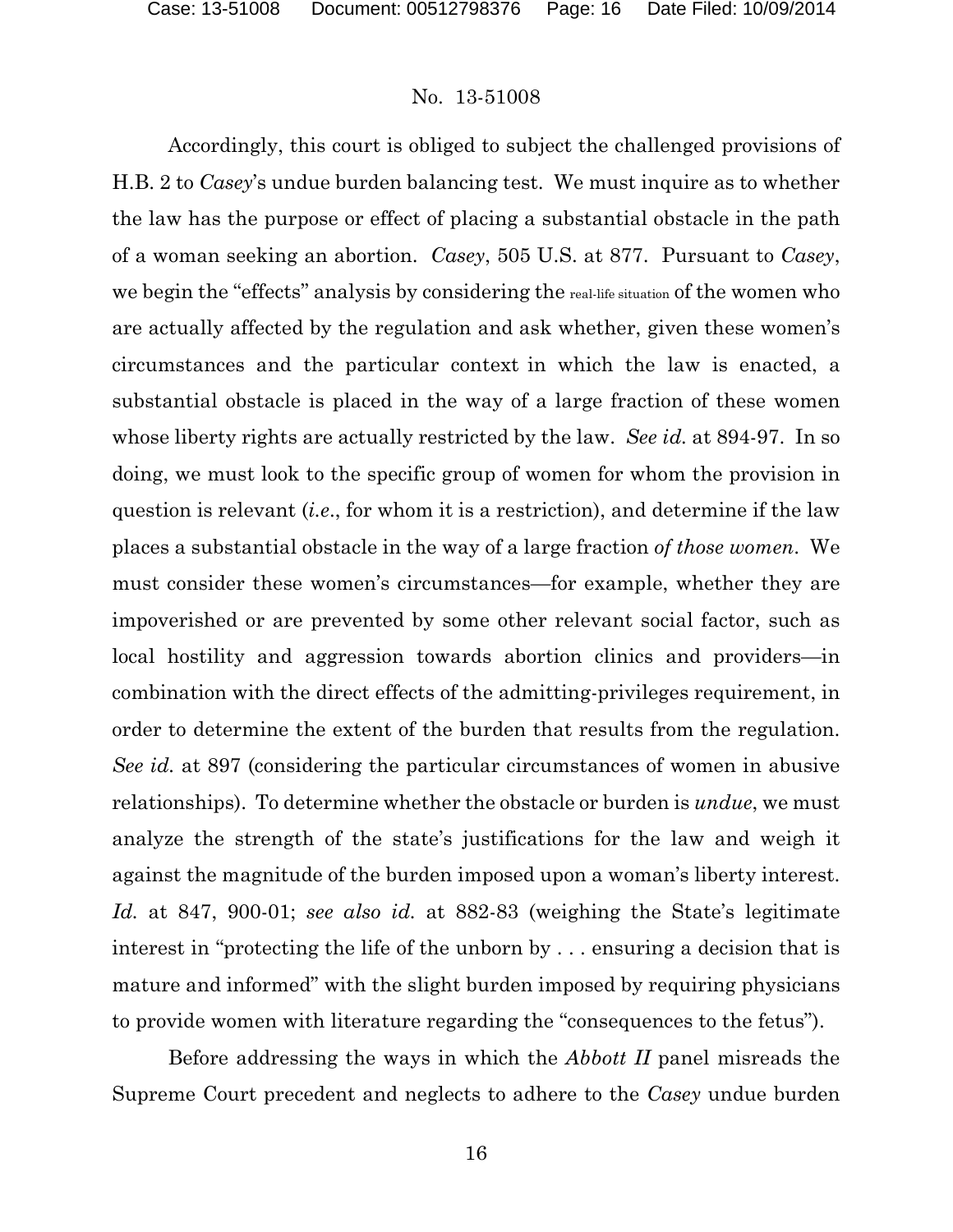test, I will review the district courts' findings of fact that support its legal conclusions that H.B. 2's admitting-privileges provision imposes substantial obstacles and that the State's justifications for the provision are weak or nonexistent, and the wealth of record evidence that supports each of the district court's findings.

## **II. Factual Findings and Record Evidence Supporting the District Court's Opinion**

In the district court, the parties presented competing evidence on both sides of the undue burden test. After careful consideration of the live testimony offered by the Plaintiffs as well as each side's sworn declarations, the district court made various findings of fact with regard to the extent of the obstacles imposed by the admitting-privileges provision and the questionable justifications for the provision in light of the record evidence. Specifically, with regard to the obstacles imposed by the admitting-privileges provision, the court found that: (1) as a result of the admitting-privileges provision, abortion clinics would close, *Abbott*, 951 F. Supp. 2d at 900; (2) the "Rio Grande Valley would be left with no abortion provider because those providers do not have admitting privileges and are unlikely to get them," *id.*; (3) each hospital's bylaws are unique, requiring a variety of prerequisites, some of which abortion providers will be "unable to ever meet," *id.* at 900-01; and (4) finding physicians for hire with active admitting privileges is "difficult because physicians' contracts often bar them from providing 'moonlight' services as abortion providers," and because physicians are "concerned about negative impact on their private practice . . . either financially or as a result of attention from anti-abortion protestors," *id.* at 901. With regard to the State's justifications for the admitting-privileges provisions, the court found that a lack of admitting privileges on the part of an abortion provider "make[s] no difference" in the quality or timeliness of care received by an abortion patient in an emergency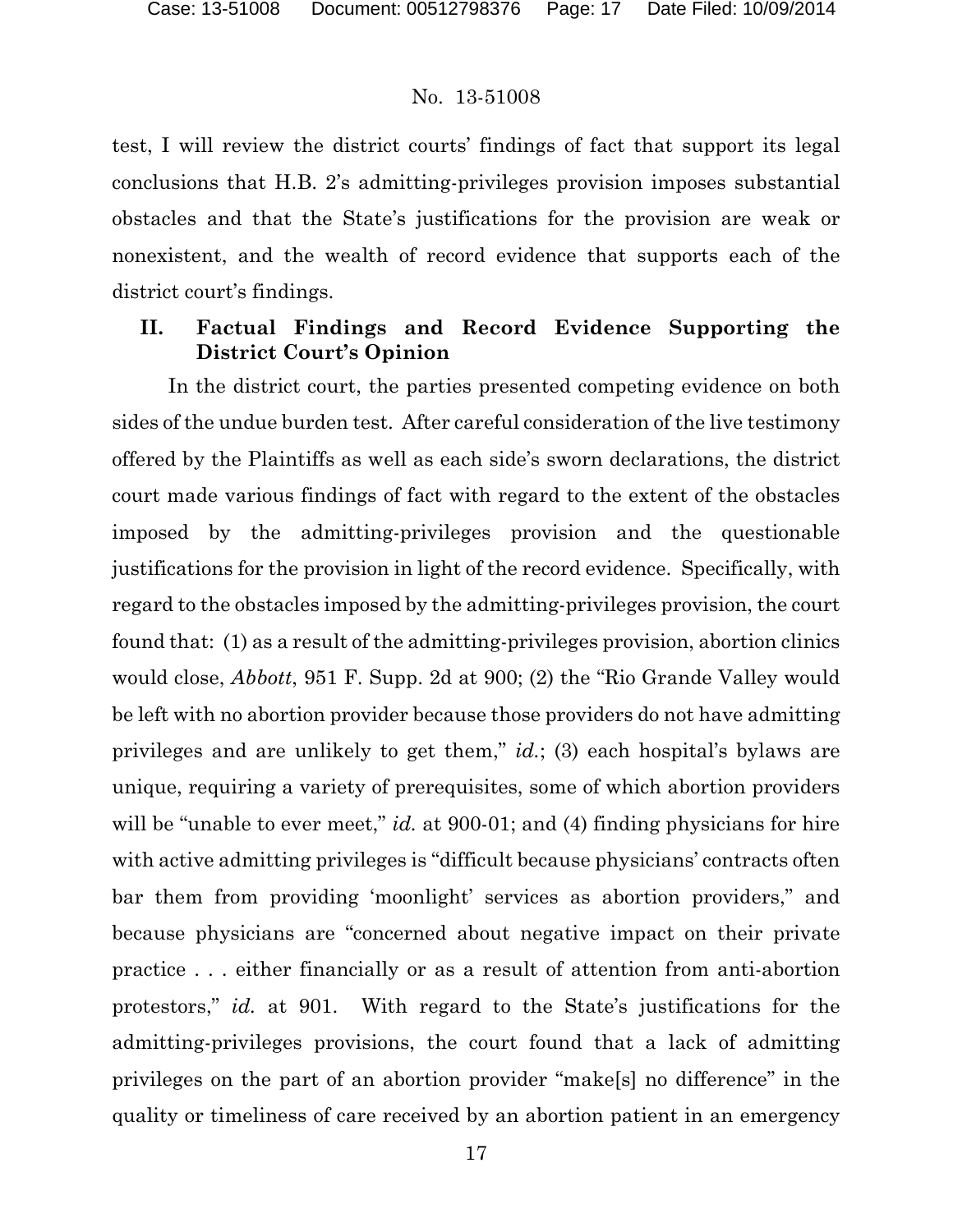room, nor does it improve communication between abortion providers and emergency room physicians, *id.* at 899-900. The district court considered the state's evidence in support of the law and concluded that it was too slight to justify the severe obstacles imposed by the admitting-privileges requirement on a woman's right to obtain an abortion.

We are obliged to review the district court's findings of fact for clear error. *See, e.g.*, *Okpalobi*, 190 F.3d at 342, 357 (reviewing a challenge to an abortion regulation and applying the clear error standard of review to the district court's factual findings); *Voting for America, Inc. v. Steen*, 732 F.3d 382, 386 (5th Cir. 2013) ("[T]he district court's findings of fact are subject to a clearly-erroneous standard of review."). Accordingly, when analyzing the district court's factual findings, we ask whether they are "plausible in light of the record as a whole." *Rivera v. Quarterman*, 505 F.3d 349, 360 (5th Cir. 2007). "If the district court's account of the evidence is plausible in light of the record viewed in its entirety, the court of appeals may not reverse it even though convinced that had it been sitting as the trier of fact, it would have weighed the evidence differently. Where there are two permissible views of the evidence, the factfinder's choice between them cannot be clearly erroneous." *Anderson v. City of Bessemer City,* 470 U.S. 564, 573-74 (1985) (citing *United States v. Yellow Cab Co*., 338 U.S. 338, 342 (1949)).

As discussed at length below, each of the five major findings by the district court is substantially supported by the record evidence and, consequently, is not clearly erroneous. Thus, the *Abbott II* panel's reversal of these findings contravenes the Supreme Court and Fifth Circuit precedent mandating clear error review.

### **A. Obstacles**

On the obstacle side, the parties disagreed as to what effect the admitting-privileges requirement would have on current and potential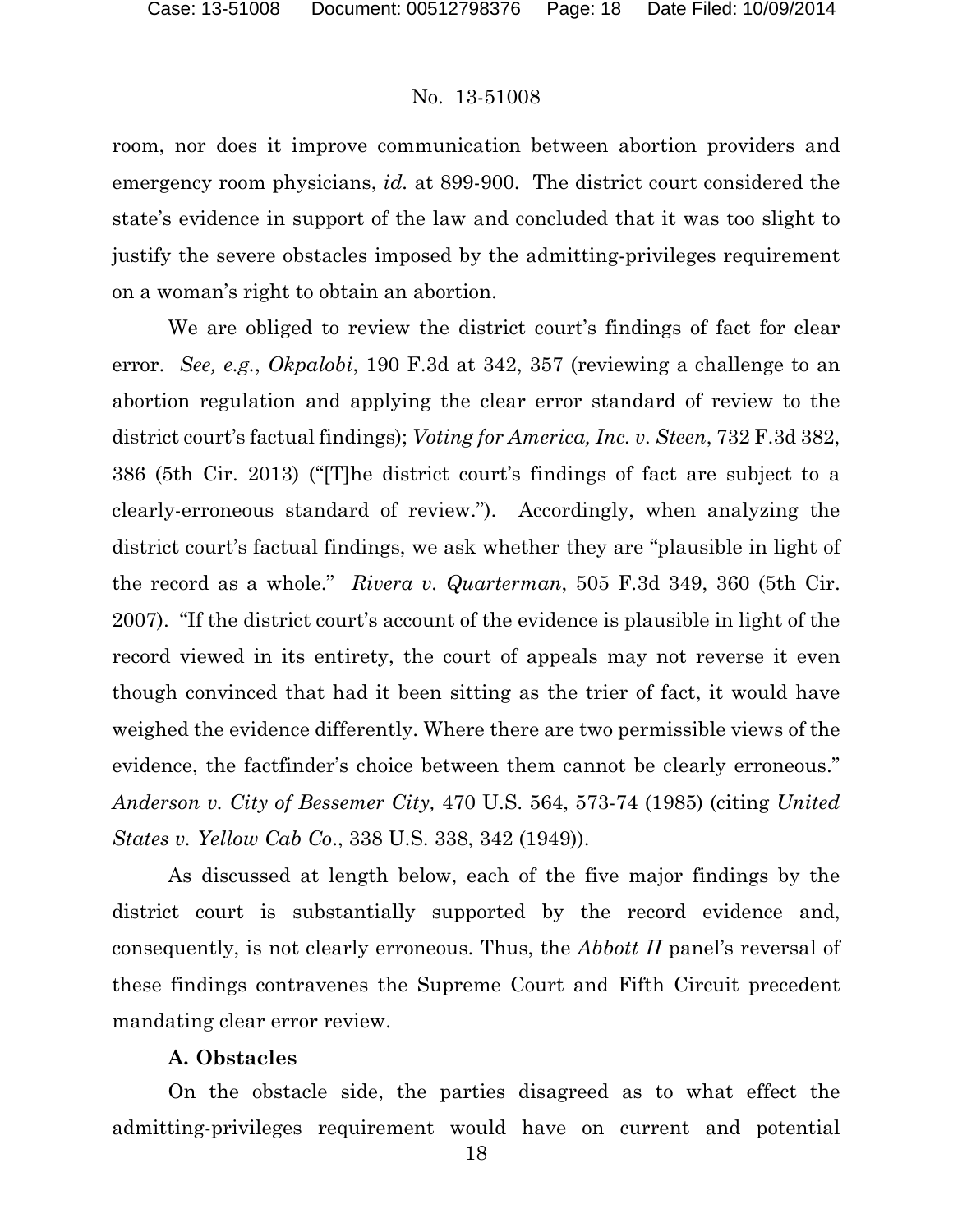abortion providers and what effect the elimination of abortion services in various counties of Texas would have on women seeking abortion. The Plaintiffs argued that the admitting-privileges requirement would pose a substantial obstacle because few, if any, of the doctors who provide abortions at their clinics will be able to secure the privileges required by the law and very few, in any, other doctors who have or could secure admitting privileges will begin performing abortions, either at the Plaintiffs' clinics or in other settings within the state. As a result, one third of the abortion clinics in Texas will close, leaving abortion providers in only seven counties of Texas—the counties containing the major urban centers—and leaving many impoverished and rural areas, for example, the Rio Grande Valley, without any abortion providers. The Plaintiffs presented evidence that, as a result of the closure of approximately one third of Texas abortion clinics and the remaining clinics' inability to meet the inevitably increased demand, approximately 22,000 women per year will be precluded from accessing abortion services in Texas.

The State asserted that the obstacles for women would be minor and that the Plaintiffs' doctors may be able to secure privileges that satisfy the law and that, if they are unable to, other doctors would take their places. The State further contended that, even if the admitting-privileges requirement renders abortions unavailable in some areas of Texas, women seeking abortion would experience only minimal obstacles or inconveniences that do not rise to the level of substantial obstacles. The district court rejected the State's argument and concluded that clinics will close; the Rio Grande Valley will be without an abortion provider; current abortion providers will be unable to obtain the requisite admitting privileges; and it will be difficult or impracticable to secure new doctors to provide abortions at the closed clinics in Texas. As illustrated by the following summary of record evidence, the *Abbott II* panel erroneously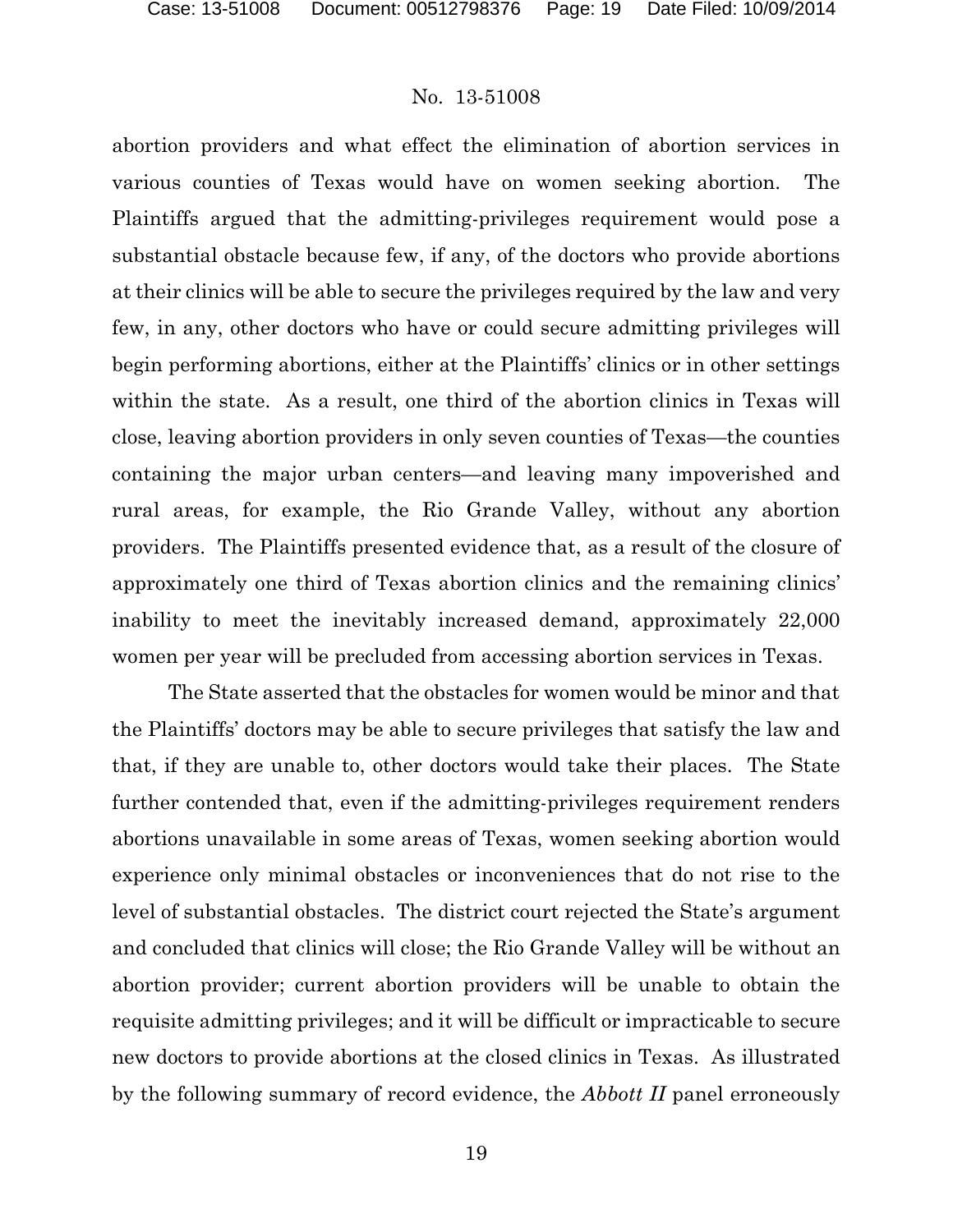### No. 13-51008

disregarded the district court's findings of facts and substituted its own *de novo* findings, although each of the district court's factual findings are substantially supported by the record evidence.

## **1. The Closure of Abortion Clinics**

Plaintiffs presented the findings of Joseph Potter, Ph.D., who is an Associate Professor of Demography at the Harvard School of Public Health, a Professor of Sociology at the University of Texas, Austin, earned a Ph.D. from Princeton University in economics, and is the principal investigator for the Texas Policy Evaluation Project. Potter was certified by the court as an expert in demography, and testified to his expert opinions in this regard, and not merely as a "sociology professor"—as the *Abbott II* panel characterized him. *See Abbott II*, 748 F.3d at 591. Potter, after conducting a survey of data available from 2011 until the present and investigating, *inter alia*, the current status of abortion providers' admitting-privileges,<sup>[6](#page-19-0)</sup> concluded that the admitting-privileges provision will result in the loss of abortion clinics in six Texas counties—Bell, Cameron, Hidalgo, Lubbock, McLennen, and Tarrant and that only seven counties in all of Texas will be left with an abortion provider. Based on Potter's research, analysis, and calculations, he concluded that, if H.B. 2 goes into effect, at least a third of the clinics in Texas will close,

<span id="page-19-0"></span><sup>6</sup> The *Abbott II* panel criticizes Potter's evidence as unscientific and biased because he obtained his evidence from interested parties, including some of the named Plaintiffs. The *Abbott II* panel misrepresents Potter's statement that, because he relied on information provided from abortion providers and other interested parties, "there is no science there." *Abbott II*, 748 F.3d at 593. The *Abbott II* panel cites this testimony to suggest that Potter concedes that his evidence is unreliable, when in actuality, Potter stated, "[t]here's no science there. *It's just evidence*." (emphasis added). Potter appears not to concede anything, but to simply acknowledge that in the field of demography, a social science, an expert's calculations and conclusions are based on evidence obtained from affected individuals. Such methodologies are the regular and accepted practice in demographic research, and, as explained by Potter, are "consistent with the most rigorous and highest standards of demography to rely on that kind of factual information."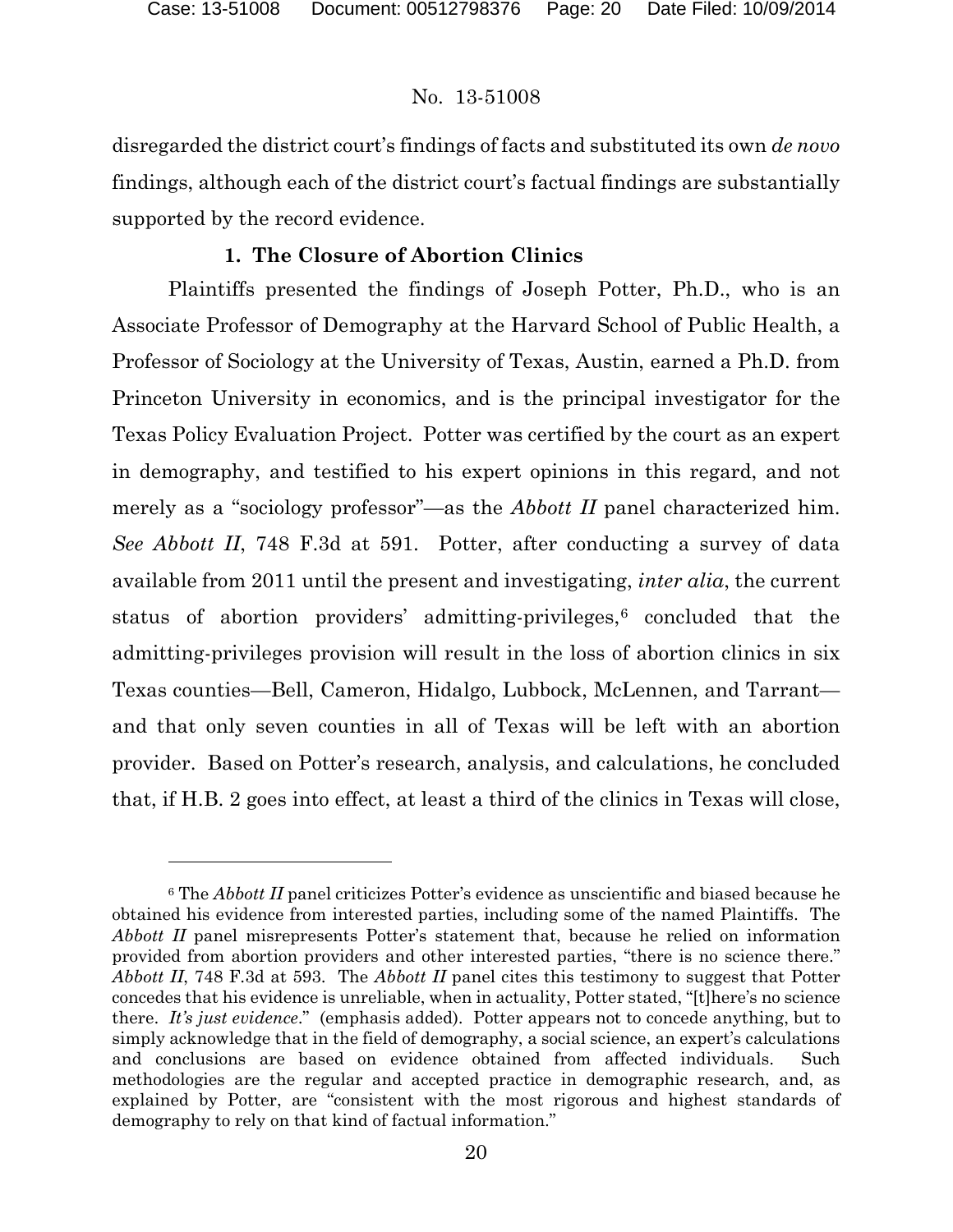### No. 13-51008

and as a result, over 22,000 women annually will not be able to access abortion services.[7](#page-20-0)

The Plaintiffs' other evidence corroborated Dr. Potter's findings. For example, Dr. Paul Fine testified that his organization's Fort Worth surgery center will have to stop providing abortion services because all of the providers who reside in Dallas will be unable to obtain admitting privileges at the Fort Worth hospital. Amy Hagstrom-Miller, the Founder and CEO of Whole Woman's Health ("WWH"), likewise testified that, in Fort Worth, the WWH facility—which accounts for one third of the abortion providers in the Fort Worth area—will close because the facility does not employ any physicians with local admitting-privileges. Dr. Fine further testified that, in West Texas (specifically, in Lubbock County and the city of Waco), all of the current providers travel from hundreds of miles away to provide abortion services and thus will be ineligible for admitting privileges at local hospitals. Additionally, Darrel Jordan, M.D., the Chief Medical Officer of Planned Parenthood of Greater Texas ("PPGT"), attested via sworn affidavit that, if the admittingprivileges provision takes effect, three of the four clinics that PPGT owns namely, clinics providing abortion services in Austin, Fort Worth, and Waco will close. From this evidence, the district court plausibly found that clinics throughout Texas will close.

<span id="page-20-0"></span><sup>7</sup> The *Abbott II* panel cited one of the State's experts, Dr. Uhlenberg's, attestation that any remaining clinics would perform more abortions as the demand increased, purportedly casting doubt upon Potter's conclusion that over 22,000 women would be unable to access abortion services in Texas after H.B. 2 is implemented. Uhlenberg's declaration, however, ignores Potter's explanation of his finding that, in addition to an increase in demand, enactment of the admitting-privileges provision would simultaneously result in a decrease in capacity among abortion facilities that manage to remain open in Texas. Potter's declaration and testimony not only established a detailed account of the increased demand, but a corollary decrease in capacity, and a resulting inability of women to promptly access abortion treatment. Uhlenberg's affidavit in no way renders the district court's finding that clinics will close clearly erroneous.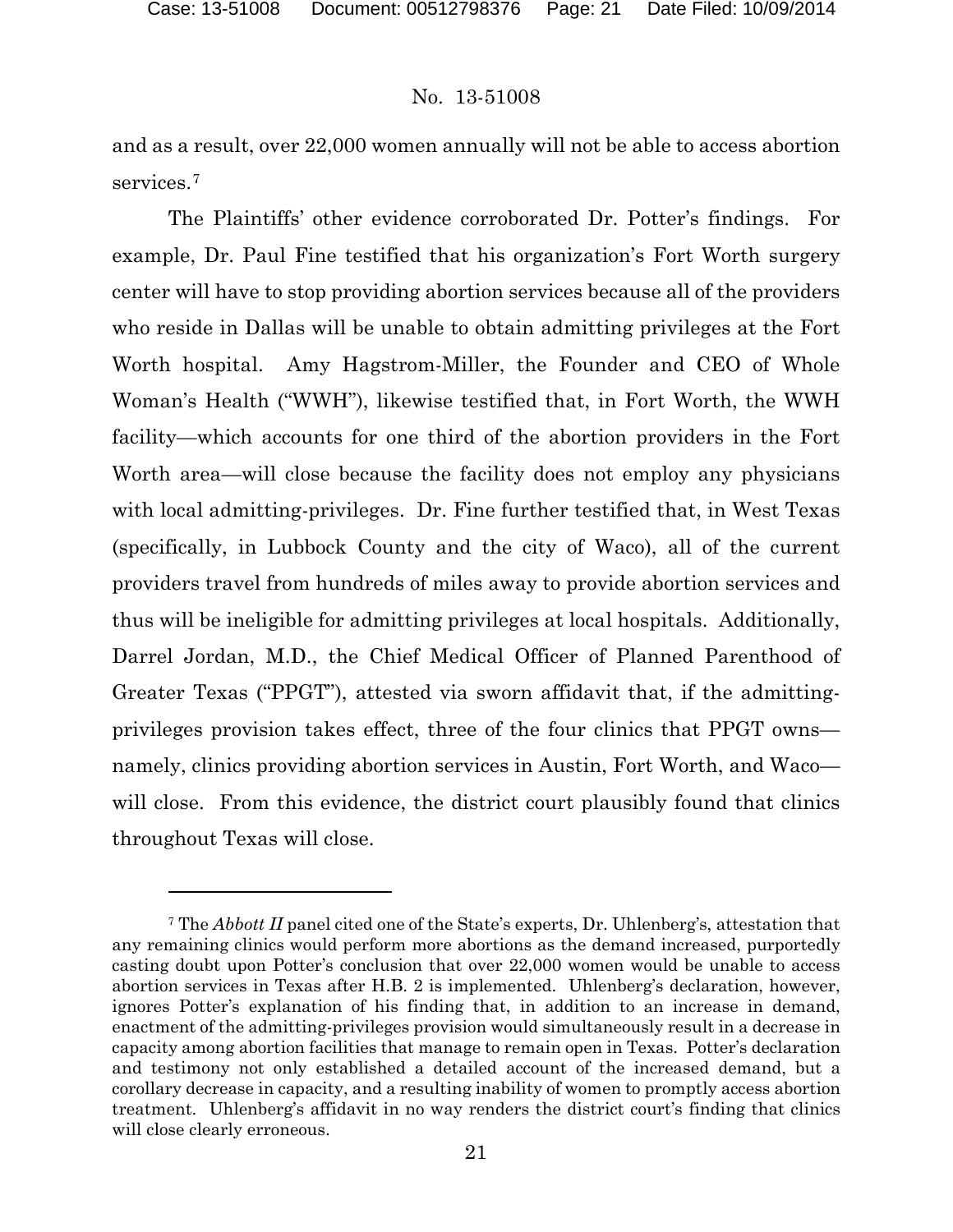The *Abbott II* panel criticized the district court for its "vague" and "imprecise" findings. *Abbott II*, 748 F.3d at 597. However, perfect precision is not what is required to satisfy clear error review. The district court's finding, while not specific or detailed, is adequately supported by the record evidence, plausible in light of the evidence taken as a whole, and thus not clearly erroneous. *Rivera*, 505 F.3d at 360; *see also Voting for America, Inc.*, 732 F.3d at 386.

### **2. Rio Grande Valley Will be Without an Abortion Clinic**

The district court found that all "24 counties in the Rio Grande Valley [will] be left with no abortion provider." *Abbott*, 951 F. Supp. 2d at 900. The *Abbott II* panel concluded that this finding of fact was clearly erroneous for two reasons. First, the panel correctly notes that there are only four, not 24, counties in the Rio Grande Valley. However, as Plaintiffs contend, this error was likely typographical and probably a result of the court's efforts to issue an opinion before the admitting-privileges provision was set to go into effect—less than one week after the completion of trial. Such an error does not render the district court's finding that the Rio Grande Valley will be without an abortion provider clearly erroneous, given that (as will be discussed directly below) the record adequately supports the substance of this finding—that the region will lack any abortion providers after the admitting-privileges provision goes into effect.

In addition to faulting the district court for its apparent typographical error, the *Abbott II* panel concluded that the court's finding that the Rio Grande Valley would be without an abortion provider was clearly erroneous because the court only accepted evidence as to one of the two clinics in the Rio Grande Valley, and that the other evidence was excluded as hearsay. *Abbott*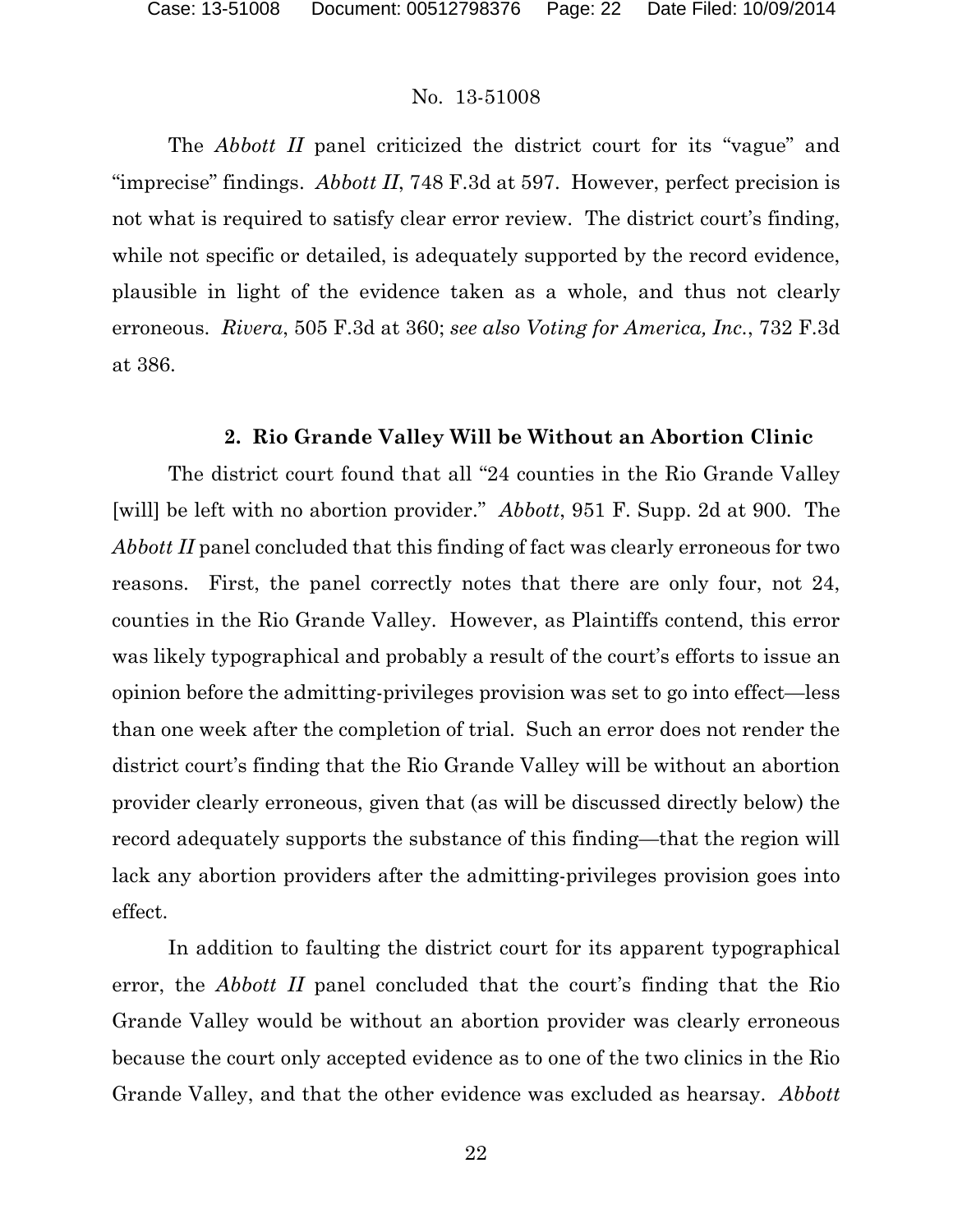*II*, 748 F.3d at 597. Before H.B. 2 went into effect, there were two clinics in the Rio Grande Valley that provided abortion services—the WWH's McAllen facility, and the Reproductive Health Care and Health Services Facility ("RHCHS"). The panel reasoned that because Amy Hagstrom-Miller's testimony regarding the RHCHS facility was excluded as hearsay, the court only heard admissible evidence as to whether the WWH facility would close, and thus it was clearly erroneous to conclude that both clinics would close. *Id.*  at 597, n.12. However, the panel overlooks the un-objected-to live testimony of Andrea Ferrigno, the Corporate Vice President of WWH, which establishes, with admissible evidence, that both of the two clinics in the Rio Grande Valley will close.

Specifically, Ferrigno testified that the RHCHS Facility and the WWH's McAllen facility will *both* close as a result of the admitting-privileges provision. At the time of trial, Ferrigno testified that the RHCHS Facility had already announced its impending closure, and that the WWH's McAllen clinic would also close because none of its providers has admitting privileges, and therefore, "people won't have access to safe legal services in the entire Rio Grande Valley." *Id.* This information regarding both clinics' closures in the Rio Grande Valley is also contained in Ferrigno's sworn declaration, which was admitted into evidence by the district court under the residual hearsay rule, FED. R. EVID. 807. *See Abbott,* 951 F. Supp. 2d at 897, n.3 ("The court *overrules* Planned Parenthood and the State's objections [to the use of declarations at trial because] admitting the declarations will best serve the rules of evidence and the interests of justice.") (emphasis added). Therefore, contrary to the *Abbott II* panel's conclusion, the district court's finding that the only two clinics in the Rio Grande Valley will close is not clearly erroneous because it was supported by admissible record evidence.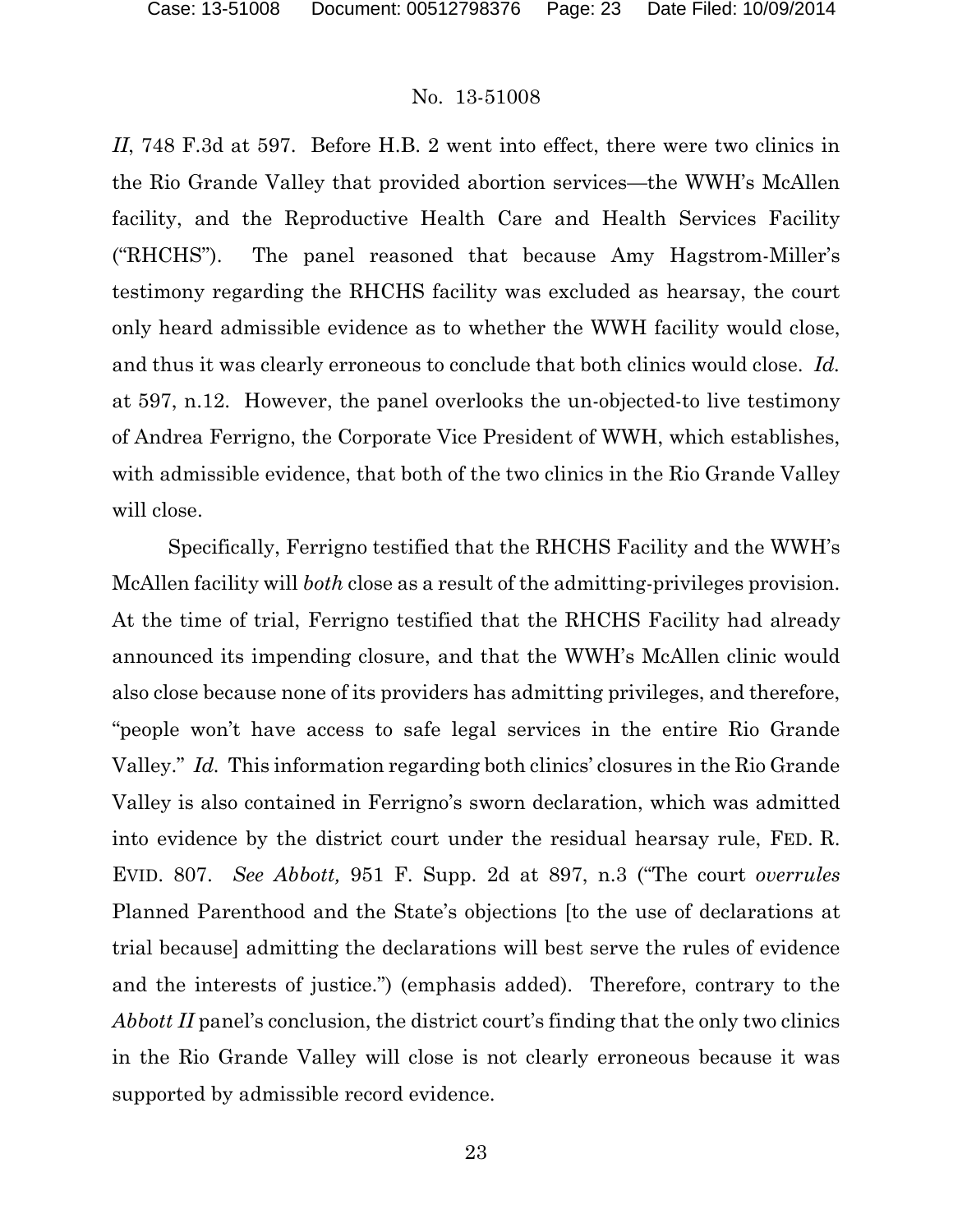## **3. Abortion Clinic Physicians Will be Unable to Meet Hospitals' Varying Prerequisites to Admitting Privileges**

The district court's finding that each hospital's bylaws are unique and have a variety of prerequisites for granting admitting privileges, some of which abortion providers will be unable to meet, is supported by the record. For example, Andrea Ferrigno testified that, before granting admitting privileges, hospitals have various facial requirements, including that the physician maintain a local residence, be board certified, and have a minimum number of hospital admissions and surgeries. Ferrigno testified that her current abortion providers would not qualify for many hospital admitting-privileges applications because they would not meet the hospitals' residency requirements nor do they have the number and type of prior hospital admissions typically required. For example, some hospitals require at least 50 deliveries, five C-sections, and 25 gynecological surgical procedures during the 24-month period preceding the physician's application. Ferrigno testified that, in the last five years, her physicians have seen approximately 50,000 abortion patients, and only eight to ten of those patients required a transfer from the clinic to a hospital. Her providers thus do not regularly admit or treat patients at hospitals and, consequently, will not meet the hospitals' admission or surgery prerequisites for obtaining admitting privileges. Further, many of the abortion providers completed their licensures decades ago, when it was less common to have board certification, and therefore will not meet the board certification requirement.

Likewise, Dr. Paul Fine testified that his organization's Fort Worth surgery center will have to stop providing abortion services because all of the providers, who reside in Dallas, will be unable to obtain admitting-privileges at the Fort Worth hospital, which requires physicians to maintain a local residence. Dr. Jennifer Carnell similarly testified that, if abortion providers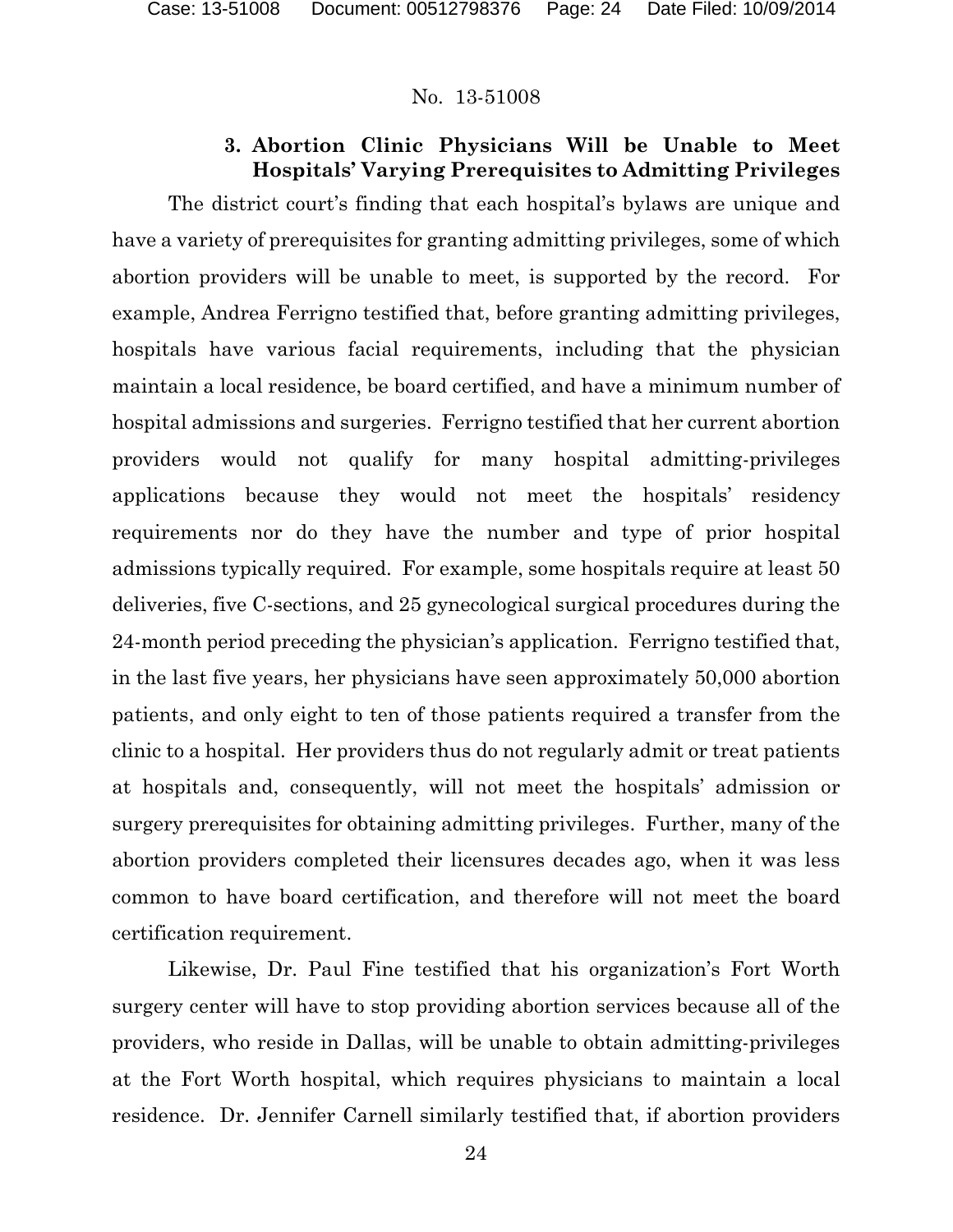travel away from their county of residence to conduct abortion services—a common practice given that 87 percent of counties in the United States are without an abortion provider—then local Texas hospitals will not grant the physician privileges. For example, he testified that, in West Texas, where all of the providers travel hundreds of miles or from out of state to provide abortion services, the physicians will be unable to comply with the admitting-privileges provision. The district court therefore did not clearly err when it found that the vast majority of abortion providers in Texas will be unable to obtain admitting privileges at local hospitals.

## **4. Finding Local Physicians with Active Admitting Privileges is Difficult and Unlikely**

The district court found that abortion clinics will be unlikely to find physicians with active admitting privileges because physicians' contracts often "bar them from providing 'moonlight' services as abortion providers," and physicians are concerned about the negative impact on their careers by associating with an abortion provider, either for financial reasons or negative attention from anti-abortion protestors. *Abbott*, 951 F. Supp. 2d. at 901. The district court directly referenced record evidence that supports this finding of fact. For example, the district court noted Amy Hagstrom-Miller's testimony that some physicians' contracts with hospitals "prevent[] them from working with abortion care on the side." The evidence further demonstrates that, even when abortion care is not forbidden outright, some local hospitals are averse to associating with abortion providers. For example, Andrea Ferrigno attested that in at least three attempts to contact hospitals about obtaining admitting privileges for her physicians, the hospitals' personnel verbally discouraged her from pursuing an application "because of hostility against abortion providers among members of the hospital's governing board."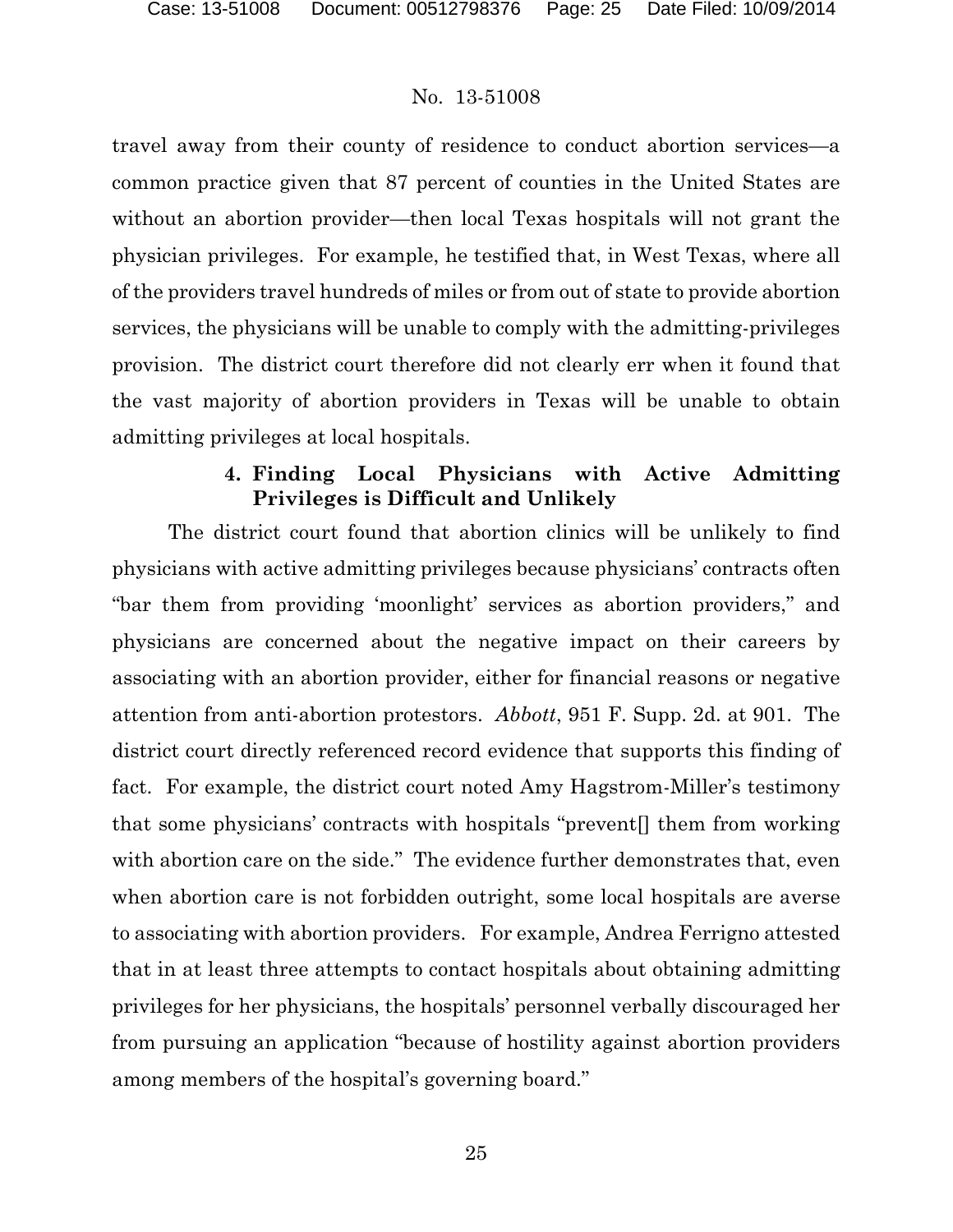Furthermore, the Plaintiffs presented evidence that hostility, harassment, and violence from anti-abortion protestors towards abortion providers, clinics, and patients will deter local physicians with admitting privileges from providing services. For example, Dr. Jordan attested that in the small and "extremely socially conservative community" of Fort Worth, any resident abortion provider would face "routine harassment, social and professional ostracism, and even a significant risk of violence (all of which extend to his or her family as well)." He added that, "[h]ostility to abortion also makes it impossible to hire a new doctor who lives in Fort Worth and has privileges at a local hospital." Similarly, Angela Martinez, the Clinic Director of Planned Parenthood Women's Health Center in Lubbock, Texas, attested that anti-abortion protestors harass the health center employees every day her clinic is open. Martinez explained that at her facility, anti-abortion protestors

shout insults at us every day, take pictures of us (and take down license plate information), refer to employees by name, and have protested outside employees' homes and posted pictures of employees online with their names. Because physicians are the biggest target of antiabortion harassment and violence . . . I am unaware of any Lubbock physician ever having performed abortions. . . .[F]or decades . . . the physicians who performed abortions [in Lubbock] have travelled . . . from another part of the state, most frequently from Dallas.

Likewise, Hagstrom-Miller testified that at the WWH facilities, they regularly have protestors, have received bomb threats, and receive threatening phone calls. Further, staff are followed and sometimes the physicians are harassed when they are coming to and from work. Hagstrom-Miller also testified regarding "Operation Rescue," an anti-abortion effort that targeted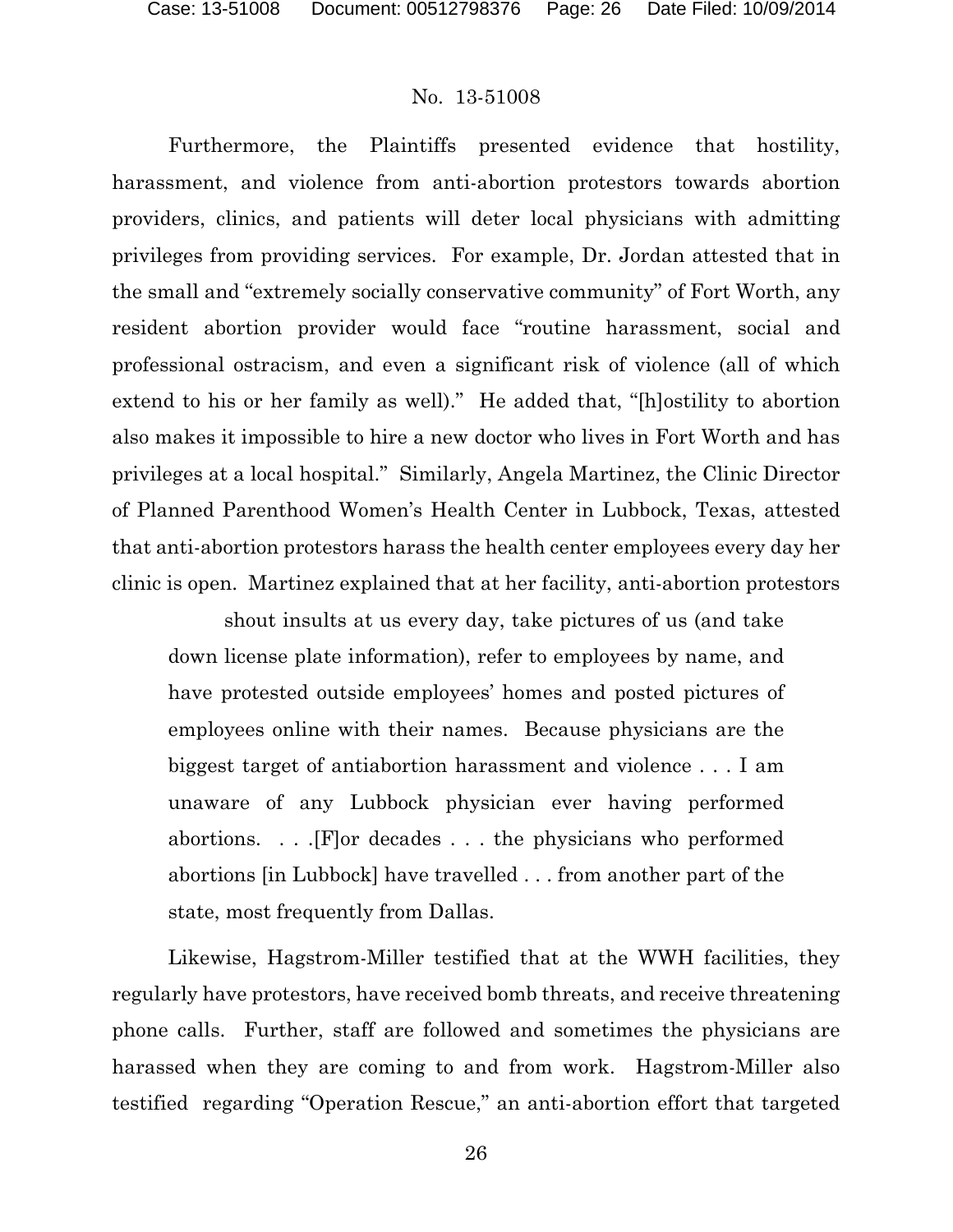two physicians, publishing their names online, apparently to encourage attention and further harassment from anti-abortion protestors. Hagstrom-Miller testified that physicians will be deterred by this "very regular[]" occurrence of harassment and violence committed against abortion providers. She recalled at least two physicians who changed their mind about working for WWH and one who quit based on anti-abortion harassment. She testified that because of this local hostility, she has been flying in two providers from out of state to be able to meet the needs of women in the local communities. The district court's finding that abortion providers are unlikely to hire local physicians to perform abortion services is thus adequately supported by the record.

## **5. Additional Record Evidence of Obstacles: Loss of Capacity, Poverty, Travel Distances, and Other Factors Affecting Access to Abortion**

In addition to the record evidence substantiating the district court's express findings of facts, the Plaintiffs also presented evidence that supports the district court's legal conclusions, but which the court neglected to reference expressly. First, the evidence established that, as a consequence of the clinic closures, the remaining clinics will be unable to meet the increased demand for abortion services, resulting in substantially diminished access to abortion for women in Texas. Dr. Potter explained that, while some clinics may remain in operation because they employ one or more physicians with local admitting privileges, these remaining clinics may have a reduced capacity, as not all of their physicians on staff have the requisite privileges. While capacity is reduced, the demand upon these limited facilities will be increased, as women who would have otherwise obtained abortion services from closed facilities, now will seek services at the remaining providers. Based on the increase in demand and simultaneous reduction in capacity, Potter found that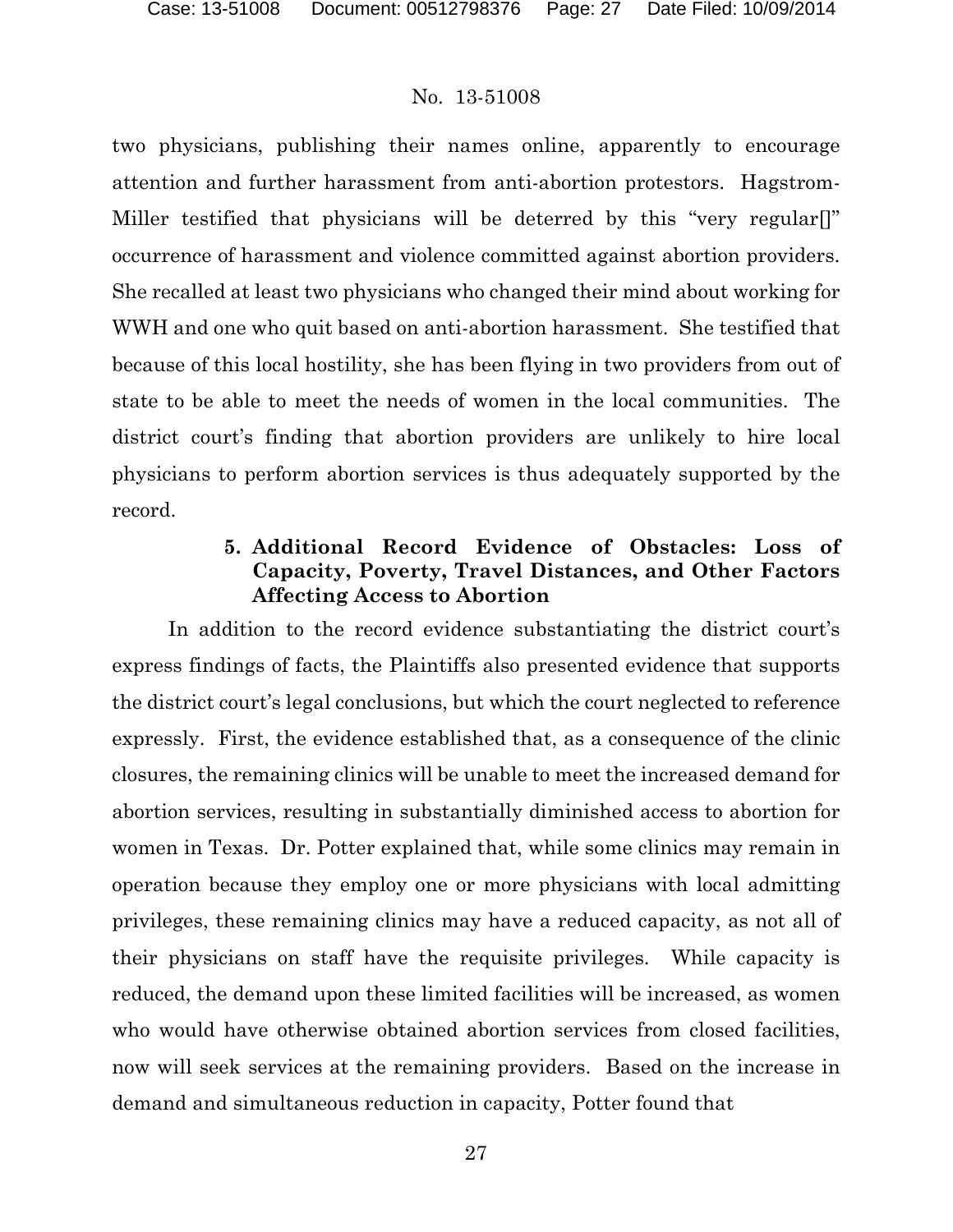### No. 13-51008

in five of the seven counties [that will still have abortion clinics after the admitting-privileges provision goes into effect], there will be a substantial increase in the projected volume of services required due to closure of clinics in other counties that will no longer have a provider. Moreover, there will be a substantial reduction in the capacity to provide services in four of these five counties. . . . All told, the projected demand for abortion care statewide is 68,8889, and the expected capacity after implementation of the law is only 43,850. The implication is that 25,039 women will not be able to access abortion care in the state, even if they could travel the long distances necessary to access the nearest clinic with capacity to serve them. Eighty-nine percent of this deficit, or 22,286 abortions, is due to closures that will occur as a result of the implementation of the challenged provision.

The Plaintiffs presented Potter's specific calculations regarding the capacity and demand for each county in which there would be a substantial change. For example, in Bexar County, where there were once eight abortion providers, after the admitting-privilege provision goes into effect, only three will remain—one of which will function at an extremely limited capacity. Therefore, the providers that will remain in operation in Bexar will be unable to meet the demand for abortion services.<sup>8</sup> Angela Martinez, the Clinic

<span id="page-27-0"></span><sup>8</sup> More specifically, in Bexar County, at the time of trial, there were five clinics (three have closed since 2011 after funding cuts). Potter concluded that two would close after the law was implemented and that one would have extremely limited capacity. Potter projected the demand at 7,006 abortions per year and capacity was calculated at 4,250. Thus, the projected volume would exceed capacity by 2,750 abortions annually. In Dallas, Potter attested that two of the five clinics would close and the projected volume will "increase dramatically" by 51% to 22,598. The capacity in Dallas would then only be approximately 12,5000, barely more than half the expected demand volume. Potter concluded that the projected volume would therefore exceed capacity by 10,098 abortions per year.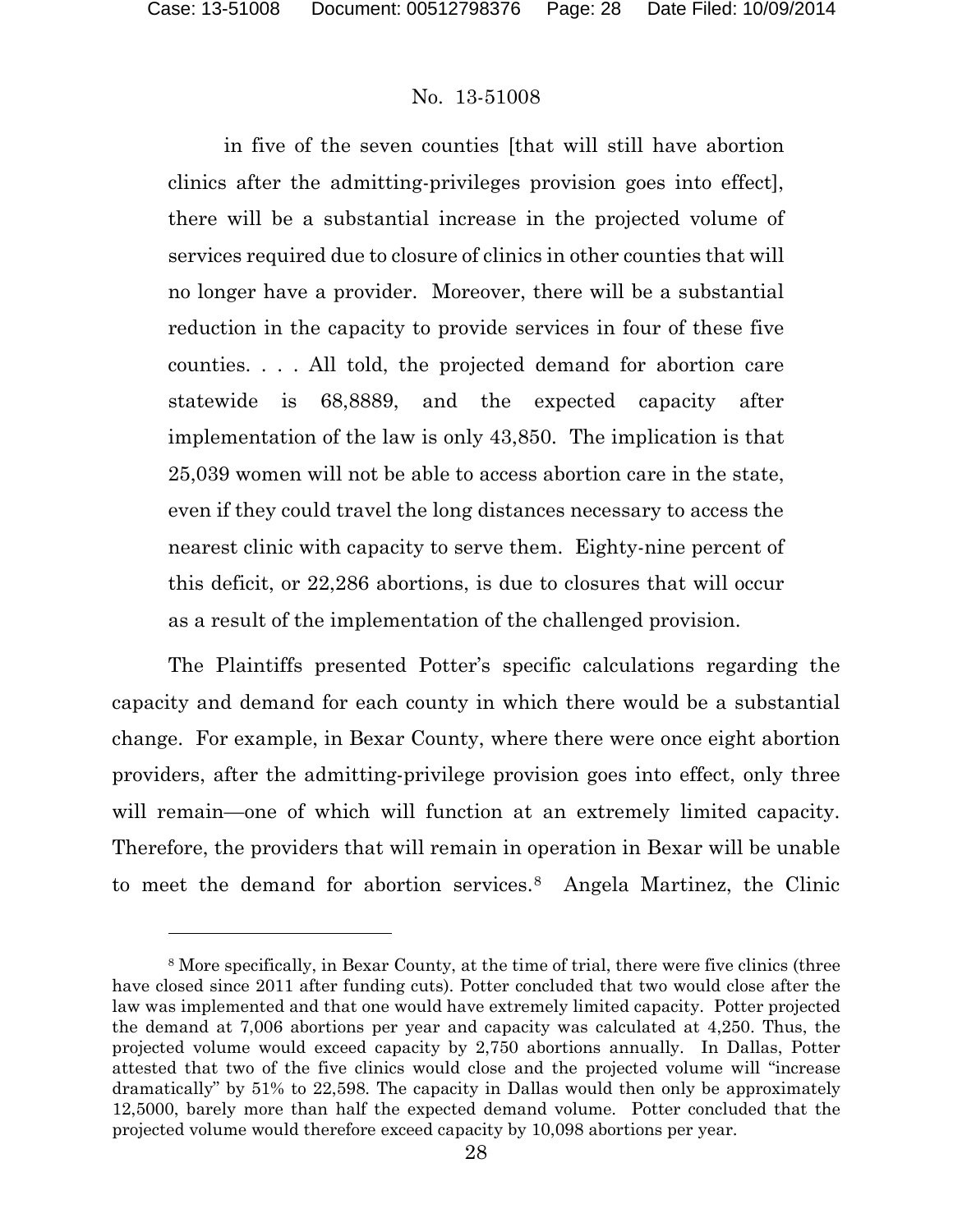### No. 13-51008

Director of Planned Parenthood Women's Health Center, corroborated this evidence in her declaration, attesting that when nearby clinics in Midland, Abilene, and San Angelo closed in recent years, their Lubbock facility has as a result been "inundated with patient calls" and are currently "scheduling patients up to a month in advance." Similarly, Hagstrom-Miller testified that in Austin she has one physician with privileges and one without so, after the admitting-privileges provision goes into effect, her capacity to provide services at her Austin facility will decrease by 50%.

An inevitable result of the reduced capacity of abortion providers in Texas is an increase in delayed services for abortion patients. Potter attested that reduction in supply and increase in demand will mean that the "delays to obtain an appointment with many providers will increase, and some providers may *turn patients away entirely*." (emphasis added). He attested that "[a]bortion is of course a time-sensitive procedure: having to wait a few weeks may make it impossible for women to get an abortion."

In addition to the increased demand and delay that the Plaintiffs' established will result from the admitting-privileges provision, the evidence demonstrates that because of the various clinic closures, women in the panhandle and other parts of West Texas will have to travel vast distances to seek in-state abortions, and that a large percentage of women who seek abortion services are impoverished and will therefore be precluded from ever

In El Paso, Potter found that one of two clinics would close and the projected volume would exceed capacity by approximately 2,500 abortions per year. In Harris County, three or four of the ten providers would close and the projected volume increase on remaining clinics will be approximately 16%. In Neuces County one clinic was expected to stay open, but would have an 182% increase in volume due to the expected closures of the only two clinics in the Rio Grande Valley, and the Neuces County Clinic thus was unlikely to meet the increased demand. In Travis County, Potter found that three of the four clinics were expected to stay open, but would experience a volume increase of 26%. Potter concluded that the projected volume for Travis County would exceed capacity by 3,401 abortions per year.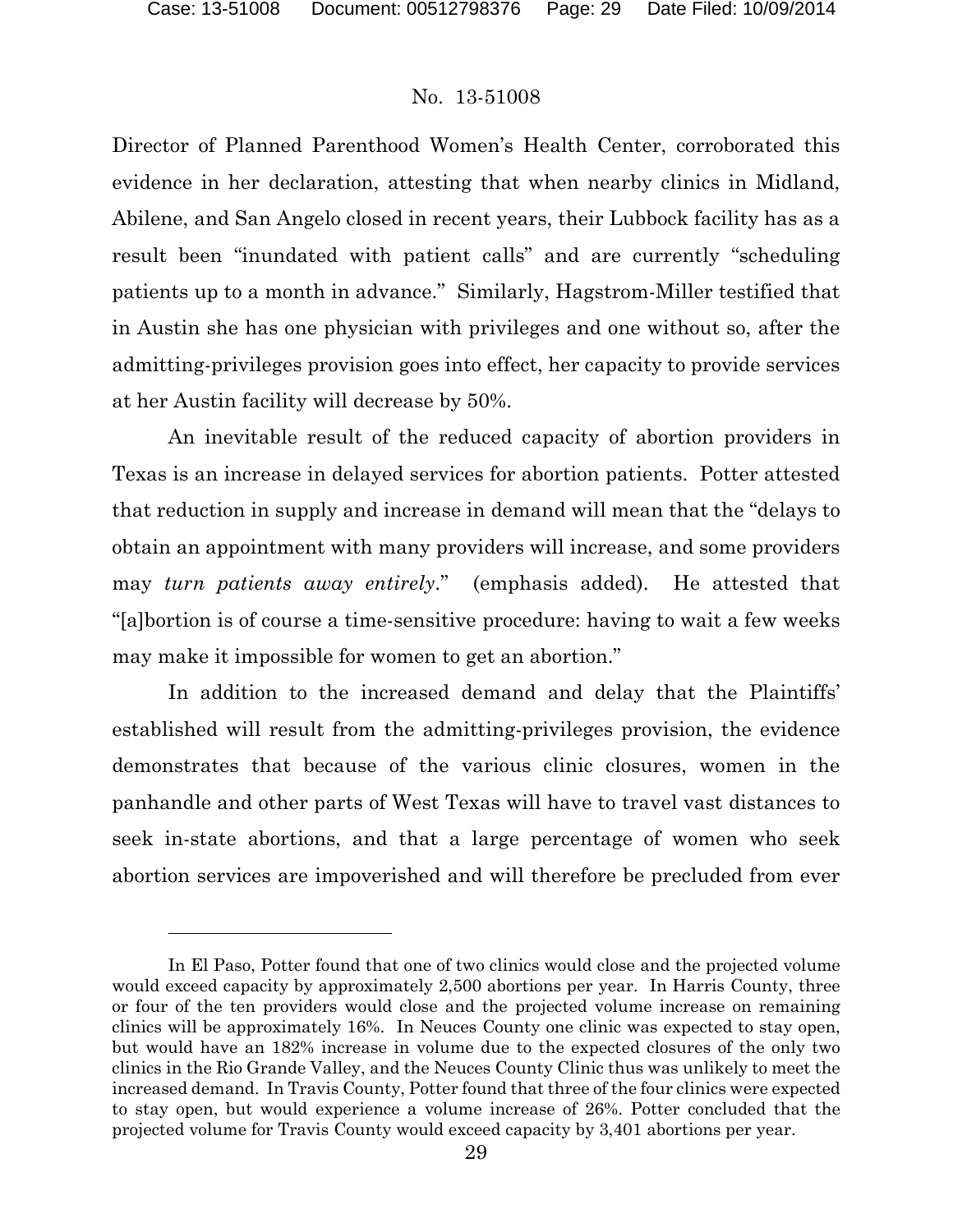obtaining abortion services. Potter testified that, in the panhandle of Texas, women will have to travel 400-500 miles to access legal abortion services. He explained that "[s]ome women who would otherwise have gotten an abortion will be prevented from doing so by these burdens." Potter also testified that the number of women across Texas who will be required to travel over one hundred miles to obtain an abortion will double, and that in "multiple counties," the travel distance for women seeking abortions will "exceed 400 miles." Furthermore, the evidence demonstrated that there will be no abortion clinics west of Interstate 35, requiring women in certain West Texas areas to travel between six and eight hours to access an abortion clinic.

The Plaintiffs' evidence established that nearly half of abortion patients in Texas are below the federal poverty line and therefore will be unlikely to be able to travel these long distances to access abortion services. Specifically, data from Dr. Potter's research in Texas indicates that approximately 40% of women seeking abortion are at or below 100% of the Federal Poverty Guidelines." Angela Martinez attested that most of Planned Parenthood Women's Health Center's clients in Lubbock are parents below the federal poverty line who "often have trouble obtaining use of a car and the resources to pay for gas, permission from their employer to take the necessary time off, and/or childcare." As Potter attested, the burden of travel is higher for younger women, women of color, and low-income women, who have fewer resources to overcome the increased cost of further travel. Martinez's experience confirms this, as she has repeatedly heard from patients that the additional distance will make it impossible for them to obtain an abortion. Martinez attested that, "[b]ased on [her] familiarity with [the clinic's abortion] patients and their already-difficult situations, I believe that this change [in the law] would be extraordinarily difficult for almost all of our patients, and could prevent many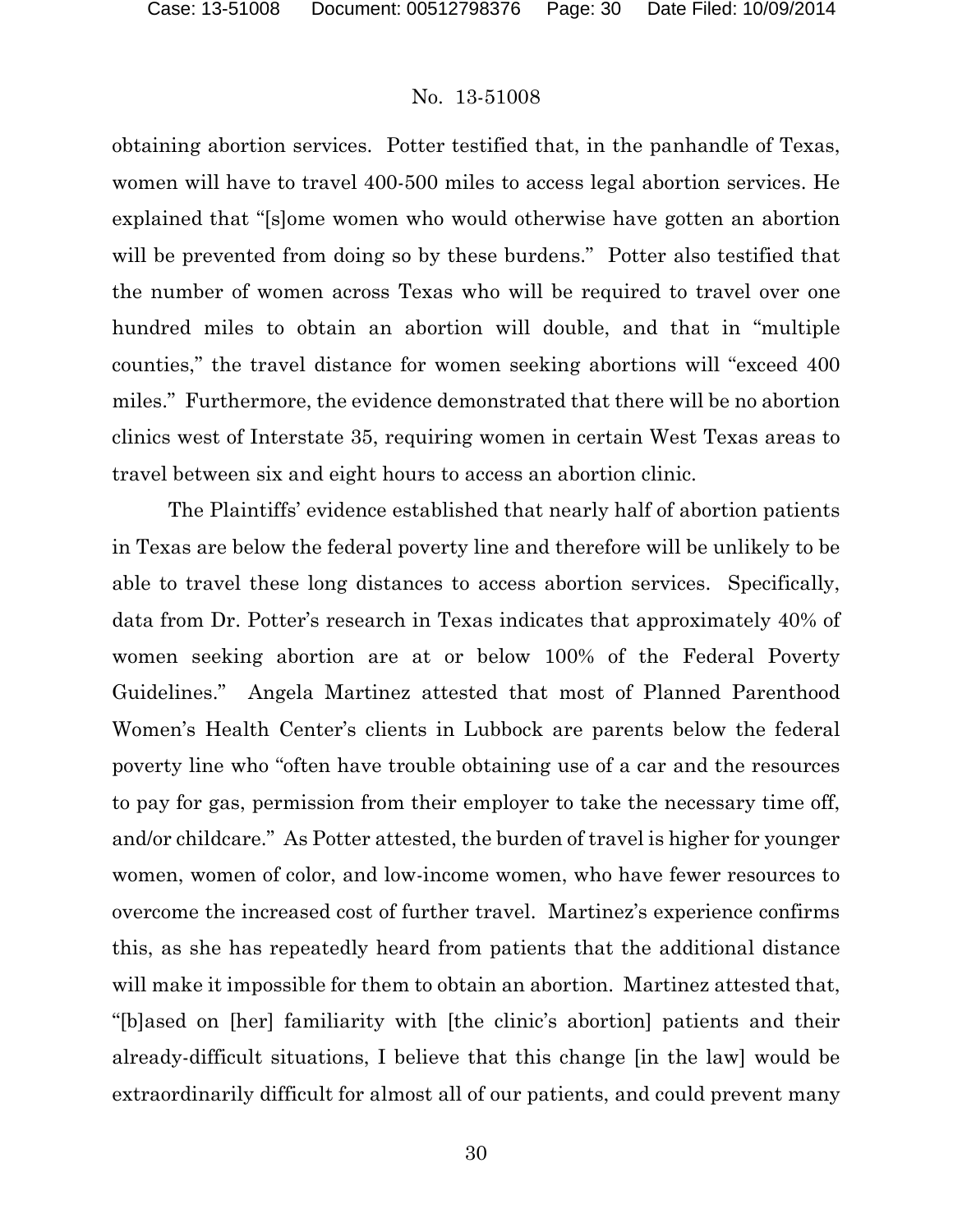of them from obtaining an abortion at all." Ferrigno similarly testified that that the reality is that for women in the Rio Grande Valley to travel to Corpus Christi or San Antonio for abortion services will require "a lot of arrangements and expenses."

In addition to the Plaintiffs' evidence that the admitting-privileges provision will severely diminish women's access to abortion services, the evidence demonstrated that the provision will be particularly burdensome on women seeking abortions who have been pregnant for sixteen weeks or longer. Prior to implementation of H.B. 2, Texas law required that an abortion performed at sixteen or more weeks after pregnancy must be conducted at an ambulatory surgical center ("ASC"). At the time of trial, there were only six providers in the state that are licensed as ASCs. Potter attested that three of these ASCs will stop providing services as a direct result of the admitting privileges law, leaving only three operating ASCs in Texas (located in Dallas, Houston, and San Antonio). Dr. Jordan likewise attested that his facility (Planned Parenthood of Greater Texas) operates the only ASC in both Austin and Fort Worth—which are two of the six total ASCs providing abortion services in the state—and both of those facilities will have to close after enactment of the law. Therefore, women throughout all of Texas will only have three locations where they can legally obtain an abortion after sixteen weeks of pregnancy.

In light of this abundance of evidence supporting the district court's findings of facts regarding the ways in which H.B. 2's admitting-privileges provision imposes obstacles upon a woman's right to obtain a previability abortion, the *Abbott II* panel erred in rejecting the district court's findings.

### **B. Justifications**

The parties disagreed about the strength of the State's justifications for the admitting-privileges requirement. According to the State, the admitting-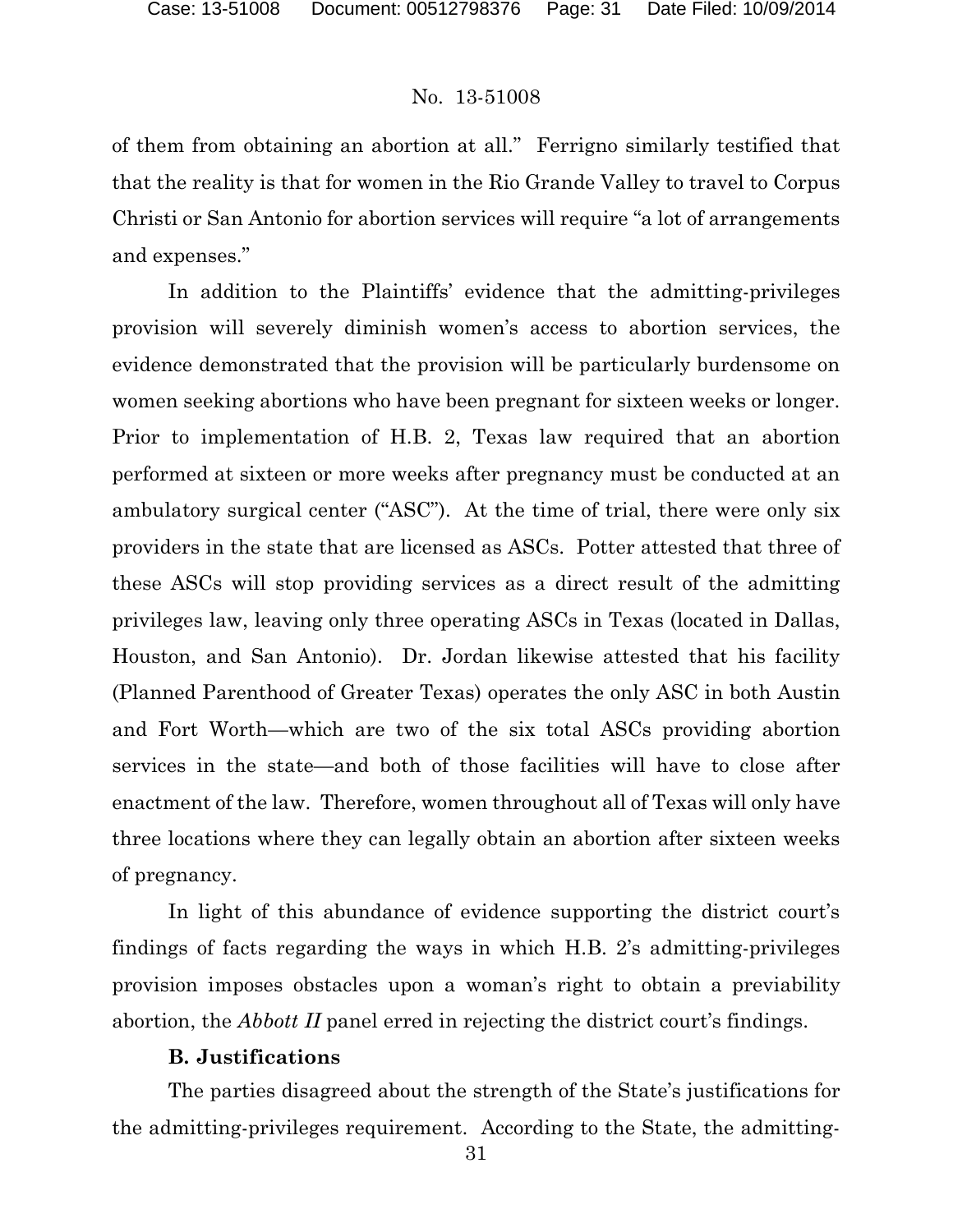privileges requirement has two strong justifications, both grounded in the State's legitimate interest in protecting women's health. Primarily, it argued that the requirement ensures proper care for complications. Furthermore, it asserted that the requirement has a secondary benefit of "credentialing" highquality doctors. After considering the State's evidence that was submitted to support its argument that the admitting-privileges provision advances patient care and protects women's health, the district court rejected the State's arguments and found that an abortion doctor's "lack of admitting privileges is of no consequence when a patient presents at a hospital emergency room," because "emergency-room physicians treat patients of physicians with admitting privileges no differently than patients of physicians without privileges" and therefore the admitting-privileges provision has no effect on the quality or timeliness of care received, nor does it impact the ability of providers and physicians to communicate any necessary health information. *Id.* at 899-900.

## **1. Admitting Privileges Have No Bearing on Quality or Timeliness of Care, nor on Communications Between Abortion Providers and Emergency Room Physicians**

The Plaintiffs presented evidence that on the extremely rare occasion that an abortion patient requires hospital admission because of a complication from an abortion procedure, the patient is treated just as all patients are—she is independently assessed and diagnosed by the emergency room medical staff, without the need to rely upon a patient's treating or referring physician. Plaintiffs presented the testimony and sworn declaration of Dr. Paul Fine, who is board-certified in obstetrics and gynecology, a Fellow of the American Congress of Obstetricians & Gynecologists, a Professor in the Departments of Obstetrics & Gynecology and Urology at the Baylor College of Medicine in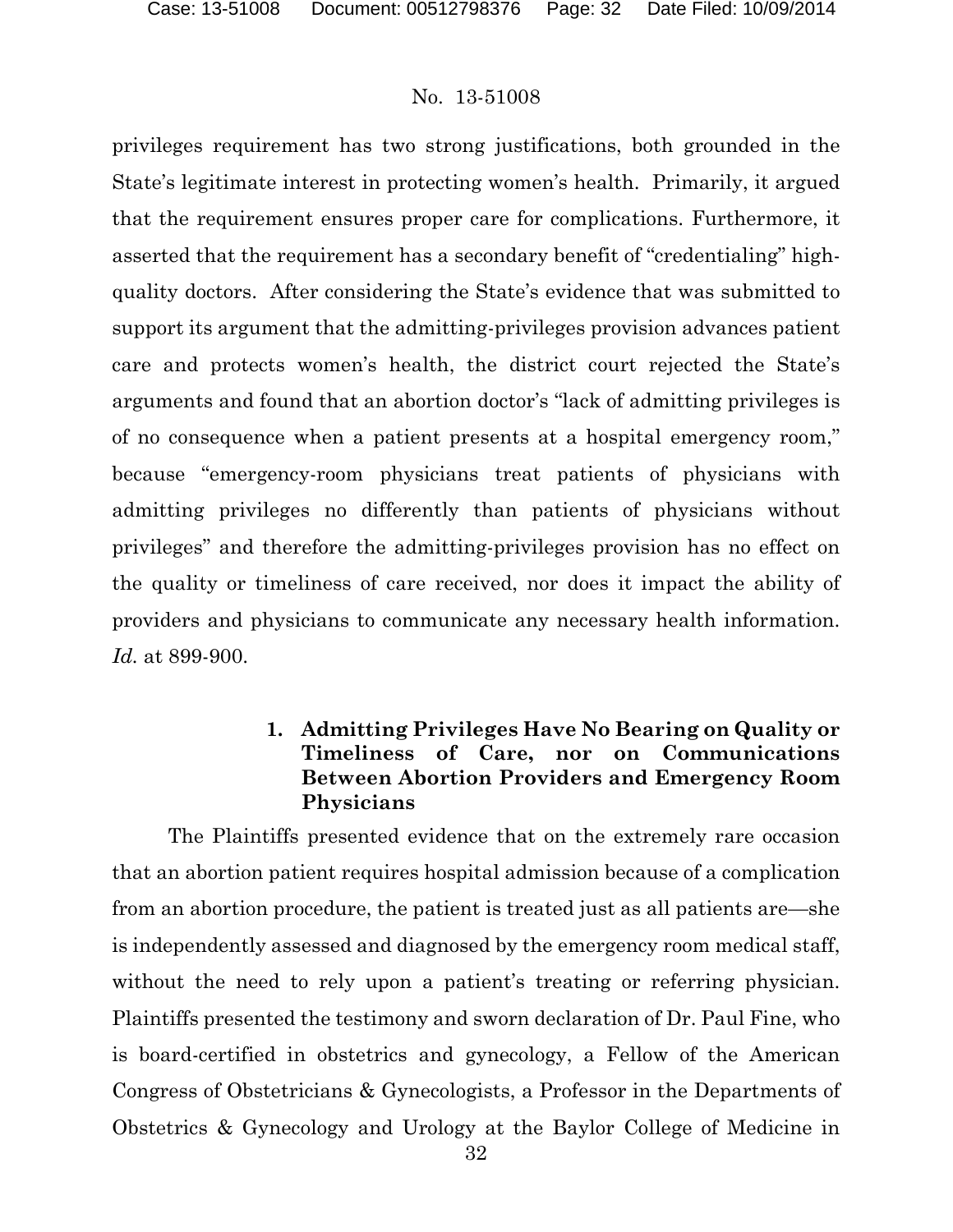Houston, the Medical Director of Planned Parenthood Gulf Coast and Planned Parenthood Center for Choice, Inc., the Medical Director of Emergency Medical Services ("EMS") for three cities in Galveston County, Texas, and who has nearly four decades of experience providing abortions, teaching abortion methods, and supervising the provision of abortion services. Dr. Fine testified that when an abortion doctor is unable to communicate with a treating physician or abortion provider, this does not hinder the care the patient receives. Rather, "[t]he treatment of most [abortion] complications are very straightforward . . . and treated the same way." If an abortion patient requires hospitalization for a complication following an abortion procedure, medical staff at the hospital will determine whether an on-call ob/gyn will need to be involved, or whether another "sub-specialist" will be necessary to treat the patient. Dr. Fine attested that "all ob/gyns, regardless of whether they perform abortions, are qualified to manage the care of a patient experiencing a complication from an abortion."

In addition, Dr. Jennifer Carnell, an emergency physician, assistant professor at Baylor College of Medicine in emergency medicine, the director of the emergency ultrasound fellowship, and who is board-certified in emergency medicine, was certified by the court as an expert in the field of emergency medicine. Dr. Carnell testified that if an abortion patient presents at a hospital with a rare, severe complication, the abortion provider will not be the physician performing the treatment, rather, the on-call ob/gyn at the hospital will provide the necessary care. Thus, an abortion provider's inability to personally admit his patient into a local hospital does not impede the patient's treatment in any way and does not constitute "abandoning" the patient, as the State contended, but, rather, the patient is cared for by those physicians who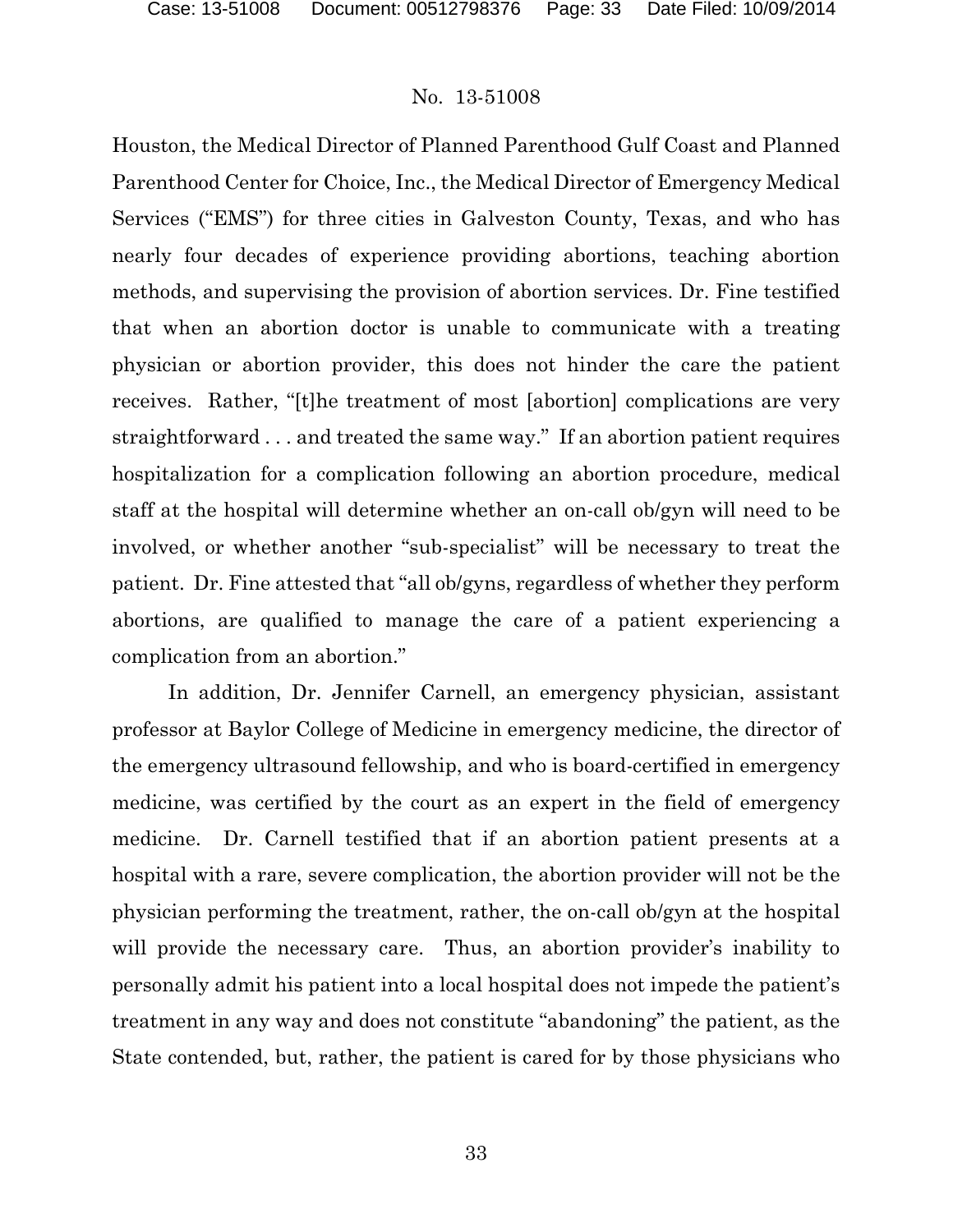can best perform the procedure—emergency room physicians who "do these surgeries every day." Dr. Fine explained that

admitting privileges are . . . irrelevant to providing optimal care in the event of a complication because the physician who provides the abortion may not be the appropriate physician to manage the patient's care in the hospital, regardless of whether the physician has privileges there. Given that abortions have such a low complication rate, abortion providers may . . . only rarely perform the types of surgeries . . . that may be necessary to treat a complication, while the on-call ob/gyn at the hospital will have more experience doing these procedures . . . .

Dr. Fine also attested that "[g]iven how specialized the practice of medicine has become, particularly in a hospital setting, such handoffs to the appropriate specialists are common and necessary across medicine."

Dr. Fine further stated that the "admitting privileges requirement is . . . unnecessary and irrelevant to providing optimal care because of the distances some women travel to obtain an abortion." Dr. Fine explained that generally, when complications occur, a woman will begin to experience the complication after she has left the clinic and returned home. "If, after discharge from the abortion clinic, a woman who lives outside the area where she obtained her abortion experiences a complication that requires hospital treatment, it makes no sense for her to travel to be treated at a hospital near the abortion clinic just because her abortion provider has admitting privileges there." Rather, she should and likely would go to the closest hospital emergency room to get prompt treatment. "In an emergency or potential emergency situation, no physician, or EMT, would countenance going further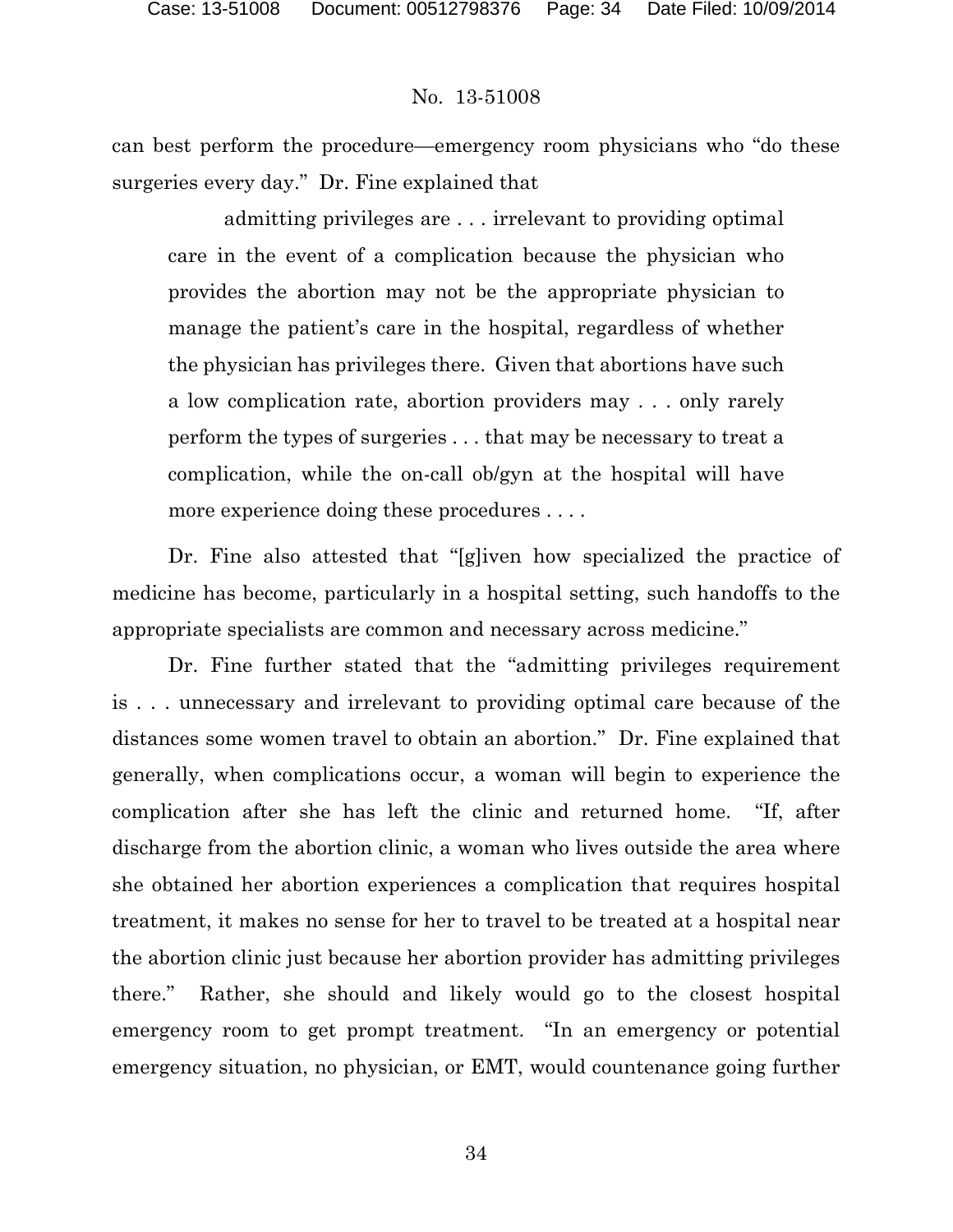than necessary just to get to a hospital where her abortion provider has privileges."

Dr. Fine explained that the current professional standards therefore suggest only that abortion clinics have "arrangements in place for transferring patients who require emergency treatment," but do not require that the "physician performing abortions have admitting privileges at a hospital." Such is the recommendation from the American Congress of Obstetricians & Gynecologists, as well as Planned Parenthood Federation of America, and the National Abortion Federation. Moreover, prior to implementation of H.B. 2, Texas law required the same for abortions performed after sixteen weeks of pregnancy or later—which are riskier procedures than abortions performed before sixteen weeks—that are required to be performed in a licensed ASC. And, notably, physicians who perform more dangerous outpatient surgeries at ASCs, such as hysterectomies or pelvic constructive surgeries, are likewise only required to have *either* written transfer agreements *or* hospital admitting privileges, and therefore are not required to have hospital privileges. Dr. Fine opined that in his expert opinion, "there is no reason to place a *more onerous*  requirement on doctors who provide abortions prior to 16 weeks, . . . than is placed on providers of much more risky [non-abortion] surgeries performed in ASCs."

The record evidence also established that legal abortion is one of the safest medical procedures in the United States. Jennifer Carnell, M.D., testified that in her nine years of experience in emergency medical care, she has seen less than ten patients come to the emergency room following an abortion procedure; only five of those patients actually required admission; and none were critically ill. The evidence established that the risk of a woman experiencing a complication that requires hospitalization is less than 0.3%.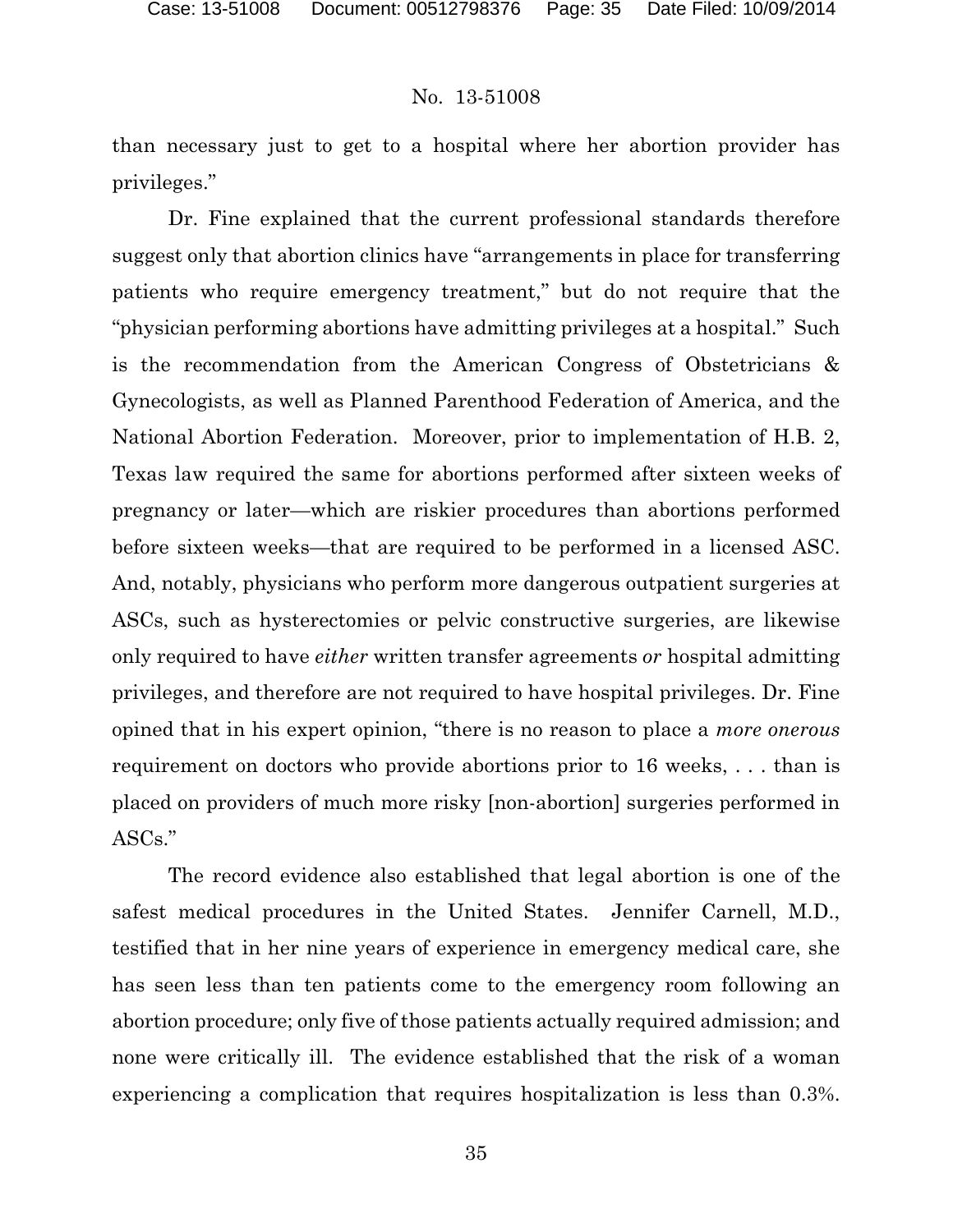l

### No. 13-51008

The risk of death associated with childbirth is approximately fourteen times higher than that associated with abortion, and every pregnancy-related complication is more common among women having live births than among those having abortions. In fact, the risk of death associated with abortion is almost three times less than that associated with using penicillin, which could in some rare cases result in anaphylactic shock. Thus, the few abortion patients who develop serious problems are referred to hospital emergency room physicians who may call in other on-staff specialists if necessary. The evidence thus established that it is not necessary for an abortion doctor to have admitting privileges to refer patients to a hospital emergency room doctor; and requiring them to have admitting privileges will not increase the speed or quality of medical care for the few abortion patients that need such attention after an abortion. Given the record evidence that emergency room physicians are adequately trained to assess and treat any abortion complications, and that in the rare instance of a severe complication from an abortion, the on-call ob/gyn is better suited to perform the necessary treatment, the district court did not clearly err by finding that the admitting-privileges provision does nothing to improve quality of care for abortion patients who require emergency treatment.[9](#page-35-0) 

Additionally, the Plaintiffs' evidence supports the district court's finding that the admitting-privileges provision does not improve communication between abortion providers and emergency room physicians, nor is there any evidence that such a communication problem exists. The Plaintiffs' evidence

<span id="page-35-0"></span><sup>9</sup> *See also Brief of Amicus Curiae, the American College of Obstetricians and Gynecologists and the American Medical Association*, at 1, *Abbott II* (No. 13-51008) ("There is simply no medical basis to impose a local admitting privileges requirement on abortion providers."); *id.* at 6 ("The care a woman receives at the emergency room is independent of, and not contingent on, her abortion provider having admitting privileges.").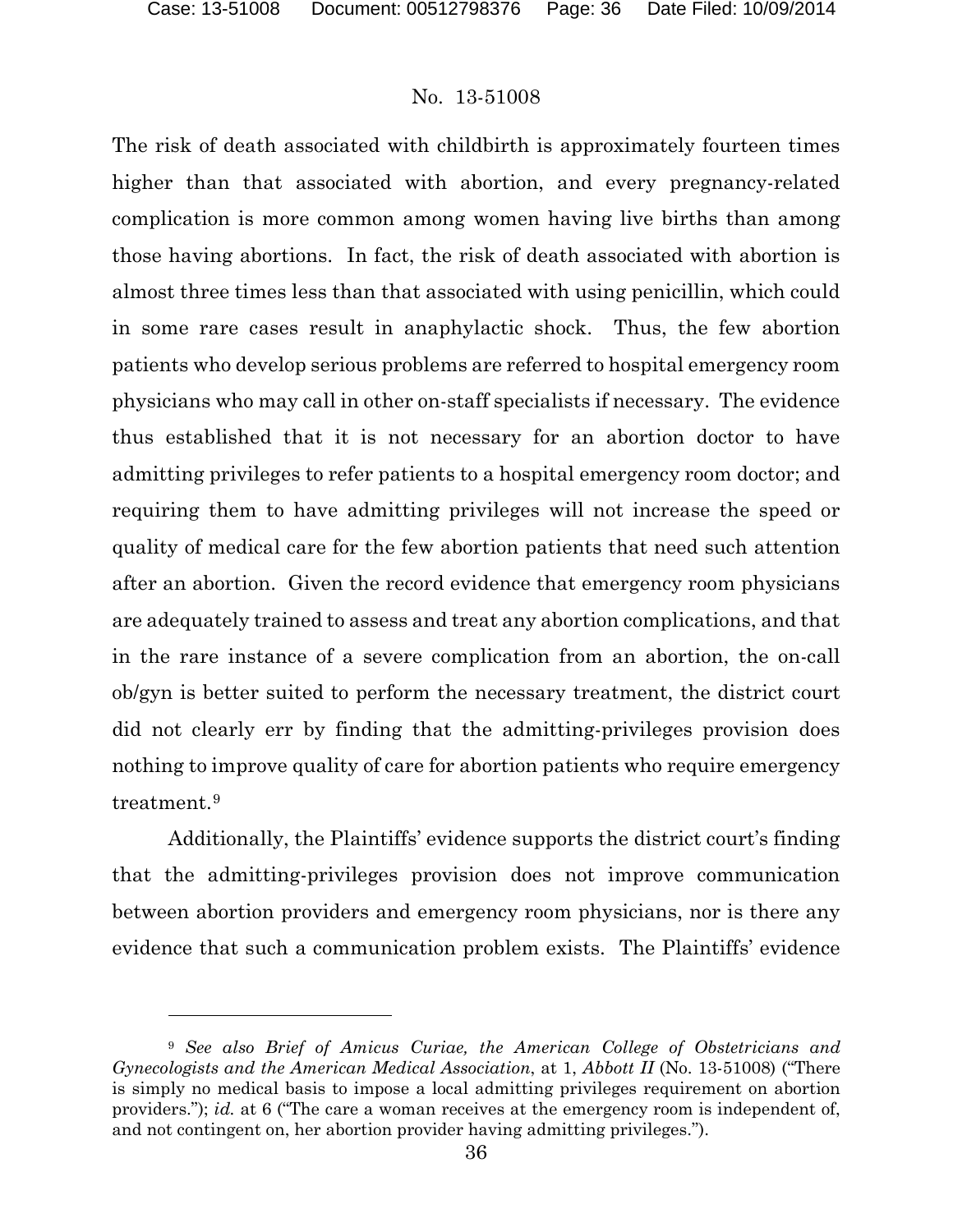established that emergency room physicians generally have no need to consult with an abortion provider whose patient presents at the hospital because the hospital physicians have the requisite skills necessary to treat abortion complications, which are often similar to symptoms of a spontaneous miscarriage—a condition that emergency room physicians treat regularly. Dr. Carnell testified that all of the abortion patients she has treated in the emergency room had pain and vaginal bleeding—conditions "well within [her] purview" of practice that did not require communication with the abortion provider. Further, even in severe cases of hemorrhage or sepsis, emergency room physicians see those conditions "all the time" and are "trained and very comfortable treating" them. Dr. Fine similarly attested that "[e]mergency room physicians are qualified to initially evaluate and treat most complications . . . [s]uch skills are the same as those needed for the treatment of spontaneous miscarriages."

Moreover, the evidence established that Texas regulations in place before the enactment of H.B. 2 adequately provided for effective communication between abortion providers and emergency room physicians. Under Texas law prior to enactment of H.B. 2, all physicians who practice at any licensed abortion facility must

have admitting privileges or have a working arrangement with a physician(s) who has admitting privileges at a local hospital in order to ensure the necessary back up for medical complications. [The facility also must] have a readily accessible written protocol for managing medical emergencies and the transfer of patients requiring further emergency care to a hospital.

25 TEX. ADMIN. CODE § 139.56(a). Texas law also already required all women undergoing abortions to be provided a "telephone number by which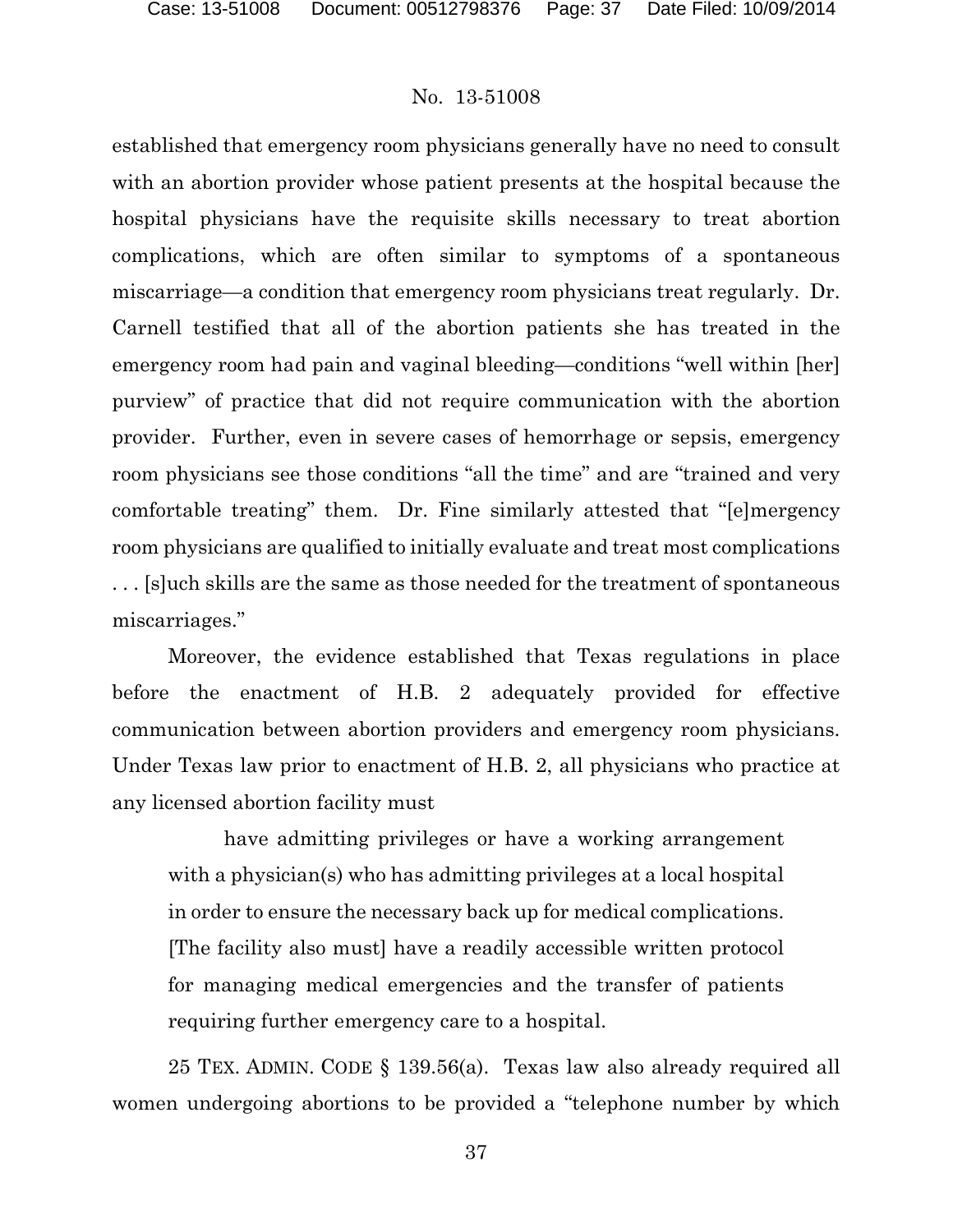[she] may reach the physician, or other health care personnel employed by the physician or by the facility where the abortion was performed or induced with access to the woman's relevant medical record, 24 hours a day to request assistance for any complications that arise from the performance or induction of the abortion or ask health-related questions regarding the abortion." *See*  TEX. HEALTH & SAFETY CODE § 171.0031(2)(A).

Dr. Carnell testified that "very rarely, if ever," do the referring physicians have admitting privileges at her hospital, and yet she is able to have all the information she needs to provide optimal care communicated to her over the phone. Carnell testified in her expert opinion that she would not be better able to communicate with a referring physician if that physician had admitting privileges at the hospital. Carnell has in fact never seen an outpatient physician—either after an abortion procedure or any other outpatient procedure—accompany his or her patient to the hospital to communicate with the emergency room physician. Instead, if an emergency room physician needs to communicate with a referring physician, that communication occurs via telephone. Andrea Ferrigno similarly attested to WWH's practice of ensuring that the abortion provider speaks with the emergency room's admission staff and the backup physician via telephone to ensure any necessary information is transmitted to the caregiver at the hospital. Dr. Fine similarly testified that it is the "standard medical practice" for an emergency room physician to communicate with an abortion provider by telephone, regardless of whether the provider has admitting privileges at the hospital. Dr. Fine added that when a patient is transferred to the hospital from an abortion clinic by ambulance, the patient is transferred with a copy of her records that contain all the necessary information for proper continuity of care, including, for example, the procedure performed, any medication already provided, and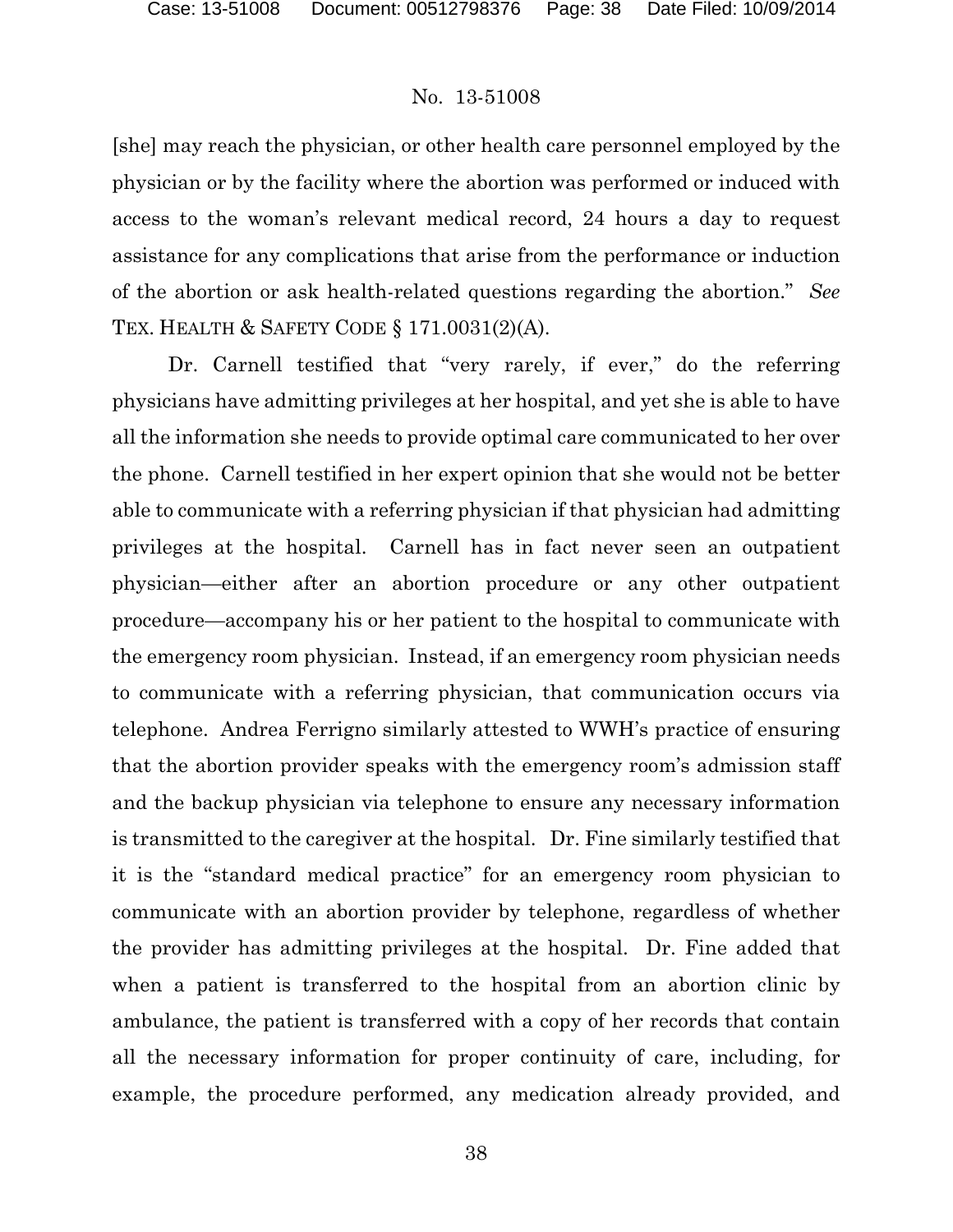anything else that occurred at the outpatient clinic. Accordingly, the district court did not clearly err in concluding that there is no evidence of a harmful communication problem between abortion providers and emergency room physicians and that, even if there were one, H.B. 2 does not improve any potential communication issues.

As noted, the district court also found that the admitting-privileges provision does nothing to get patients faster access to care, because the practice at hospitals is to treat all patients, regardless of their treating physician, with "all possible haste." *Abbott*, 951 F. Supp. 2d at 900. Dr. Carnell testified that all patients at the emergency room go through triage, where an emergency room medical staff "sees [the patient] quickly, evaluates their vital signs, and then [the patient is] placed . . . on a list to be seen." The entire triage process happens in under three minutes, regardless of whether the patient's treating physician has admitting privileges at the hospital. Dr. Fine likewise testified that "if the [abortion] patient in the rare situation needs to go to the operating room," her abortion providers' lack of admitting privileges has no bearing on how quickly the operation will occur because a physician, with or without admitting privileges "can't reserve an operating room for [her] patient," but rather, patients are treated based on the gravity of his or her condition and need for immediate treatment. Thus the district court's finding that the admitting-privileges provision is of no consequence to abortion patient's treatment at an emergency room is not clearly erroneous.

## **2. The District Court Properly Found that the State's Evidence Did not Support Its Justification Arguments**

In response to the Plaintiffs' evidence, the State submitted seven sworn declarations in an effort to establish that the admitting-privileges provision improved quality of care for abortion patients and increased effective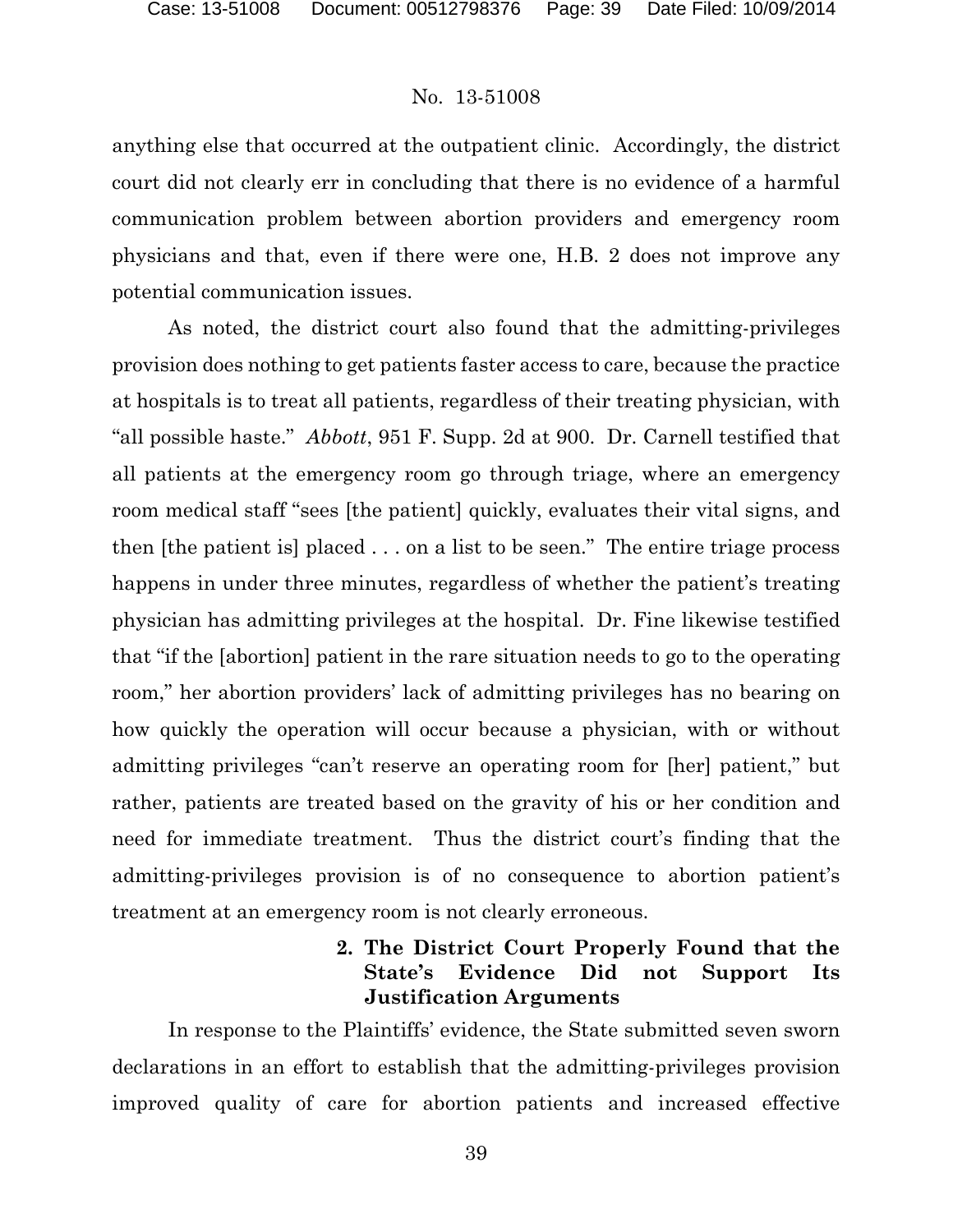communication between abortion providers and emergency room physicians. The *Abbott* panel summarized the State's evidence regarding the justifications for the provision as follows:

Dr. John Thorp, a board-certified Ob/Gyn, . . . referred to several studies [to support his assertion that the provision improves continuity of care], including a report of a joint commission of hospitals, including Johns Hopkins, Mayo Clinic, and New York Presbyterian, which concluded that "80 percent of serious medical errors involve miscommunication between caregivers when patients are transferred or handed-off." Dr. James Anderson, an ER physician, also testified that an abortion provider with admitting privileges is better suited than one not admitted to know which specialist at the hospital to consult in cases where an abortion patient presents herself at an ER with serious complications. Further, Dr. Thorp doubted that without the admitting-privileges requirement hospitals in Texas could, as Dr. Fine suggested, promptly treat women with abortion-related complications. This was because 73 percent of ERs nationwide, according to a statistic cited by Dr. Thorp, lack adequate on-call coverage by specialist physicians, including Ob/Gyns. Thus, requiring abortion providers to obtain admitting privileges will reduce the delay in treatment and decrease health risk for abortion patients with critical complications.

Dr. Thorp also opined that the admitting-privileges requirement would ensure that only physicians "credentialed and board certified to perform procedures generally recognized within the scope of their medical training and competence" would provide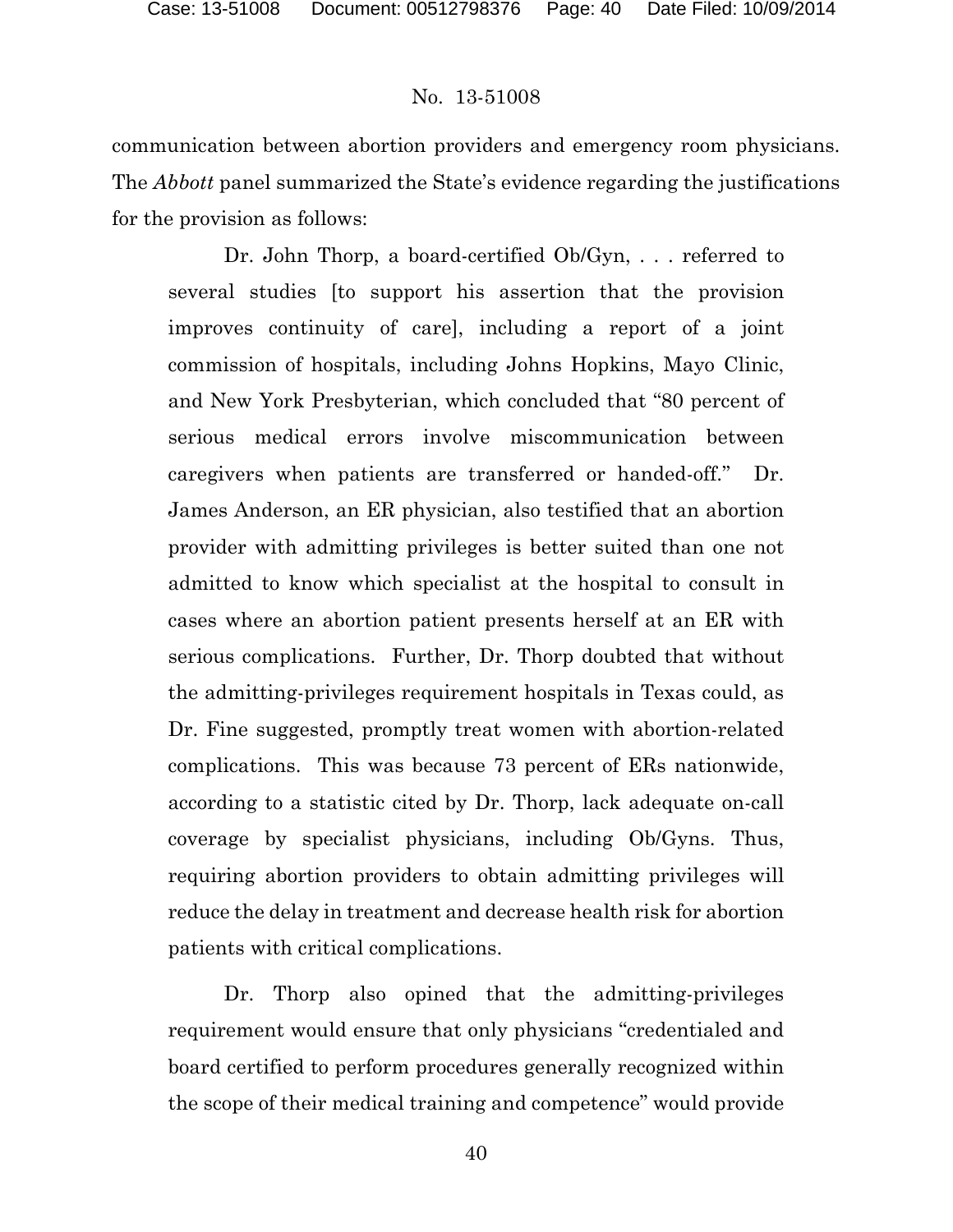abortions. Dr. Mikeal Love, a board-certified Ob/Gyn, concurred that the admitting-privileges provision enlists hospitals to "screen out" untrained and incompetent abortion providers, who could not continue in the abortion practice if they were not able to obtain admitting privileges. . . .

Finally, Dr. Thorp disputed Dr. Fine's conclusions as to the percentage of abortions that result in complications. According to Dr. Thorp, the 0.3 percent estimate of women requiring hospitalization from abortion complications is based on data that are thirty-eight years old. Dr. Thorp further testified that complications from abortion are underreported, and he cited a study indicating that only one-third to one-half of abortion patients return to their clinic for follow-up care.

*Abbott*, 748 F.3d at 592-93. Nothing in the State's evidence, either summarized by the panel or contained in the record, makes the district court's findings of fact implausible and, thus, this court is obliged to uphold the district court's findings, detailed *supra*. Further, the panel's representation of the record evidence mischaracterizes the strength of the State's evidence.

First, with regard to the State's contention that the admitting-privileges provision improves continuity of care and communication between abortion providers and emergency room physicians, the district court rejected this argument, reasoning that the State's evidence that approximately 80% of serious complications are caused by miscommunication during patient handoffs does not demonstrate whether there are any communication problems between abortion providers and emergency room physicians. *Abbott*, 951 F.Supp.2d at 899 ("The State . . . provides no evidence of correlation between admitting privileges and improved communication with patient handoff or that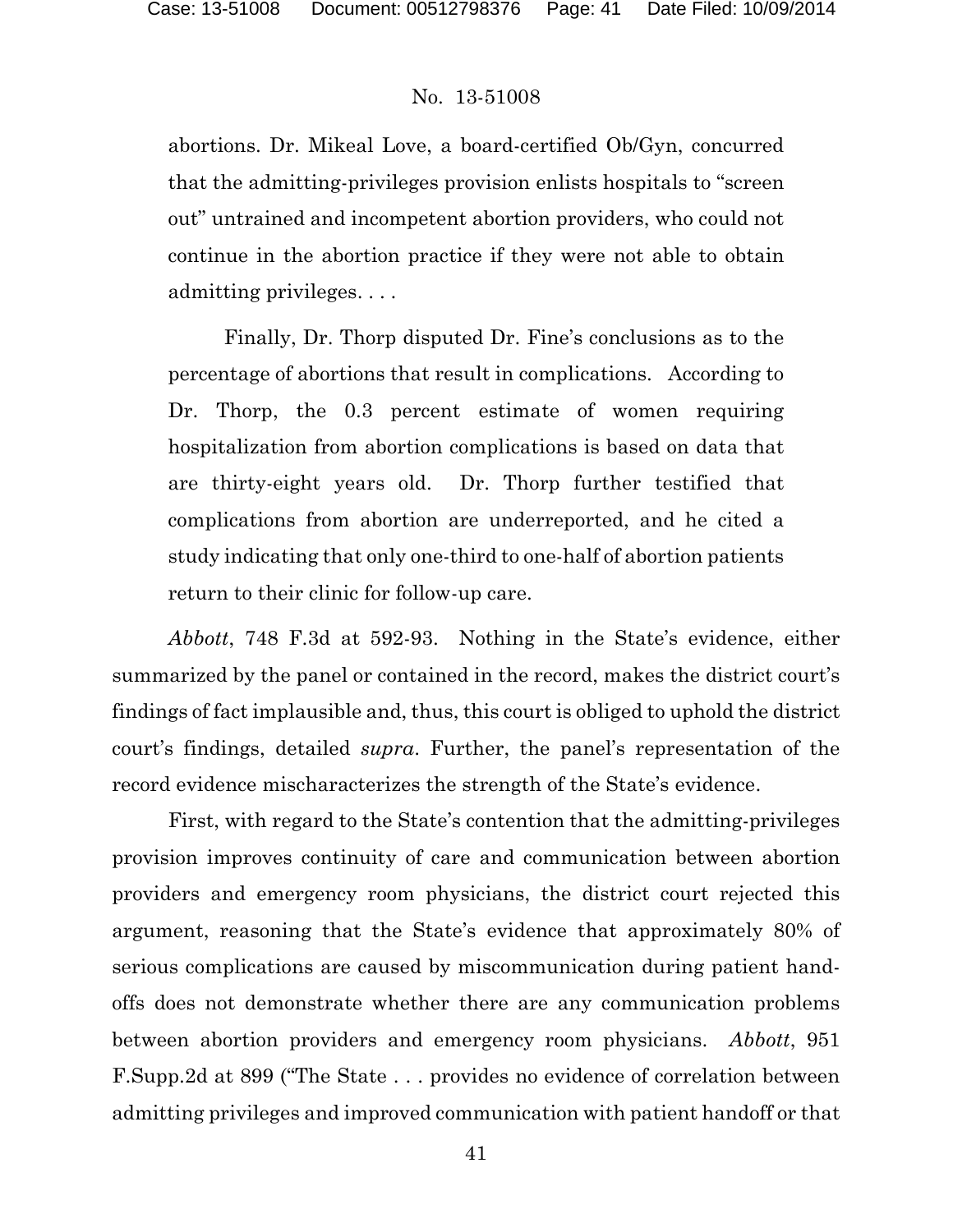a communication problem actually exists between abortion providers and emergency-room physicians."). Review of the Joint Commission's study that the panel relies upon, reveals that it is a two-page report that does not address whether communication problems exist between abortion providers and hospital physicians nor whether communication between abortion providers and emergency room physicians would be improved were all abortion providers able to maintain local hospital privileges. Rather, the report cited by Dr. Thorp primarily addresses internal hand-offs between caregivers or teams of caregivers at hospitals, with brief mention of external hand-offs, and makes recommendations for improving communication between providers during hand-offs—none of which include any mention that all providers transferring patients have admitting privileges, or that admitting privileges in any way impact the effectiveness of the communication between caregivers upon the patient's transfer. *See Facts about the Hand-off Communications Project*, JOINT COMM'N CTR. FOR TRANSFORMING HEALTHCARE, *available at*  www.centerfortransforminghealthcare.org/assets/4/6CTH\_HOC\_Fact\_Sheet.p df (last visited July 7, 2014). Similarly, the other studies that Dr. Thorp cites to support the contention that the admitting-privileges provision promotes effective communication, reflect only the potential danger that may occur upon miscommunication during a hand-off. None conclude that requiring external physicians to maintain local hospital privileges will improve communication upon transfer. Rather, the studies suggest that other measures have been proven to improve communication and reduce risk of injury, for example, establishing a standardized form and providing ample time for physicians to communicate with one another. *See, e.g.,* Julie K. Johnson, et al., *Searching for the missing pieces between the hospital and primary care: mapping the patient process during care transitions*, OPEN ACCESS, *available at*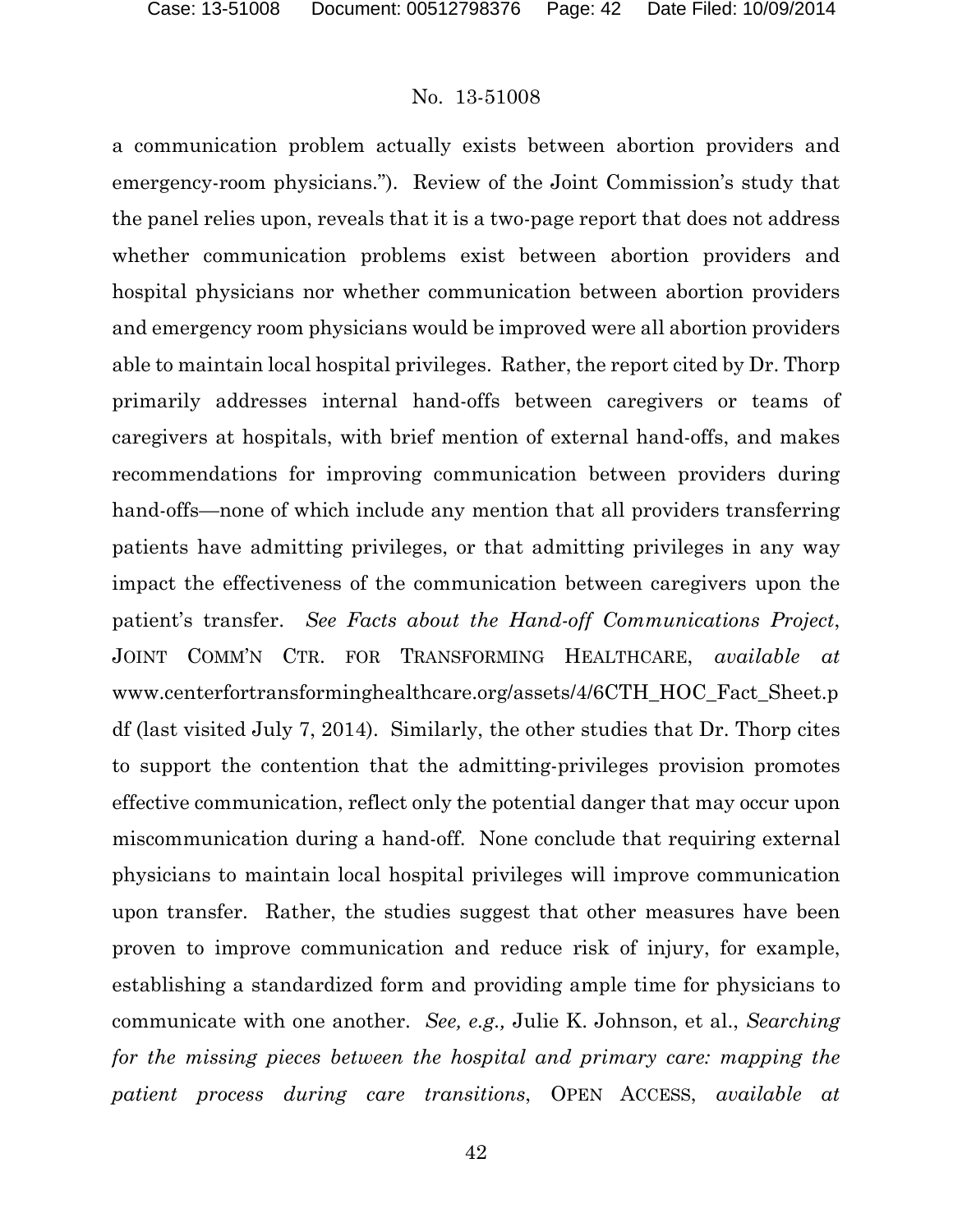http://qualitysafety.bmj.com/content/21/Suppl\_1/i97.full.pdf+html (recommending "process mapping" to work towards building "safe and reliable patient transitions"); *see also Improving Transitions of Care: Hand-Off Communications*, JOINT COMM'N CTR. FOR TRANSFORMING HEALTHCARE, *available at* 

http://www.centerfortransforminghealthcare.org/assets/4/6/CTH\_Hand-

off\_commun\_set\_final\_2010.pdf (last visited July 7, 2014) (recommending, *inter alia*, that hospitals make successful hand-offs an "organization priority," that the hospital "develop and use standardized forms," and allow for ample opportunity for caregivers to ask questions"). The State's experts rely on this sort of evidence to conclusorily contend that "holding local hospital admitting privileges is likely to minimize communication errors."

Similarly, the *Abbott II* relies in part upon the State's evidence that 73% of hospitals report inadequate availability of on-call specialists, to suggest that the admitting-privileges provision will help ensure prompt treatment directly from the abortion provider, rather than relying on a hospital's on-call ob/gyn to treat complications that follow abortion procedures. The cited report, dated 2007, in turn cites a 2006, nationwide study for the proposition that 73% of hospitals have inadequate on-call coverage. The data therefore is at least seven years old, and does not indicate whether different states or specialties have varying availability. Thus, this data does not adequately rebut the Plaintiffs' evidence established by its experts, who have decades of experience in emergency medical care in Texas, that emergency room physicians and oncall specialists are adequately trained to handle the treatment of abortion patients who present at the hospital with complications, and that in fact, the on-call ob/gyn is better qualified to handle a severe complication than the abortion provider. Rather than defer to the district court's finding of facts, the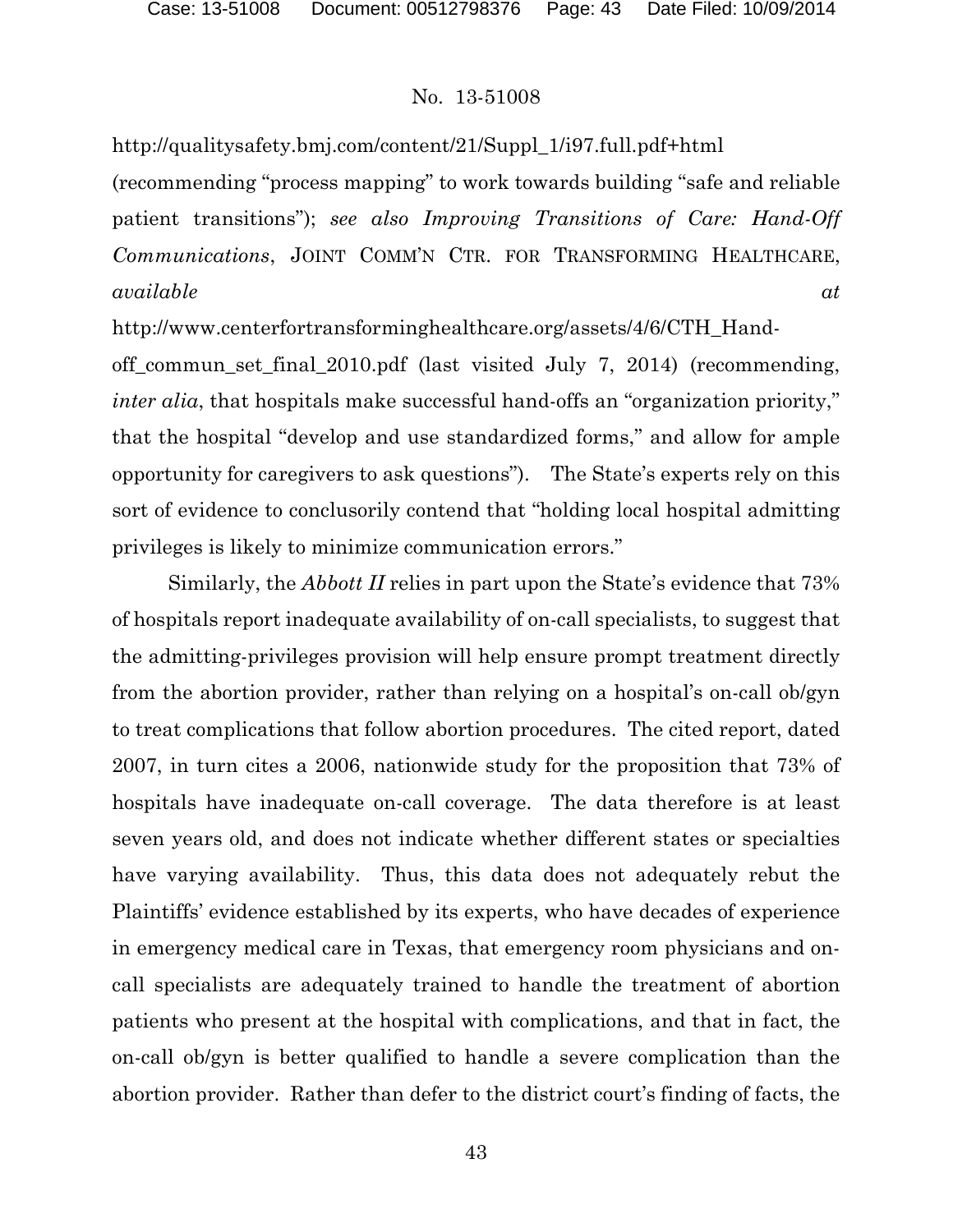*Abbott II* panel looked at the State's evidence *de novo* and concluded that "[r]equiring abortion providers to have admitting privileges would also promote the continuity of care in all cases, reducing the risk of injury caused by miscommunication and misdiagnosis when a patient is transferred from one health care provider to another." *Abbott II*, 748 F.3d at 595. The panel improperly draws this conclusion by analyzing the record *de novo* and relying upon evidence that the district court considered and reasonably rejected.

With regard to the State's evidence that requiring admitting privileges "screens out" unqualified providers and holds abortion providers to a higher standard of care, the Plaintiffs' evidence rebuts this contention by establishing that hospital boards have a variety of reasons for rejecting a physician's application for privileges, which may have nothing to do with the provider's abilities or experience, and instead, may be for reasons completely divorced from medicine, such as their anti-abortion sentiments or the physicians' home address. *See supra*, Section II, A, 3-4. Moreover, despite the State's and the *Abbott II* panel's contention that federal and state laws prohibit discrimination against abortion providers and therefore hospitals will not reject abortion providers based on anti-abortion sentiments, the Plaintiffs' evidence established that anti-discrimination laws are unlikely to prevent hospital boards' discrimination against abortion physicians seeking admitting privileges. The board is not required to announce or disclose its reasons for a decision, and may simply reject an application without stating a particular reason. Dr. Fine thus explained that the law may protect a physician who already has staff privileges or is an employee from wrongful termination, but it does not guard against boards discriminating against abortion providers in the application process for admitting privileges because physicians turned down for admitting privileges "never find out why."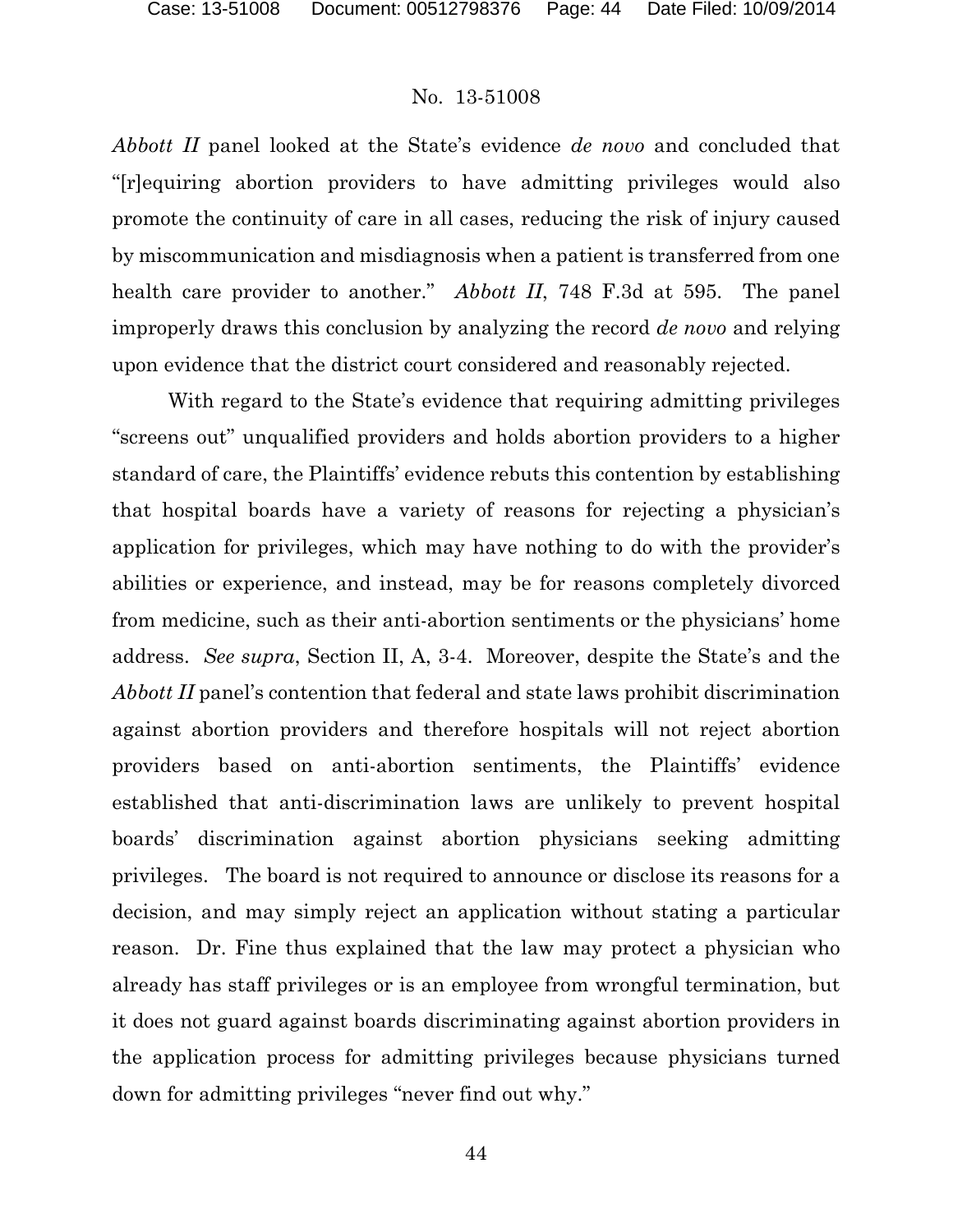Furthermore, the State's own experts have suggested that the admittingprivileges provision is not necessary to improve the quality of care that abortion patients receive. For example, Dr. Mikael Love concedes that the State's interests would be adequately served by simply requiring abortion providers to maintain a relationship with a local surgeon with admitting privileges. Dr. Love attests that "[a] responsible surgeon who abides by the standard of care will have admitting privileges *or a relationship with a surgeon who does.*" (emphasis added). As noted, such a relationship with a physician with admitting privileges is all that is required of abortion providers who perform abortions at sixteen weeks or more at ASCs—a riskier procedure than abortions provided at other outpatient facilities. Moreover, the evidence established that in various abortion clinics, the facilities have emergency plans in place that adhere to this recommendation. For example, Ferrigno attested that all WWH facilities "have an emergency protocol in place to ensure the safety of . . . patients in the rare event of complications requiring hospitalization. . . . [T]he physician will remain with the patient until the transfer [to the hospital] is completed. The physician will then be placed on the telephone with the hospital emergency room admitting staff and with his or her backup physician (the physician with local admitting privileges with whom he or she is required to have a working relationship to assist with complications) and provide the backup physician with information about the patient. The backup physician can then meet the patient when she arrives at the hospital, or will be asked to remain on call, as necessary."

In sum, the State's evidence does not demonstrate the need for abortion providers to have local admitting privileges in order to facilitate communication or improve the standard of care abortion patients receive and thus does not render the district court's findings of fact implausible in light of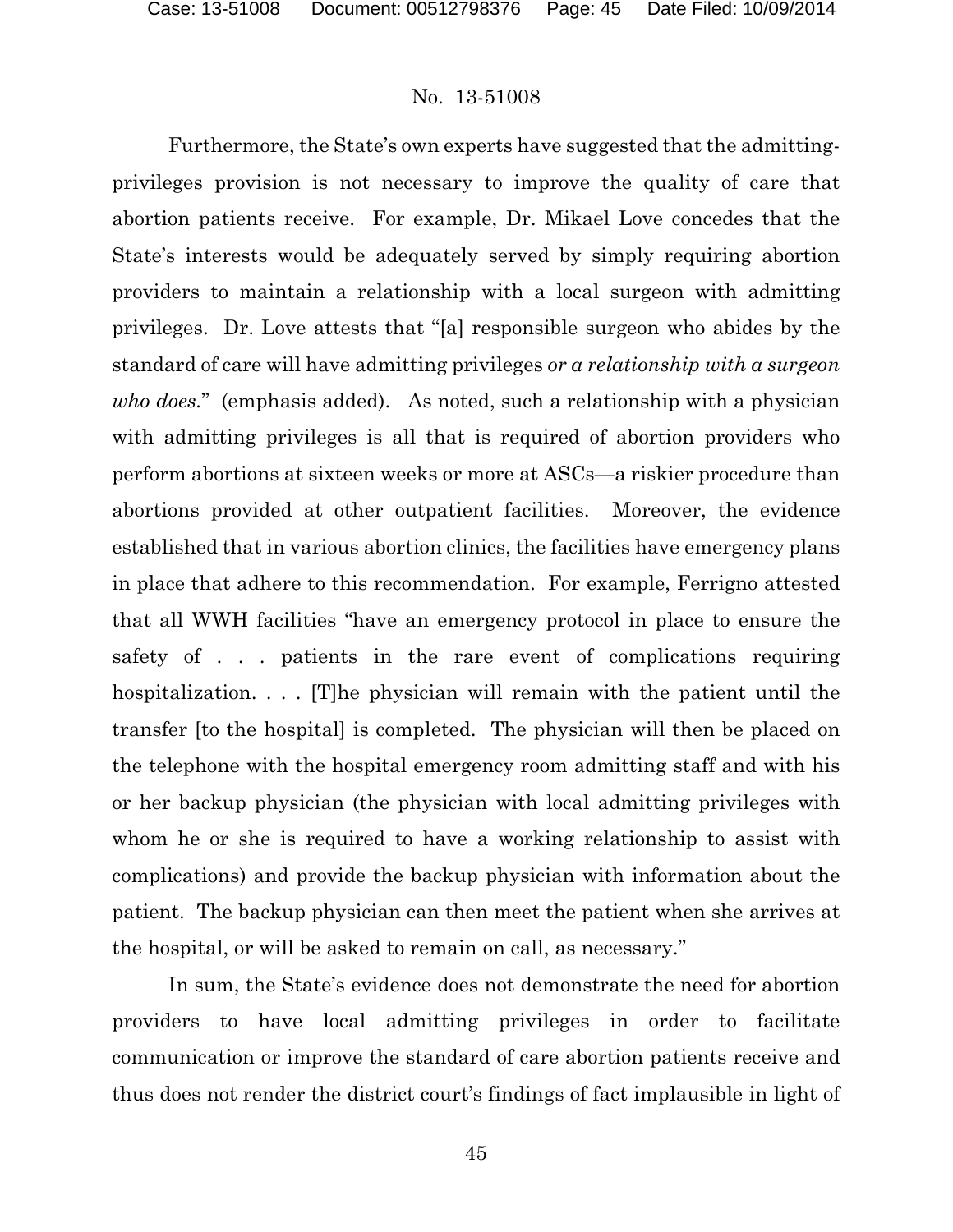the record as a whole. Accordingly, the panel erred by crediting the State's evidence that the district court rejected, and disregarding the court's findings of facts that were substantially supported by the record evidence.

### **III.** *Abbott II* **Panel's Improper Application of Undue Burden Test**

In addition to its failure to give proper deference to the district court's findings of fact, throughout its discussion of the effects that the admittingprivileges provision of H.B. 2 will have upon a woman's right to a previability abortion, the panel contravened *Casey* by: (1) failing to weigh the extent and severity of the burden the law imposes on women against the strength of the State's legitimate justifications, thereby neglecting to do the balancing that is at the heart of *Casey*; and (2) misapplying *Casey*'s "large fraction" test by looking to the burden imposed upon all women in Texas seeking abortions, declining to consider the particular circumstances of the women affected by the law, and disregarding evidence of relevant contextual facts.

# **A. Panel's Failure to Weigh Obstacles against Strength of State's Justification**

As discussed *supra*, to give proper consideration to both the State's legitimate objectives and women's liberty interests, the undue burden standard announced in *Casey* charted a middle-of-the-road path between strict scrutiny and rational-basis review. Similar to the analysis employed by the Court in its ballot-access cases, when considering whether the burden placed upon women by a challenged abortion regulation is undue, we must weigh the extent, character, and magnitude of the obstacles placed in the path of women seeking previability abortions against the strength of the state's justifications. *Casey,* 505 U.S. at 878 ("To protect the central right recognized by *Roe v. Wade*  while at the same time accommodating the State's profound interest in potential life, we will employ the undue burden analysis."). As the author of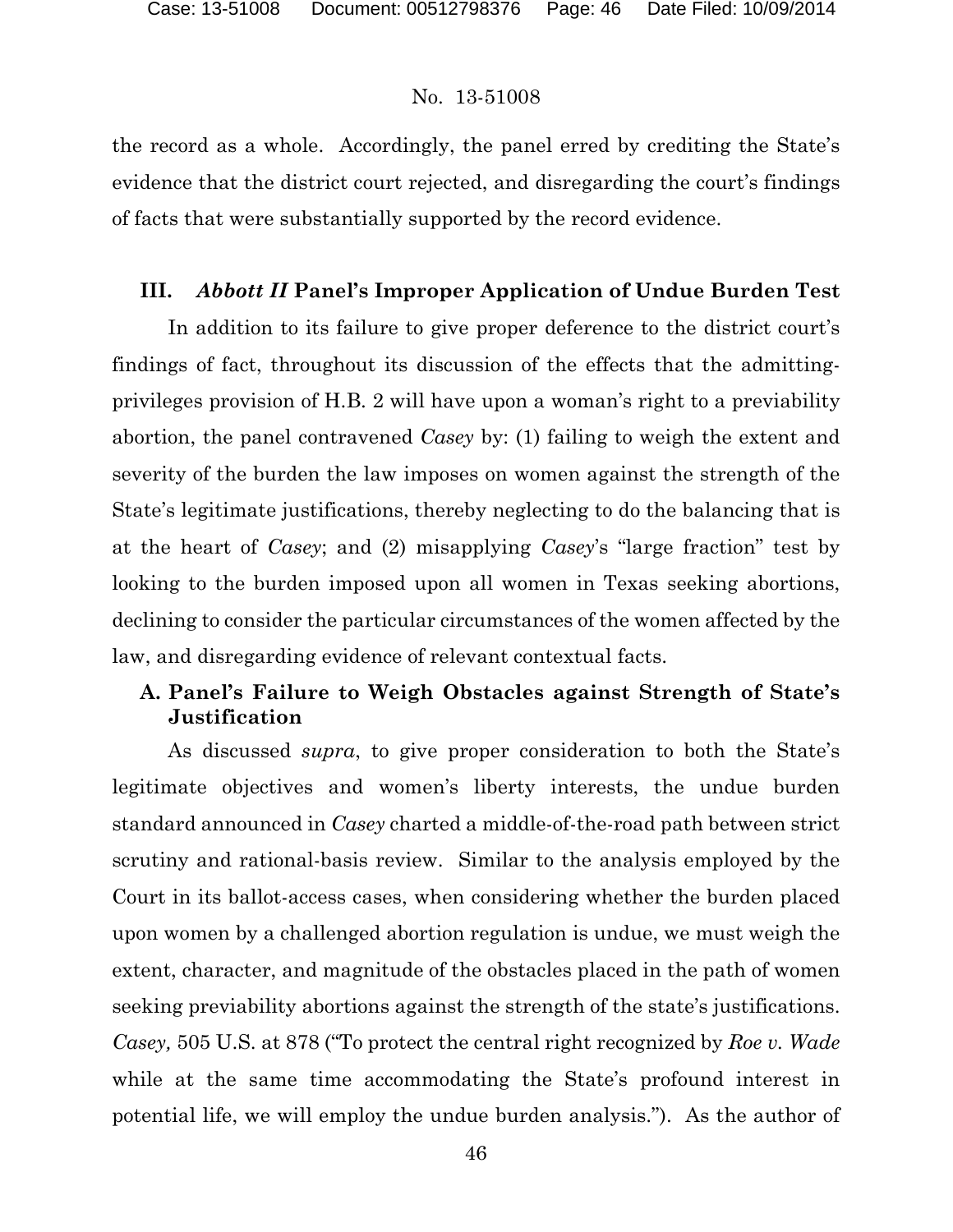*Abbott II* has explained, "[a]s long as *Casey* remains authoritative, the constitutionality of an abortion regulation thus turns on an examination of the *importance* of the State's interest in the regulation and the *severity* of the burden that regulation imposes on the woman's right to seek an abortion." *Barnes v. State of Miss*., 992 F.2d 1335, 1339 (5th Cir. 1993) (emphasis added) (Jones, J.). Our sister circuits have agreed that the undue burden test encompasses a weighing of the magnitude of the state's interest against the burden imposed by the regulation. *See Van Hollen*, 738 F.3d at 798 ("The feebler the medical grounds, the likelier the burden, even if slight, to be 'undue' in the sense of disproportionate or gratuitous."); *Humble*, 753 F.3d at 914 (9th Cir. 2014) ("[We must] weigh the extent of the burden against the strength of the state's justification in the context of each individual statute or regulation."). *Casey* instructs, and the very meaning of the term "undue" implies, that the harsher the obstacle resulting from a regulation, then the more robust the government's justification must be. *See, e.g.*, *Casey*, 505 U.S. at 874, 901; *Anderson*, 460 U.S. at 789; *see also Strange I,* 2014 WL 1320158, at \*13.

Rather than consider the *strength* of the State's interests against the extent of the burden imposed by the admitting-privileges provision, the *Abbott II* panel instead deferred to the State's proffered "conceivably" rational justifications for the law, and disregarded evidence establishing the extent of the burden placed upon women by the admitting-privileges requirement. In so doing, the *Abbott* panel never expressly addressed whether the State's interests were actually furthered by H.B. 2's admitting privileges-provision, nor did it consider the strength or importance of the State's justifications, let alone weigh the strength of the governmental interests against the burden imposed upon women—an analytical error which our sister circuits have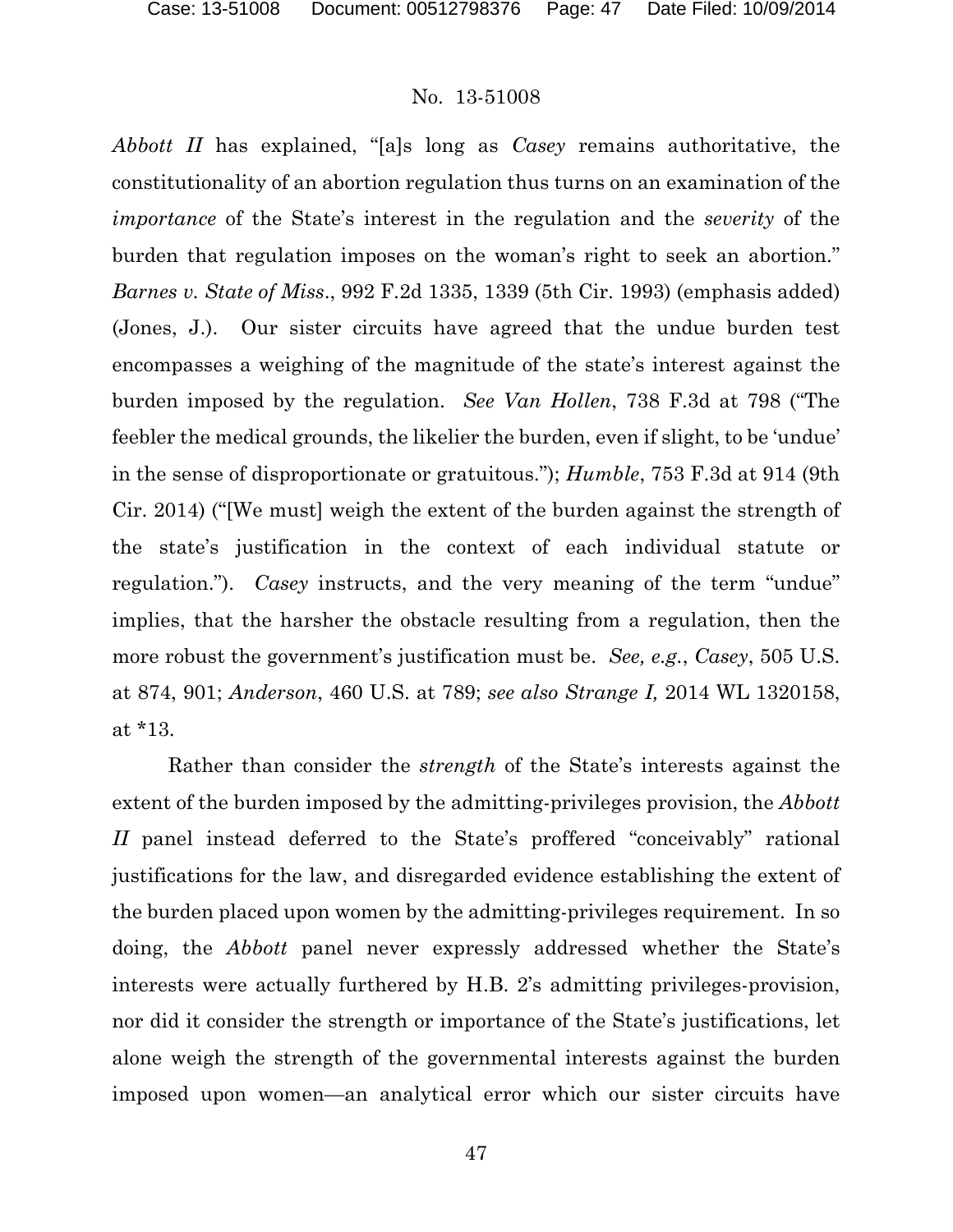already observed is inconsistent with Supreme Court precedent. *See Humble*, 753 F.3d at 914 ("We conclude that *Abbott* . . . [is] inconsistent with the undue burden test as articulated and applied in *Casey* and *Gonzales*. . . .[in part because it] fails to recognize that the undue burden test is context-specific, and that both the severity of a burden and the strength of the state's justification can vary depending on the circumstances.").

The *Abbott II* panel, in a perfunctory analysis, altogether failed to conduct the weighing of burden against justification that the *Casey* "undue burden" standard requires. Instead, the panel looked to the burden imposed by the admitting-privilege provision in isolation, without comparing the magnitude of the burden on a woman's right to procure an abortion to the strength (or lack thereof) of the State's justifications, as *Casey* requires. *Casey*, 505 U.S. at 888-896; 900-01. The panel's simplistic and deferential approach is a patent disregard of the dictates of *Casey*. Indeed, under the panel's analysis, the *Casey* "undue burden" test simply requires courts to assess whether an abortion restriction has the "purpose" or "effect" of imposing a "substantial obstacle" in the path of a woman seeking an abortion, each in isolation of the other, without any meaningful analytical content.

The weighing or balancing necessary under *Casey* gives meaningful form and content not only to what constitutes a "substantial obstacle" but also to the abortion right itself, because absent balancing, the Government could otherwise permissibly enact legislation that only marginally advanced its interests while significantly hindering women's access to abortion—just as Texas has done here. This is not what *Casey* requires. Indeed, *Casey* itself conducted this exact sort of balancing, which we are obliged to follow. *See, e.g.*, *Casey*, 505 U.S. at 900-01 (balancing the State's legitimate interest in collecting patient information—which the Court deemed a "vital element of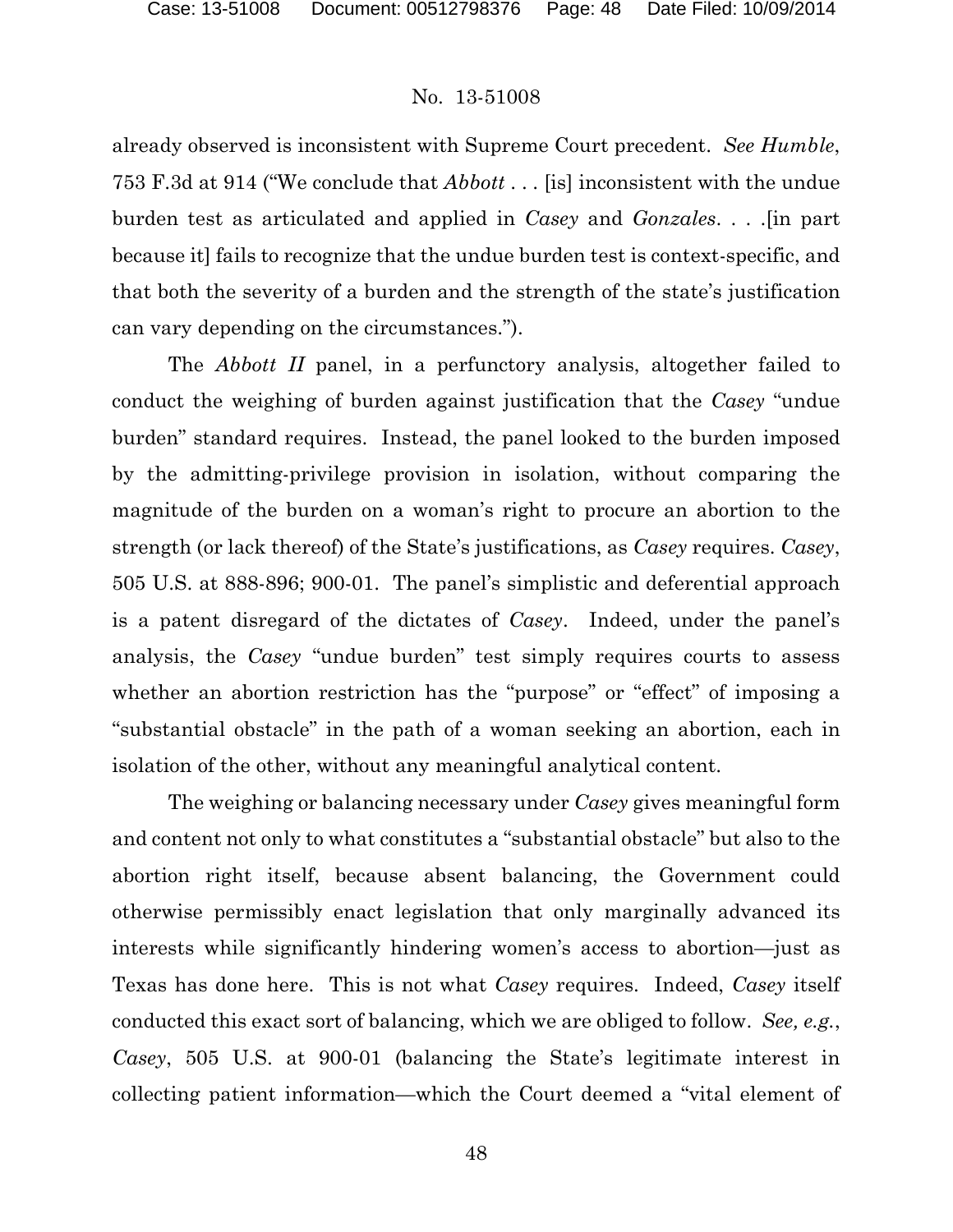medical research"—against the only "slight" increase in cost of abortions, and therefore upholding the challenged recordkeeping and reporting requirements); *id.* at 888-896 (weighing the substantial obstacle imposed upon women in abusive marriages, who are most affected by the spousal notification provision, against the State's limited interest in protecting the husband's right to be notified of the wife's abortion procedure—an interest premised in part on outmoded ideals about a "woman's role within the family"). Even prior decisions of this Court applying *Casey* have recognized that balancing is part of the inquiry. *See, e.g., Barnes*, 992 F.2d at 1339-40 (considering the only "slight" burden imposed upon minor women seeking abortion against the government's "undeniable" interest in "protect[ing] children from their own immaturity and naiveté.").

Moreover, if the severity of the burdens imposed has nothing to do with the strength of the reasons for those burdens (*i.e.* absent balancing), then courts would be left to articulate a one-size-fits-all definition of "substantial obstacle" regardless of the weight of the government interests at stake. *Strange I*, 2014 WL 1320158, at \*18. Such an approach would engender absurd results completely at odds with *Casey*. If the one-size-fits-all definition of substantial obstacle is set too low (*e.g*., minor burdens on women), then courts will be instructed to strike down regulations even in the face of compelling health consequences. *Id.* Conversely, if the one-size-fits-all definition of "substantial obstacle" is too high, then essentially all abortion regulation would be permitted, no matter how severe the burdens and how slight the governmental interests at stake. *Id.* While the *Abbott* panel may endorse this view of women's right to access an abortion, *Casey* instructs us that a law need not impose an insurmountable burden or interference in order to be a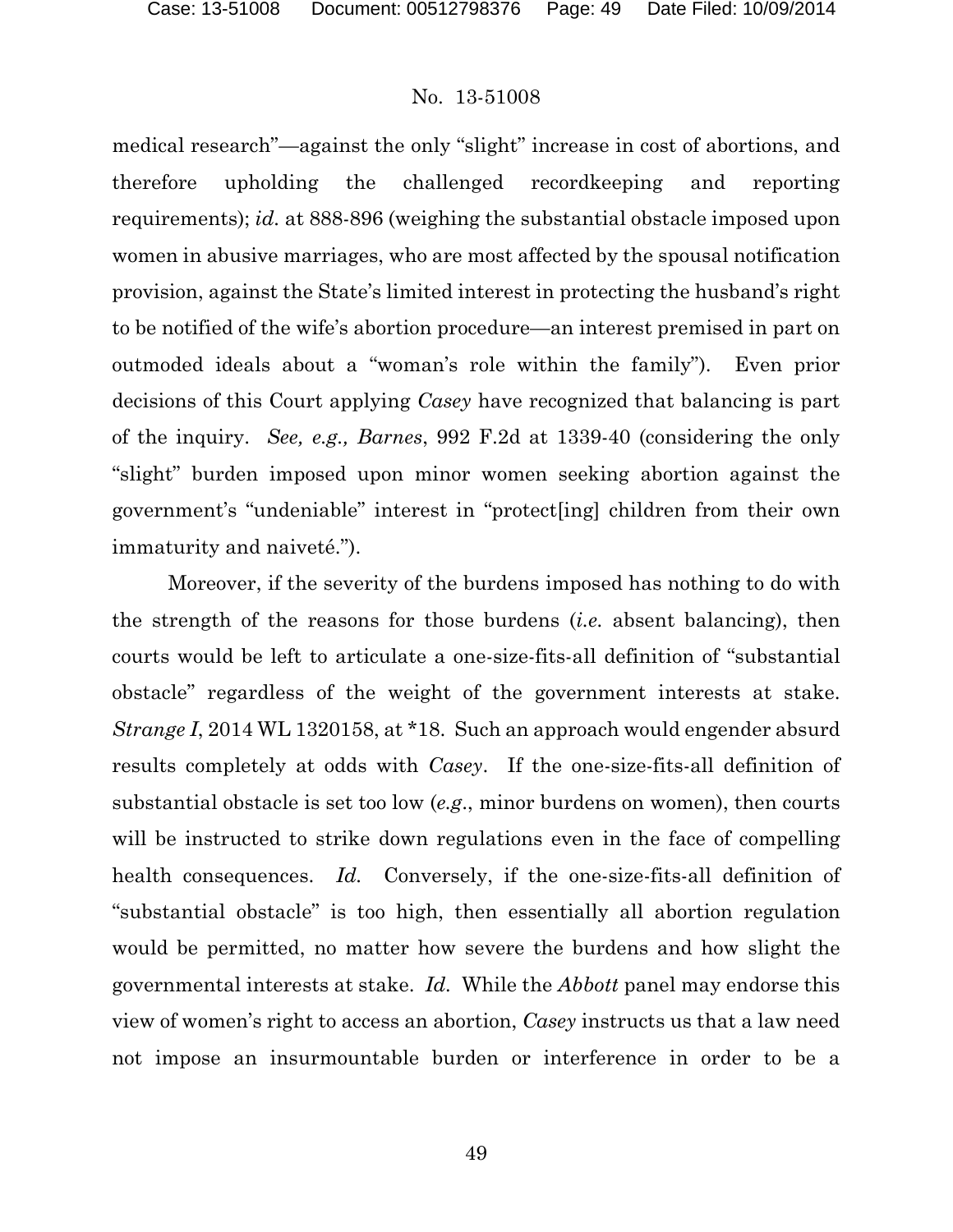### No. 13-51008

substantial obstacle. *Id.* Balancing is therefore required to adequately protect both the State's legitimate interest and a woman's constitutional right.

Nevertheless, the panel relies upon *Gonzales v. Carhart*, as compelling this court to apply a deferential rational-basis inquiry,[10](#page-49-0) followed by a

The *Abbott II* panel, treating the *Gonzales* Court's use of the words "rational basis" as an invitation to apply a run-of-the-mill rational-basis review to H.B. 2, held that by scrutinizing the evidence to conclude that the law lacked a rational basis, the district court applied an erroneous legal standard. The panel concluded that the State's mere offer of conceivably rational justifications for the provision was sufficient to find that the State rationally "acted within its prerogative to regulate the medical profession." *Abbott*, 748 F.3d

<span id="page-49-0"></span><sup>10</sup> The *Abbott II* panel misread the *Gonzales* Court's use of the term "rational basis" within the discussion of the "purpose" prong of *Casey*'s undue burden test. To determine whether the Partial Birth Abortion Act had a lawful purpose, the Court analyzed whether the government had a "rational basis to act" by looking to the Congressional findings and determining whether the Act actually furthered the government's stated purpose for the law. *Gonzales*, 550 U.S. at 158 ("Where it has a rational basis to act, and it does not impose an undue burden, the State may use its regulatory power to bar certain procedures and substitute others, all in furtherance of its legitimate interests in regulating the medical profession in order to promote respect for life, including life of the unborn."). Citing only to this "rational basis to act" language in *Gonzales*, the *Abbott II* panel states that "[t]he firststep in the analysis of an abortion regulation, . . . is rational basis review, not empirical basis review." *Abbott II*, 748 F.3d at 596 (citing *Gonzales*, 550 U.S. at 158). The *Abbott II* panel relies upon this phrase in *Gonzales*, taken out of context, to apply a highly deferential, rational-basis review articulated in cases such as *F.C.C. v. Beach Communications, Inc*., 508 U.S. 307 (1993), and *Heller v. Doe*, 509 U.S. 312 (1993)—case law and reasoning which the Supreme Court has never applied to review an abortion regulation. *Id*. at 590. The *Abbott II* panel imports language from these unrelated cases, never cited by the Court in the abortion context, to conclude that the district court erred in finding that the State did not present any "evidence of correlation" between the admitting-privileges regulation and its legitimate interest because, even in the abortion context, "the rational basis test seeks only to determine whether any conceivable rationale exists for an enactment." *Id*. at 594 (citing *F.C.C*., 508 U.S. at 313). The panel reasons that even "rational speculation unsupported by evidence or empirical data satisfies rational basis review." *Id*. (citation omitted).

A careful reading of *Gonzales* reveals that it faithfully follows the *Casey* undue burden analysis, as discussed *infra*. In *Gonzales*, the Court did not reintroduce the rational-basis standard of review nor change the *Casey* undue burden standard. *Gonzales* used the term "rational" only in explaining why Congress acted with a permissible purpose to ban partial birth abortions. *Gonzales*, 550 U.S. at 158. The *Gonzales* Court reaffirmed that Congress cannot act to impose an undue burden on a woman's right to choose an abortion prior to viability, and the *Gonzales* Court's language cannot be read to transform *Casey*'s undue burden standard into the ordinary rational basis standard that the controlling plurality flatly rejected in *Casey*. As discussed, *Casey* requires a court to analyze the *strength* of the state's justifications and the extent to which those justifications are furthered by the law. A deferential rational basis test has no place in that inquiry.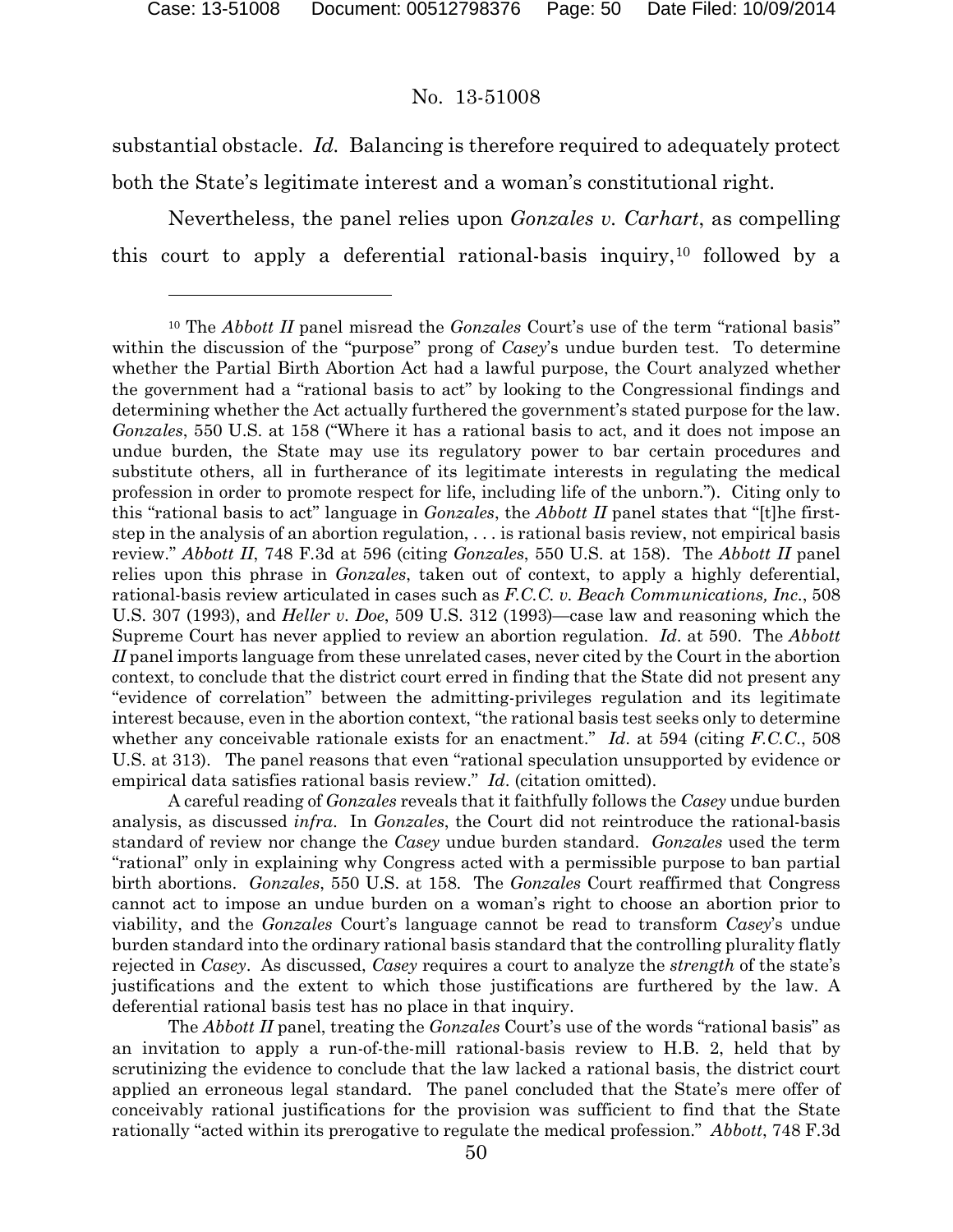### No. 13-51008

threadbare consideration of the purpose and effect of the law, each in isolation, and without reference to important contextual realities in which the law will operate. Contrary to the panel's understanding of *Gonzales*, the Court in *Gonzales* adhered to the *Casey* undue burden test by expressly considering the extent to which the regulation at issue furthered the underlying government interest vis-à-vis the burden imposed on women by the restriction. In so doing, the *Gonzales* Court, like the *Casey* Court, in fact did weigh the burden against the purported justification, even if the Court did not explicitly use the term "balancing."

The majority opinion in *Gonzales* applied the principles in *Casey*'s undue burden test to determine the validity of the federal Partial-Birth Abortion Act. *Id*. at 145-46.

Before viability, a State "may not prohibit any woman from making the ultimate decision to terminate her pregnancy." 505 U.S., at 879. It also may not impose upon this right an undue burden, which exists if a regulation's "purpose or effect is to place a substantial obstacle in the path of the woman seeking an abortion before the fetus attains viability." *Id.* at 878. On the other hand, "[r]egulations which do no more than create a structural mechanism by which the State, or the parent or guardian of a minor, may express profound respect for the life of the unborn are permitted, if they are not a substantial obstacle to the woman's exercise of the right to choose." *Id.* at 877. *Casey*, in

at 595. Most egregiously, the *Abbott II* panel never considered whether the State's justification was sufficiently weighty to warrant the extent of the burden imposed upon women; instead, it rested on its conclusion that the law had a conceivably rational basis.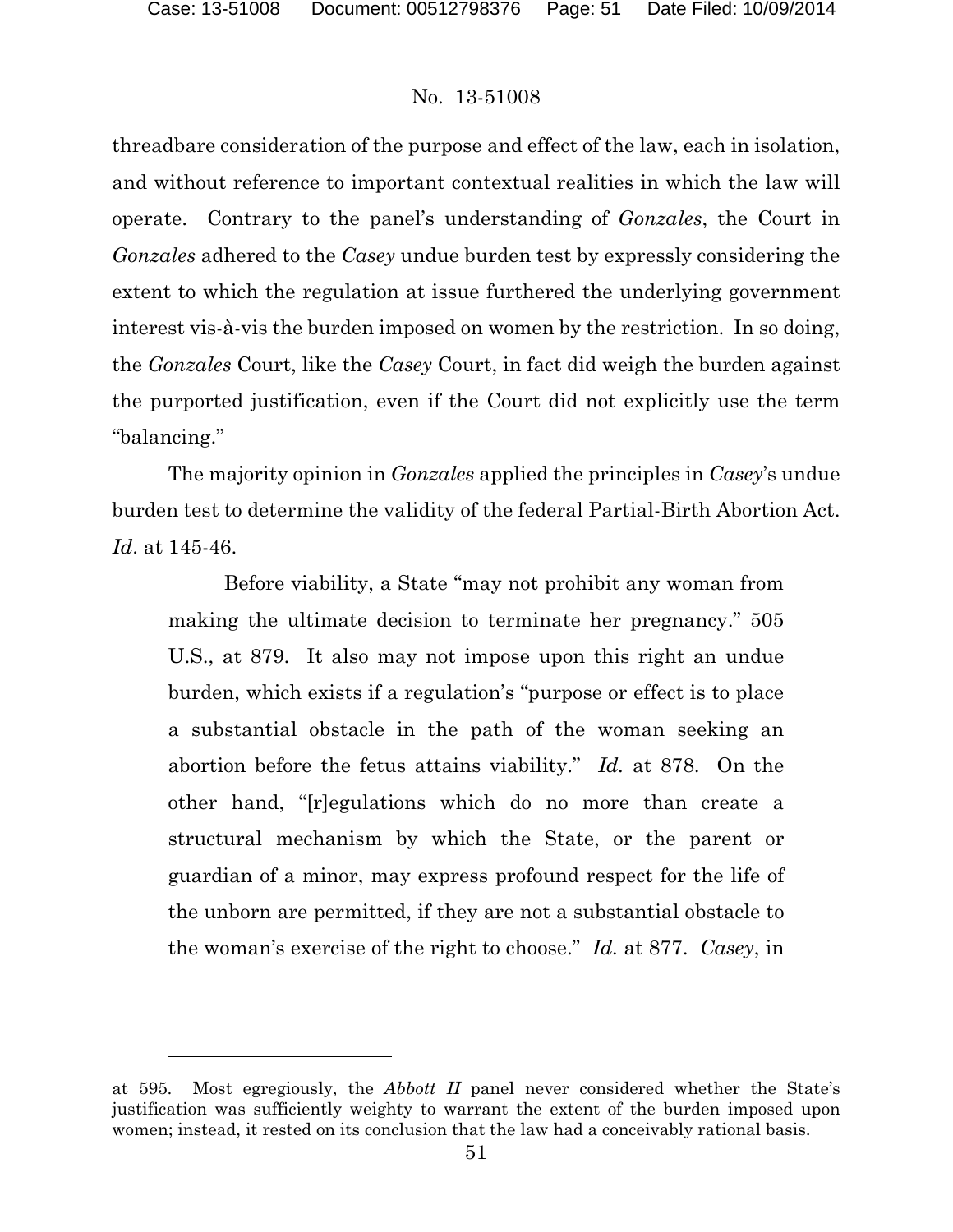### No. 13-51008

short, struck a balance. The balance was central to its holding.

We now apply its standard to the cases at bar.

*Id.* at 146. The *Gonzales* majority opinion thus expressly analyzed the Act under the *Casey* standard and stated that the Act would be held unconstitutional if its purpose or effect is to place a substantial obstacle in the path of a woman seeking an abortion before the fetus attains viability. *Id*.

Critically, the *Gonzales* Court applied and adhered to *Casey* not only in form, *but also* in recognizing that the content of the *Casey* inquiry involves a careful weighing of both burdens and justifications. The Act, as interpreted by the *Gonzales* Court, prohibited only very limited types of abortion practices; the pregnant woman and her physician had an almost unlimited number of abortion procedures, other than the intact D & E method, to choose from.[11](#page-51-0) *Id*. at 164. Accordingly, the effect of the law did not place an obstacle in the path of a woman seeking an abortion. But that is not all. In stark contrast to the *Abbott II* panel's approach, the *Gonzales* Court's "effects" calculus considered *more* than just the obstacles imposed by the Act: the Court also expressly considered those obstacles in light of its conclusion that the Act actually furthered the Government's interest in promoting respect for human life. *Id.*  at 157-60. Indeed, the Court explicitly observed that the Act's "furtherance of legitimate government interests bears upon," but is not dispositive of, whether the Act has the effect of placing a substantial obstacle on women. *Id*. at 161. Weighing the nearly non-existent burdens imposed upon women's liberty interests, against the fact that the Act actually furthered a legitimate government interest in protecting fetal life, the majority ruled that the law did

<span id="page-51-0"></span><sup>11</sup> Thus, in *Gonzales*, the evidence established that the Act would not foreclose the availability of numerous other abortion procedures, whereas the evidence here established that H.B. 2 would foreclose the availability of abortion services for approximately 22,000 in Texas.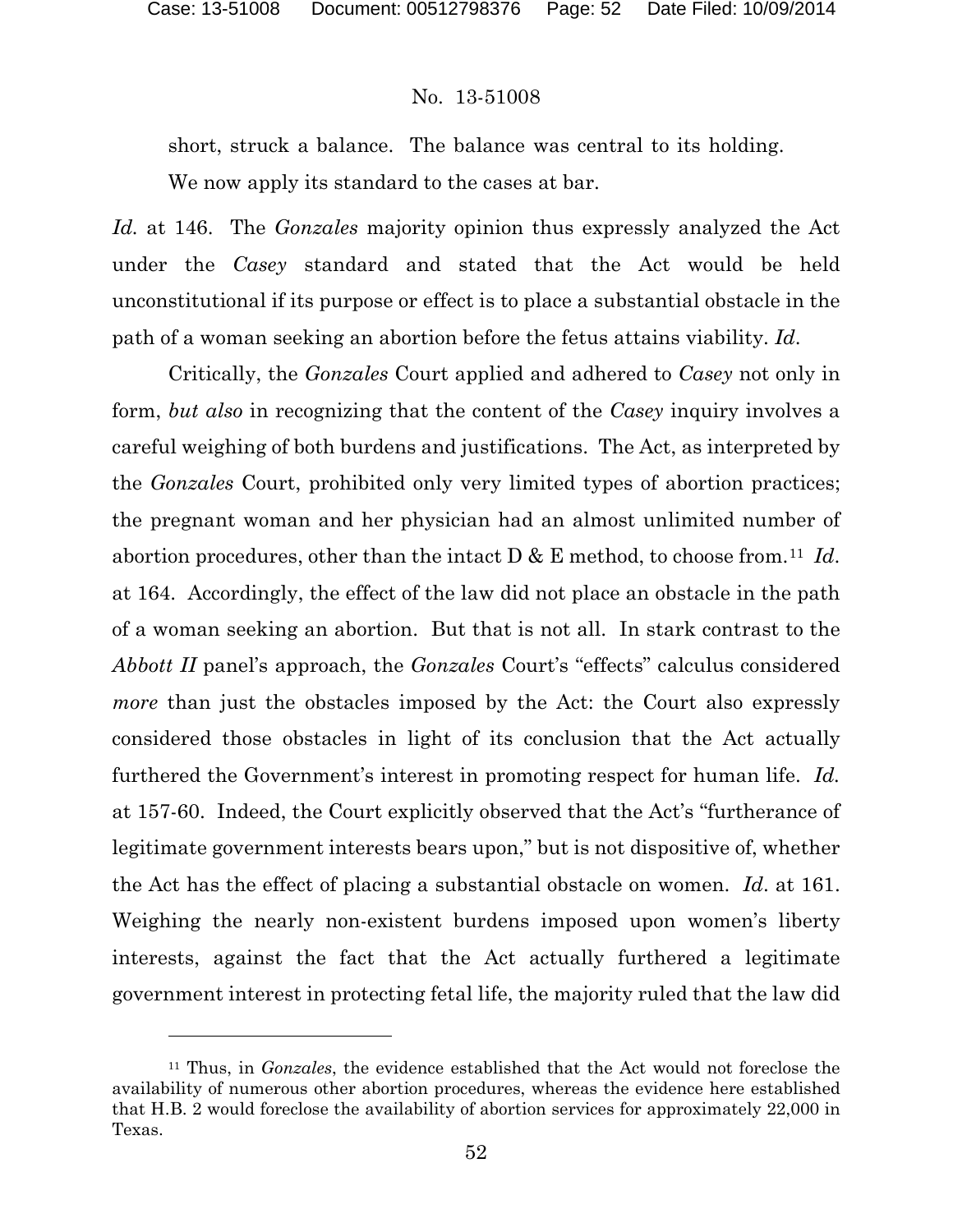not impose an undue burden on a woman's right to choose to have an abortion. This is the very balancing that *Casey* requires and that the *Abbott II* panel neglected to do.

Application of the proper balancing test to the evidence adduced at trial reveals that the admitting-privileges provision amounts to an undue burden and is unconstitutional under *Casey* because the substantial obstacles are not outweighed or warranted by the state's purported justifications for the law*.* As explained *supra*, the evidence established that the admitting-privileges provision will impose an absolute obstacle upon over 22,000 women, and a substantial obstacle on a large fraction of those women restricted by the law those who must travel vast distances to access the nearest abortion provider. On the other side of the scale, the district court correctly found that the justifications for H.B. 2's admitting-privileges provision is virtually nonexistent because the evidence shows that requiring abortion doctors to have admitting privileges would not increase the competence of those doctors, the safety of abortions, or the quality of hospital care given to the few abortion patients who are treated in hospital emergency care facilities. In light of the heavy burden imposed upon a woman's constitutionally protected right and the weak, if any, justifications for the law, the district court properly concluded that the law amounts to an undue burden on a woman's liberty interest in obtaining an abortion and must be facially invalidated. The enormous flaw in the *Abbott II* panel's spurious undue burden analysis is that it nowhere assesses the strength of the justification that the State names for its legislation nor does it weigh the weakness of the State's justifications against the extent of the burden imposed upon women; instead, it simply assumes that the legislation will result in what the State says it is seeking. The *Abbott* panel's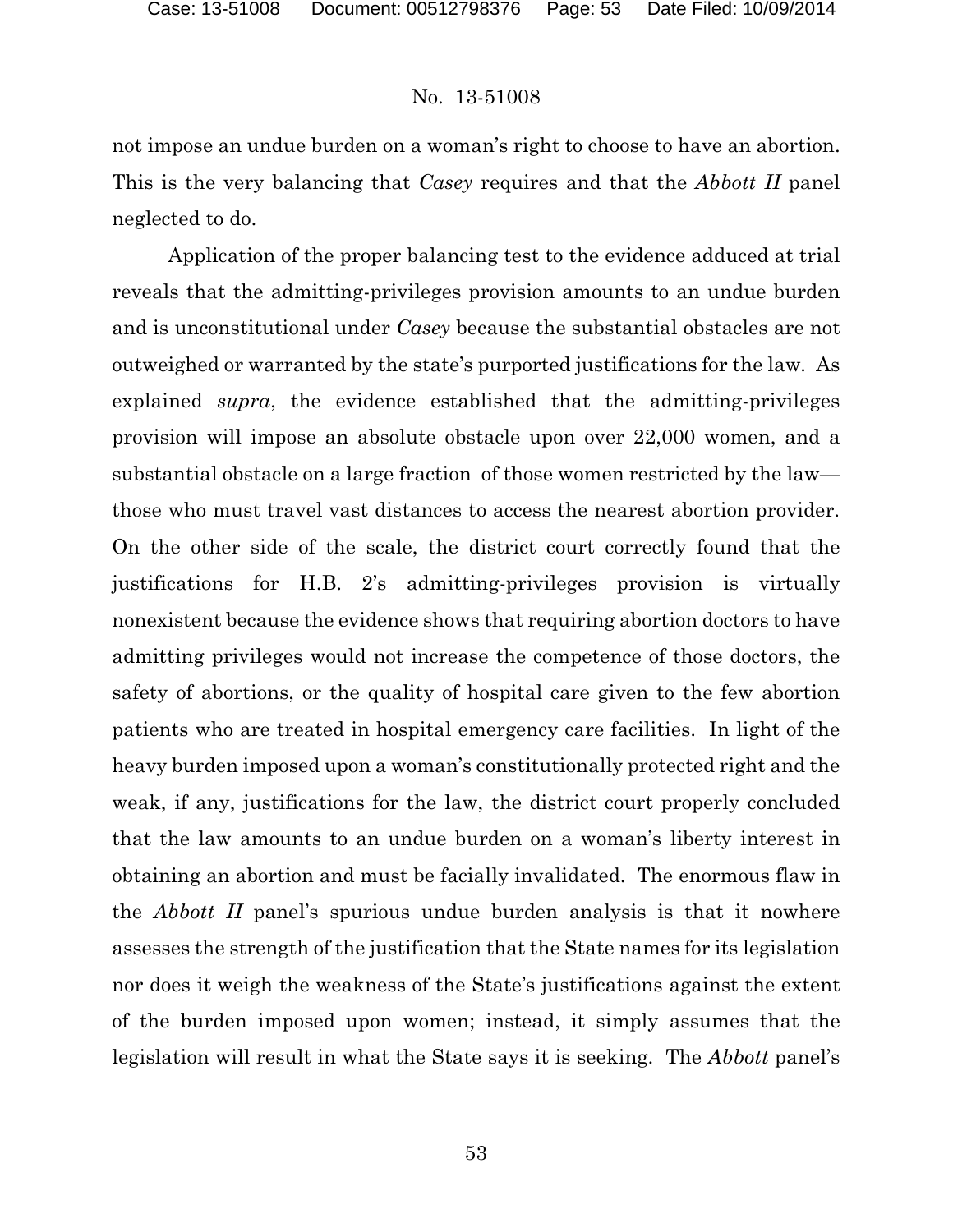failure to consider the strength of the State's justifications or to conduct the balancing required by *Casey* alone warrants *en banc* reconsideration.

# **B. Panel's Failure to Properly Apply the "Large Fraction" Analysis and Its Disregard of Relevant Real-World Effects**

In addition to the *Abbott II* panel's failure to apply *Casey*'s balancing test, it also neglected to apply *Casey*'s "large fraction" analysis and utterly disregarded the context in which the law will take effect as irrelevant—in clear contravention of *Casey*.

First, overturning the district court's injunction of the admittingprivileges provision of H.B. 2, the *Abbott* panel reasoned that

[t]he evidence presented to the district court demonstrates that if the admitting-privileges regulation burdens abortion access by diminishing the number of doctors who will perform abortions and requiring women to travel farther, the *burden does not fall on the vast majority of Texas women seeking abortions*. Put otherwise, the regulation will not affect a significant (much less "large") fraction of such women[.]

*Abbott II*, 748 F.3d at 600 (emphasis added). Thus, the panel found that because the law would not affect a large fraction of *all women seeking abortions in Texas*, the admitting-privileges provision thus did not impose a substantial obstacle upon a woman's right to seek a previability abortion. *Id.* But this is not what *Casey* requires. Rather, as discussed *supra,* under *Casey*, a court must consider whether the admitting-privileges provision would amount to a substantial obstacle for a large fraction of women who are affected by the abortion restriction in question. *Casey*, 505 U.S. at 897; *see also Planned Parenthood of Idaho, Inc. v. Wasden*, 376 F.3d 908, 921 (9th Cir. 2004) ("The relevant 'large fraction' is in turn to be computed with reference only to the 'group for whom the law is a restriction, not the group for whom the law is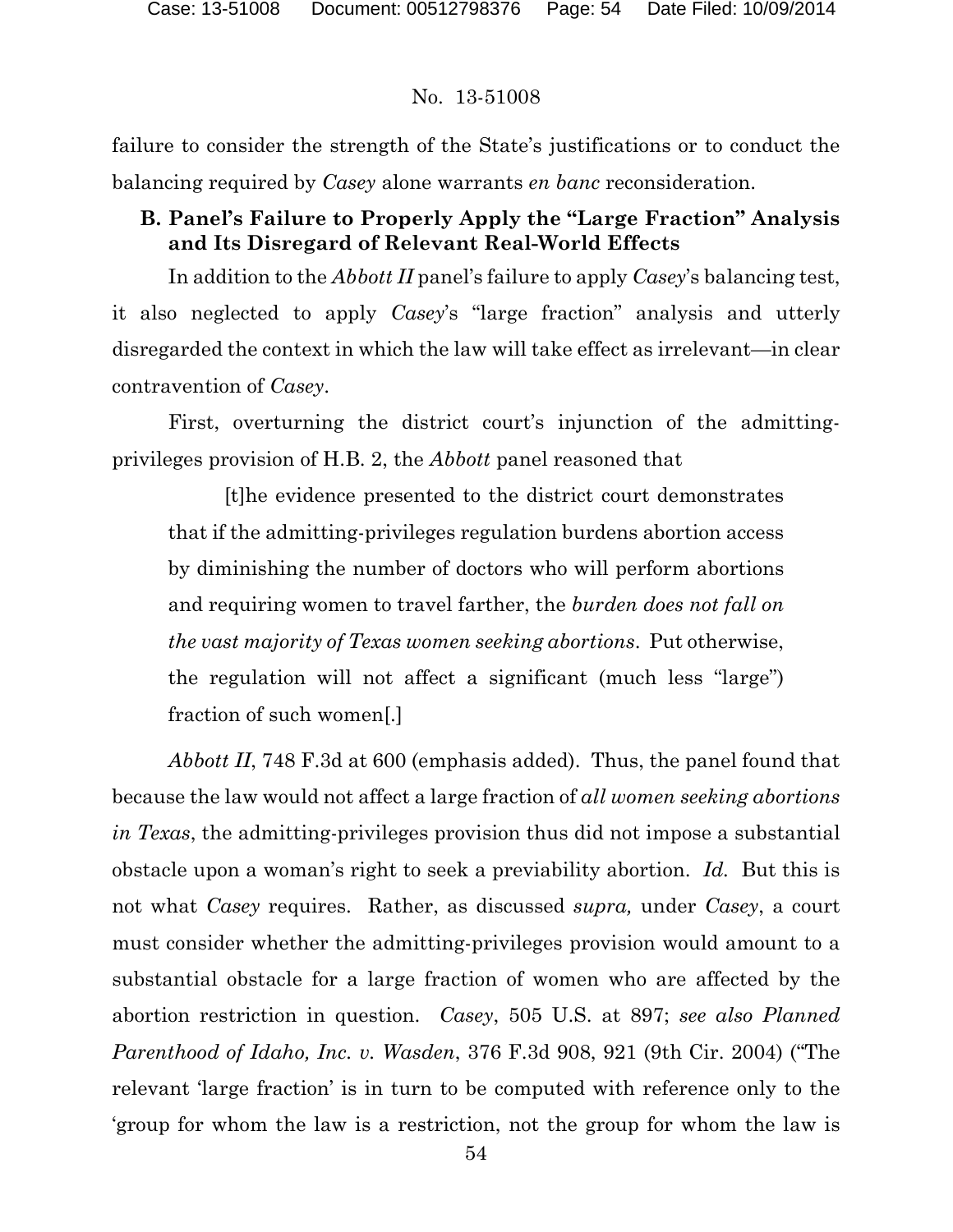### No. 13-51008

irrelevant,' *i.e*., those upon whom a challenged law would have some actual effect, rather than all women[] . . . seeking an abortion.") (*quoting Casey*, 505 U.S. at 894). The record evidence established that clinics throughout Texas will close and that, for example, women in the Rio Grande Valley will be without access to an abortion provider in that region, and women in the "panhandle" of Texas, will be required to travel between 300 and 400 miles in order to access abortion services.<sup>12</sup> The evidence further demonstrated that nearly half of women who seek abortions in Texas have incomes below the federal poverty line, and thus will have either substantial barriers to accessing abortion services, or may be completely precluded from obtaining an abortion.[13](#page-54-1) Under *Casey*, the proper inquiry, then, is whether a large fraction of women who, as a result of the admitting-privileges regulation, are forced to travel vast distances and incur prohibitive traveling costs to access abortion services from a provider with the requisite admitting privileges will be unduly burdened because the provision places a substantial obstacle on a large fraction of *those women* seeking abortions—not all women in Texas. *Casey*, 505 U.S. at 894. It is these women most affected and burdened by the enactment of the admitting-privileges provision that should have served as the "denominator" for purposes of the large-fraction analysis. The panel's articulated calculus is improper under *Casey*.

<span id="page-54-0"></span><sup>12</sup> As Dr. Potter attested, "[s]ome women in the Panhandle will have to travel more than 350 miles to seek an abortion. The burdens of these trips are magnified by the patchwork of state requirements that may force women to make multiple trips to a clinic. Some women who would otherwise have gotten an abortion will be prevented from doing so by these burdens."

<span id="page-54-1"></span><sup>13</sup> Angela Martinez explained that most of Planned Parenthood Women's Health Center's clients are parents below the federal poverty line who "often have trouble obtaining use of a car and the resources to pay for gas, permission from their employer to take the necessary time off, and/or childcare."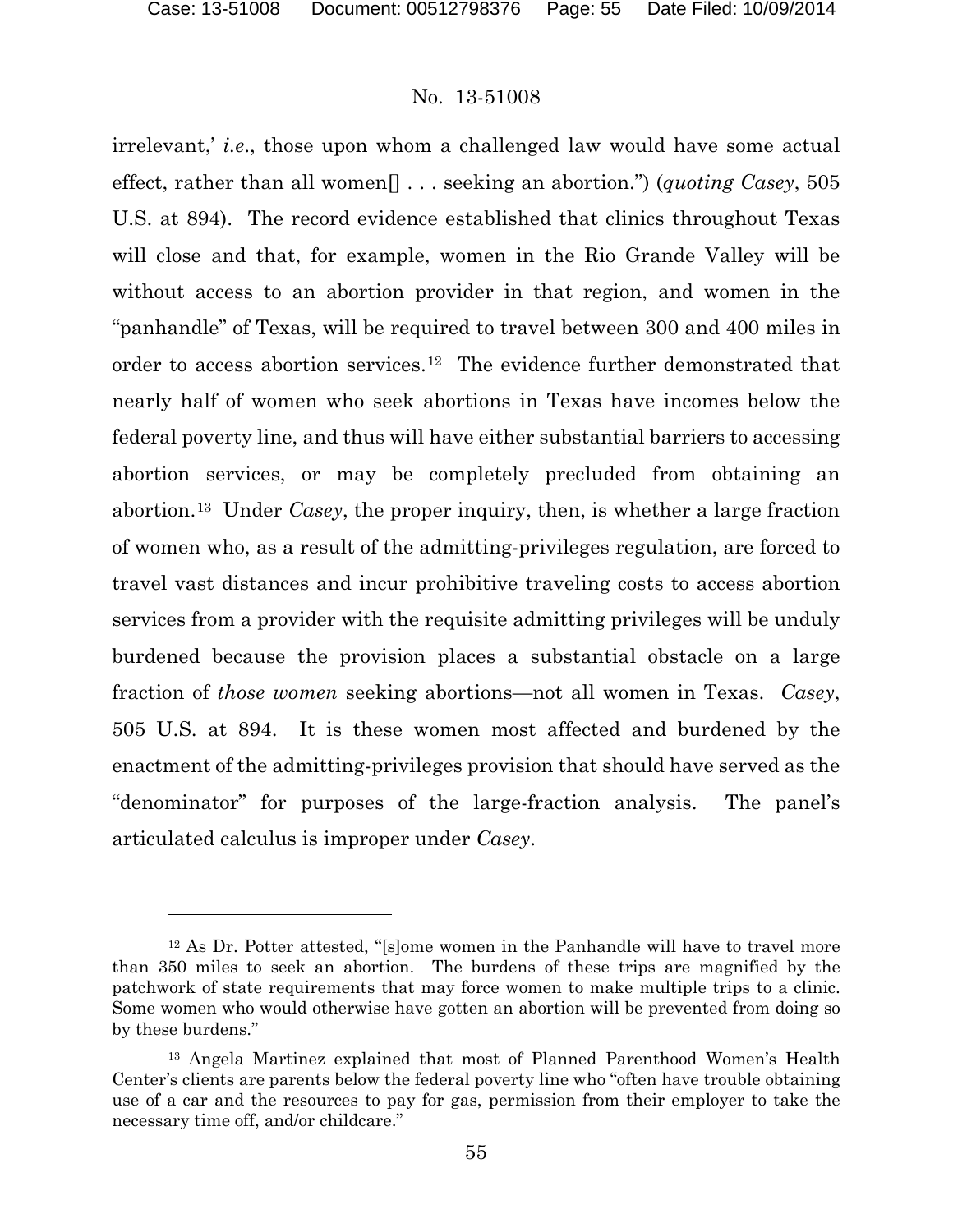Second, the panel failed to follow *Casey* when it rejected relevant evidence regarding the effect the law will have in Texas, in light of the social context of the law, such as local hostility towards abortion providers. For example, the *Abbott* panel discounted the evidence adduced at trial that abortion providers in Texas will have difficulty complying with H.B. 2's admitting-privileges regulation, reasoning that the "challenges [faced by doctors seeking admitting privileges] were almost entirely unrelated to H.B. 2." *Abbott II,* 748 F.3d at 599 (reasoning that clinics' difficulties in hiring physicians with local hospital admitting privileges based on "the terms of [the physicians'] existing employment . . . [or] fear[] [of] anti-abortion violence[,] . . . is [not] connected with H.B. 2."). The *Abbott II* panel viewed this evidence as inapposite to the undue burden analysis because it reflected only that "many factors other than the hospital-admitting-privileges requirement affected abortion access" and did not reflect the direct impact of H.B. 2 itself. *Id.* at 599 (citing *Abbott*, 734 F.3d at 415). Contrary to the *Abbott II* panel's analysis, the inquiry under *Casey* requires us to look at exactly this sort of contextual evidence that the *Abbott II* panel rejected to determine whether the effect of the law is to create a substantial obstacle in the path of women's access to abortions, in light of the social context in which the law will be enacted. Rather than consider the real-world, context-specific effect of H.B. 2, the *Abbott*  panel looked at H.B. 2's admitting-privileges provision in a vacuum, and thereby disregarded *Casey*'s mandate to consider the relevant circumstances that impact a woman's access to abortion services. *Casey*, 550 U.S. at 897; *see also Planned Parenthood Se., Inc. v. Strange*, No. 2:13-CV-405-MHT, 2014 WL 3809403, at \*26 (M.D. Ala. Aug. 4, 2014) (hereinafter "*Strange II*") (reasoning that the *Abbott II* panel erred in declining to consider the "obstacles that arise from the interactions of regulation with women's financial constraints, as well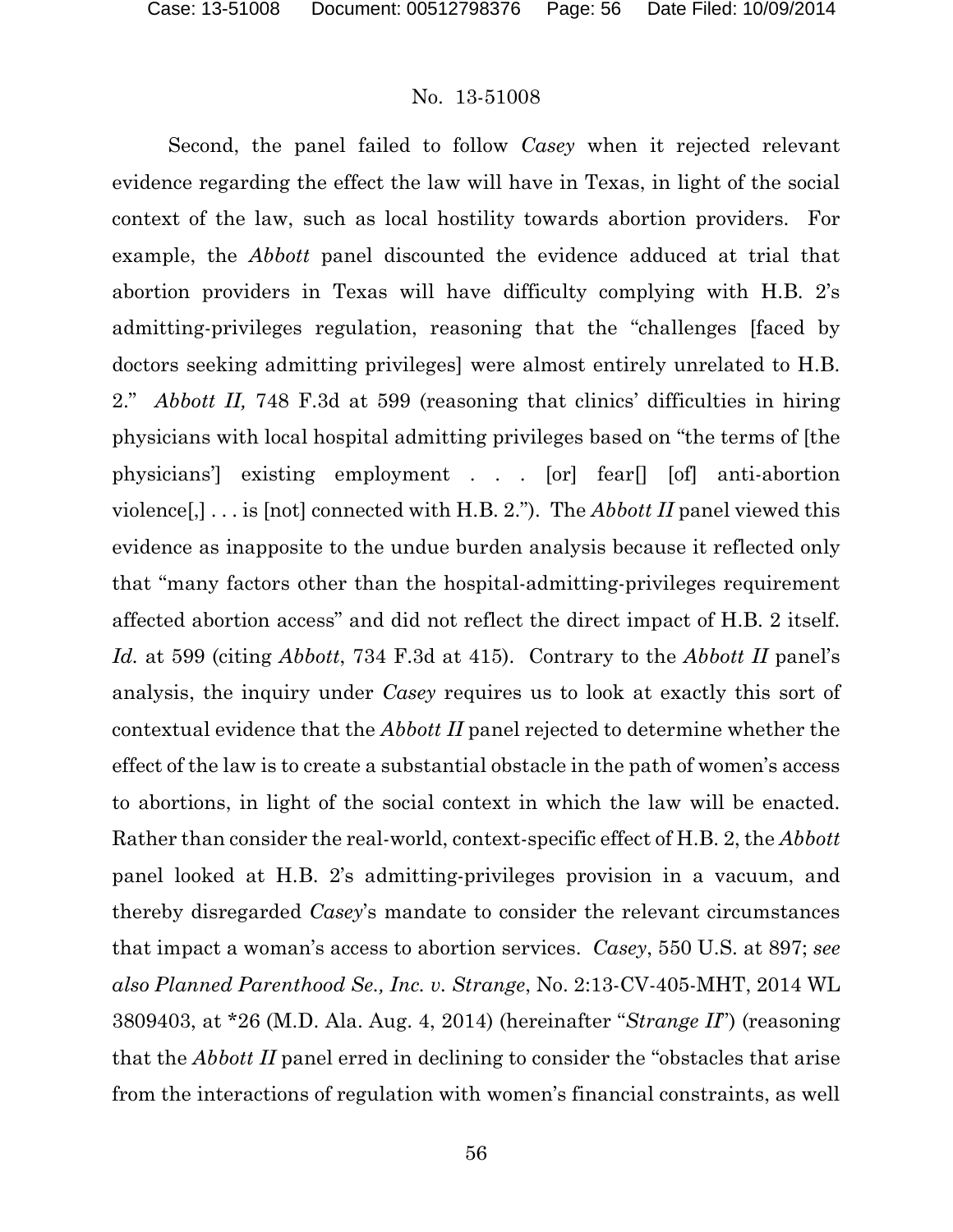### No. 13-51008

as other aspects of women's circumstances, as ineligible to be 'substantial obstacles' under *Casey*" because "[i]n *Casey* itself, the Supreme Court found that a spousal-notification requirement was an undue burden because of its effect on women who were in abusive relationships [and] [t]he circumstances of those women and their relationships were at the core of the *Casey* analysis. *Casey*'s treatment of the spousal-notification requirement shows that the interaction of the state regulation and existing social conditions can create an obstacle for women.").

Applying the *Casey* undue burden standard to the factual findings by the district court that are supported by the record evidence, it is clear that a large fraction of women affected by the admitting-privileges restriction will face substantial obstacles in seeking abortions. Properly considered, the Plaintiffs' evidence established the real-world effect of H.B. 2—that many clinics will close because Texas abortion providers will be unable to comply with the admitting-privileges provision; that the Rio Grande Valley, for example, will be without an abortion provider; and that the few remaining clinics throughout Texas will be unable to meet the significantly increased demand for abortion services, thereby precluding approximately one in three women seeking abortions in Texas, or 22,000 women, from accessing abortion services as a result of the decrease in available clinic providers alone.<sup>14</sup> Further, the

<span id="page-56-0"></span><sup>&</sup>lt;sup>14</sup> The *Abbott II* panel reasoned that Planned Parenthood cannot "resurrect its assertion that one-third of the state's clinics will close or over 22,000 women will be deprived of access to abortion services each year because the district court also refused to accept these findings." *Id.* As discussed, while the district court's factual findings, written into an opinion issued the day before the admitting-privileges provision was set to go into effect, did not address many of the details adduced at trial, the court expressly stated that it was relying upon all admissible evidence—including the evidence contained in both parties' sworn declarations. *See Abbott,* 951 F. Supp. 2d at 896 n.3.Accordingly, the panel read too much into the district court's failure to specifically recite the detailed evidence presented at trial that supported the district court's explicit findings. Such neglect to include these details, among others, does not reflect a "refusal to accept" the relevant evidence, but rather, a time-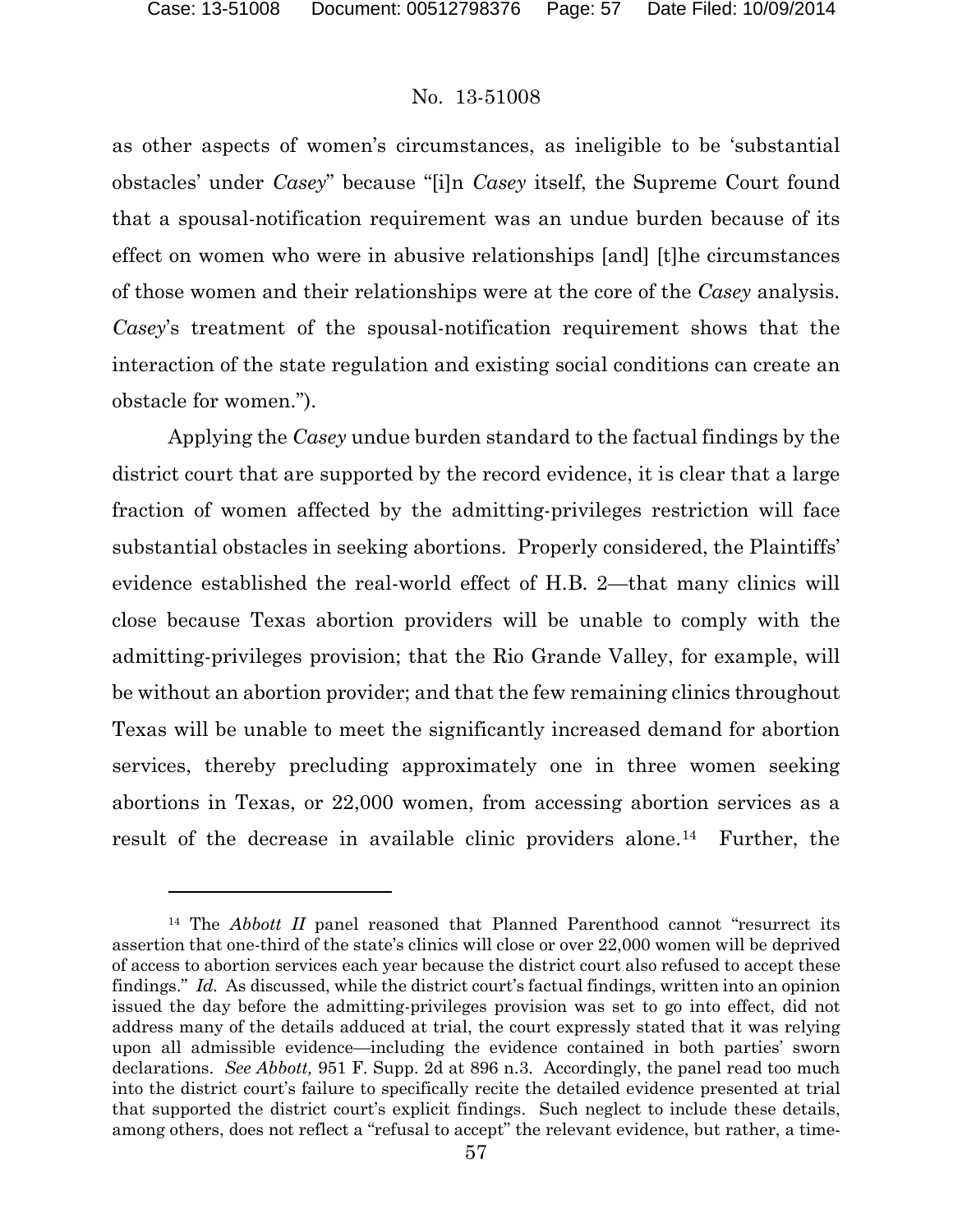l

### No. 13-51008

evidence established that women in the Rio Grande Valley and West Texas will be required to travel vast distances to secure access to abortion, and that forty percent of women seeking abortions in Texas are at or below the federal poverty line, and thus are unable to travel the distances that will be necessary as a result of various clinic closures.

Under *Casey*, the large-fraction analysis requires courts to examine the women actually affected by the law: here, not only the 22,000 women completely deprived of abortion services as a result of clinic closures and overall reduction in capacity of abortion providers in Texas, but also the women who will only be able to access abortion services by overcoming the severe, extra burden of traveling hundreds of miles to obtain a legal abortion from a physician with the requisite admitting privileges. *Casey*, 505 U.S. at 894.[15](#page-57-0) With feeble justification for so doing, the State is now not only precluding one

constrained effort to grant the Plaintiffs' relief before the unconstitutional law went into effect.

<span id="page-57-0"></span><sup>15</sup> Even if we assume incorrectly, as the *Abbott II* panel did, that the proper denominator for the *Casey* large-fraction analysis is comprised of all Texas women seeking an abortion, or approximately 68,000 women annually, the evidence nonetheless established that a large fraction of women—22,000 women throughout Texas, or one in three Texas women seeking an abortion—will be absolutely precluded from accessing abortion services as a result of H.B. 2's admitting-privileges provision. Thus, even utilizing *arguendo* an improper denominator and also disregarding, as the *Abbott II* panel erroneously did, the social context and real-world barriers to access, such as poverty, the evidence established that a large fraction—one third of women seeking abortions in Texas annually—will be unable to access abortion services as a result of the overwhelmed capacity of the few remaining clinics in Texas.

To be sure, the Court has never indicated that a "large fraction" must be an absolute majority of the women actually affected by the law. Had the Court meant to require proof that a *majority* rather than a fraction of women actually affected by the law will face substantial obstacles, it would have so held. Instead, in its analysis of the challenged spousal notification provision, the *Casey* Court found that although the vast majority of women volunteered to inform their husbands of their intent to procure an abortion, within the one percent of women who declined to share this information with their spouses, a large fraction of those women would face a substantial obstacle. *Casey*, 505. U.S. at 894-97. The Court so held without articulating how many women within that one percent would be so burdened.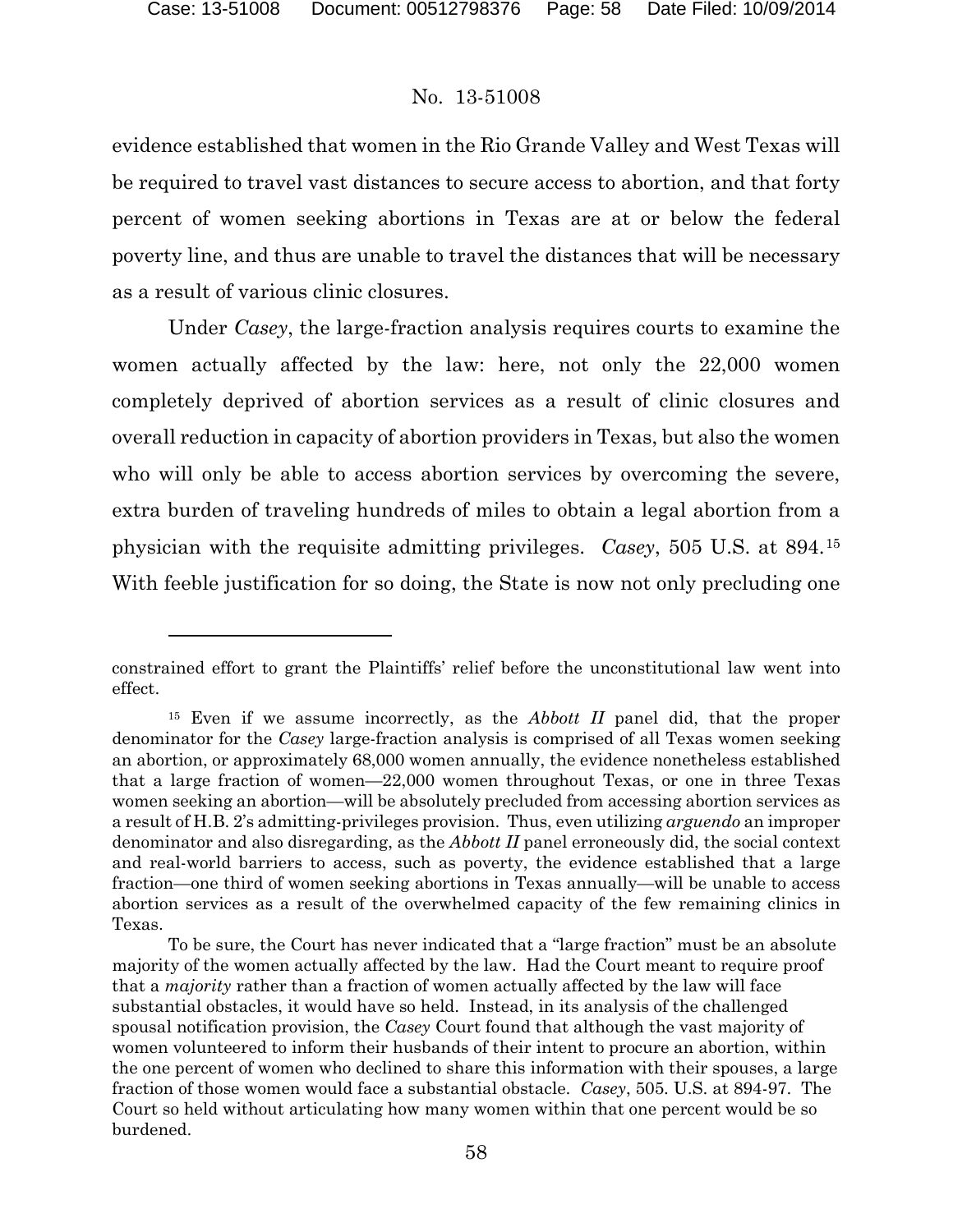third of women from accessing an abortion provider altogether—because, as a result of the admitting-privileges provision, clinics will indefinitely close and the remaining clinics will be unable to meet the significantly increased demand placed upon their facilities—but also, forcing women who reside in, for example, the Rio Grande Valley and the western panhandle, to travel vast distances. Assuming these women are actually able to obtain an appointment at an over-booked facility, they must additionally overcome the burden of travelling hundreds of miles to keep their appointment. A significant number of these women may be unable to do so because of their particular life circumstances, such as poverty, inability to access travel accommodations, difficultly obtaining child care, or inability to take time off from work or other duties. The evidence established that these barriers amount to substantial obstacles in the path of a woman seeking a legal abortion—not merely incidental inconveniences. Indeed, the record demonstrated that forty percent of women seeking abortions in Texas are below the federal poverty line and thus will likely be unable to secure transportation to the closest abortion provider. For these women, the admitting-privileges provision "does not merely make abortions a little more difficult or expensive to obtain; for many women, it will impose a substantial obstacle. We must not blind ourselves to the fact that the significant number of women who [cannot travel outside of the Rio Grande Valley, or their relevant region, because of barriers caused by poverty] are likely to be deterred from procuring an abortion as surely as if the [State] had outlawed abortion in all cases." *Casey*, 505 U.S. at 893-94. Thus, applying *Casey* properly, the record shows that H.B. 2 imposes a substantial obstacle on a large fraction of women actually restricted by the law.

Additionally, in reversing the district court's decision, the *Abbott* panel made the sweeping conclusion that *Casey* "counsels against" finding that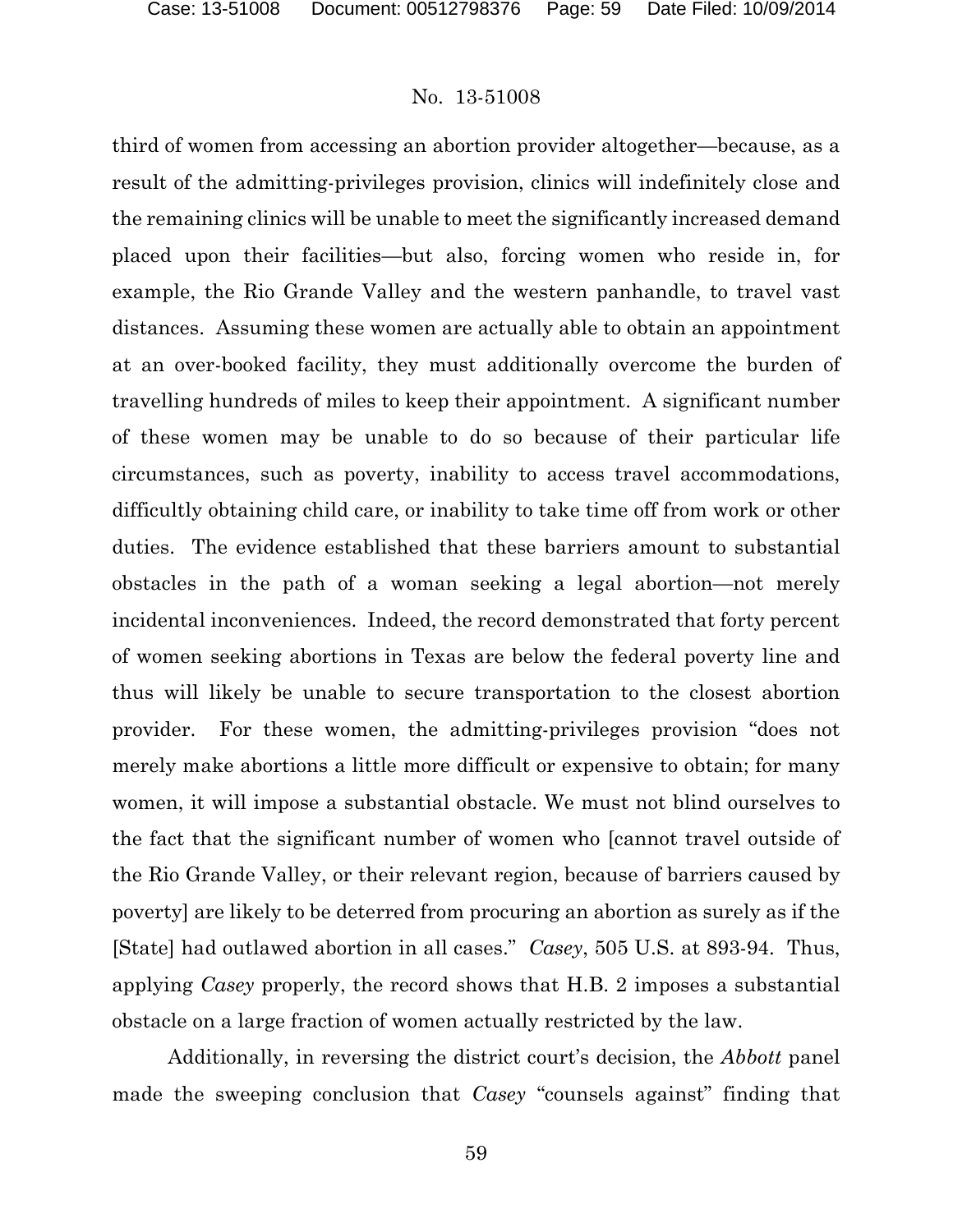incidental travel burdens amount to a substantial obstacle because the *Casey*  Court upheld the 24-hour informed consent provision despite noting the additional travel that women would be required to endure as a result of the provision. *Abbott II*, 748 F.3d at 598. But an examination of *Casey* reveals that the panel's conclusion on this score is wrong. As an initial matter, the *Abbott* panel altogether neglects to note that the *Casey* Court explicitly limited its holding to the record evidence in that case. *Casey*, 505 U.S*.* at 901 (acknowledging that "some amount of increased cost could become a substantial obstacle, [but] there is no such showing *on the record before us."*) (emphasis added).

But there is more. The facts of *Casey* were substantially and meaningfully distinguishable from the instant case: in particular, the women affected by the 24-hour notice provision in *Casey* were *already* required to travel significant distances to obtain an abortion; at most, the provision required those women to make the same trip twice. *Id*. at 886-87; *Planned Parenthood of Se. Pa. v. Casey*, 744 F. Supp. 1323, 1351-52 (E.D. Pa. 1990). By contrast, the clinic closures caused by H.B. 2's admitting-privileges provision imposes significant *new* burdens on women by requiring them to travel significant distances for the very first time. *Accord Strange II*, 2014 WL 3809403, at \*28 ("The women at issue in . . . *Casey* were like the rural woman described above: before the waiting-period provision, they *already* had to, and were able to, make a two-to-three-hour trip to a clinic. The new provision simply required them to make that trip twice or to stay overnight. By contrast, as discussed above, the clinic closures in this case would impose severe *new* burdens on the urban woman."). Furthermore, in *Casey* the Court, characterizing its conclusion as a "close[] question," weighed this burden of additional travel time against the State's legitimate interest to "facilitate[] the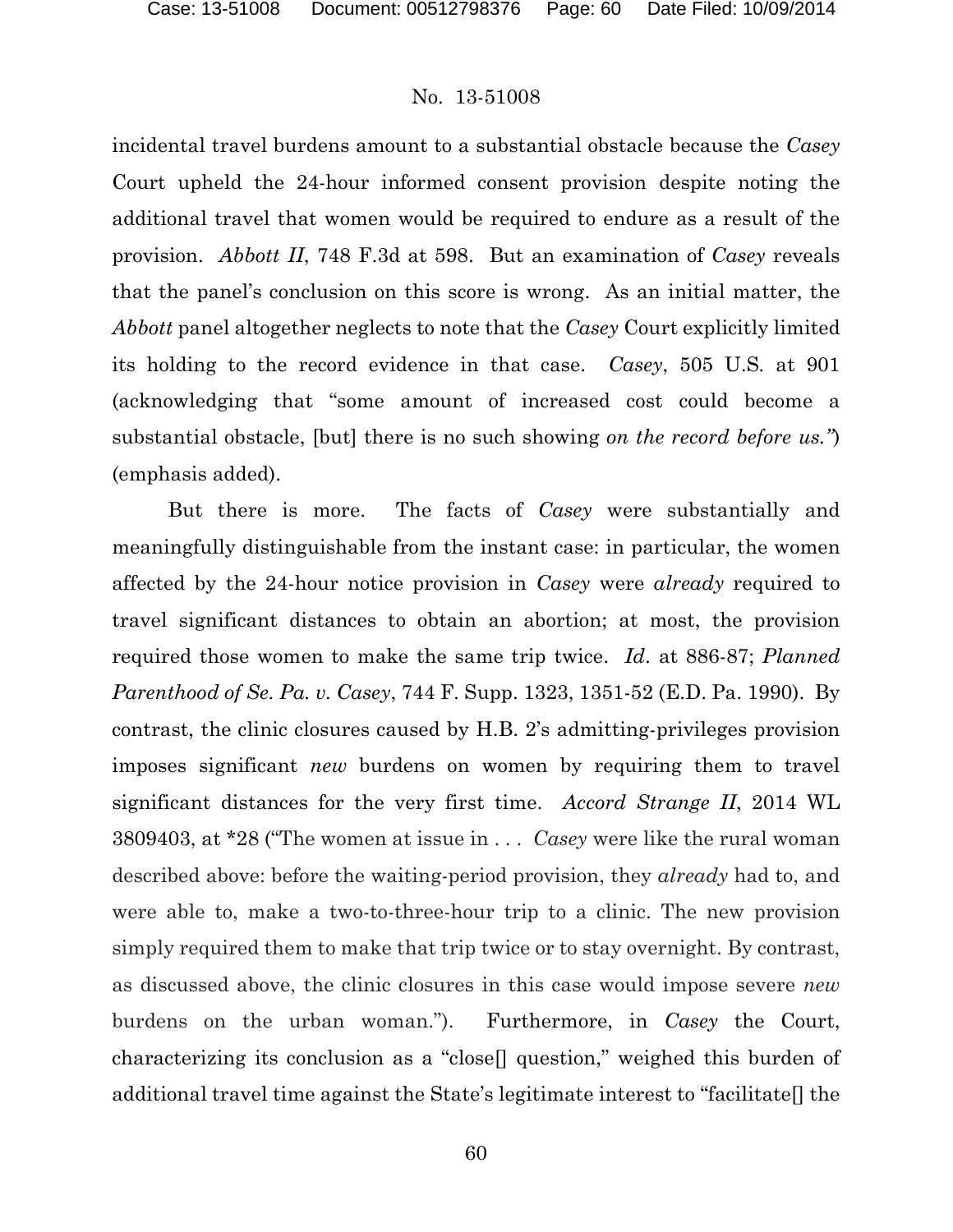wise exercise of" a woman's right to choose to have a previability abortion, and concluded that the burden was not undue. *Casey*, 505 U.S. at 886-87. Comparatively, the *Abbott II* panel neglected to weigh the strength of the State's interest against the burden imposed by additional travel time and, instead, erroneously pronounced that *Casey* counsels against finding that 150 miles of additional travel is a substantial obstacle in every challenge to an abortion regulation. The panel thus erred in interpreting this record-tethered ruling in *Casey* to stand for the consequential legal rule that increased distances are categorically insufficient to constitute a substantial obstacle. *See, e.g.*, *Strange II*, 2014 WL 3809403, at \*29 ("Courts, like the *Abbott* courts, err when they seek to transform [a] factual conclusion into a simplistic legal rule. As this case demonstrates, in assessing the burdens imposed by a regulation, the factual details are critical.").

Moreover, by diminishing the significance of traveling 150 miles to obtain an abortion, the panel seems to imply that burdens which are surmountable for some women categorically do not amount to an undue burden. Nowhere in *Casey* or *Gonzales* does the Court suggest that the burden imposed upon women must be *insurmountable* in order to be undue. This troubling suggestion that a burden is not undue if women can overcome it, despite any hurdles they must jump over in order to do so, would flout the Supreme Court's continued reaffirmation of the liberty right recognized in *Roe*, and upheld in *Casey* and *Gonzales.* Merely because some women, particularly those with financial resources and familial support, will undoubtedly be able to overcome the substantial obstacles that H.B. 2 has placed in their path, does not somehow render an otherwise unconstitutional provision lawful—stated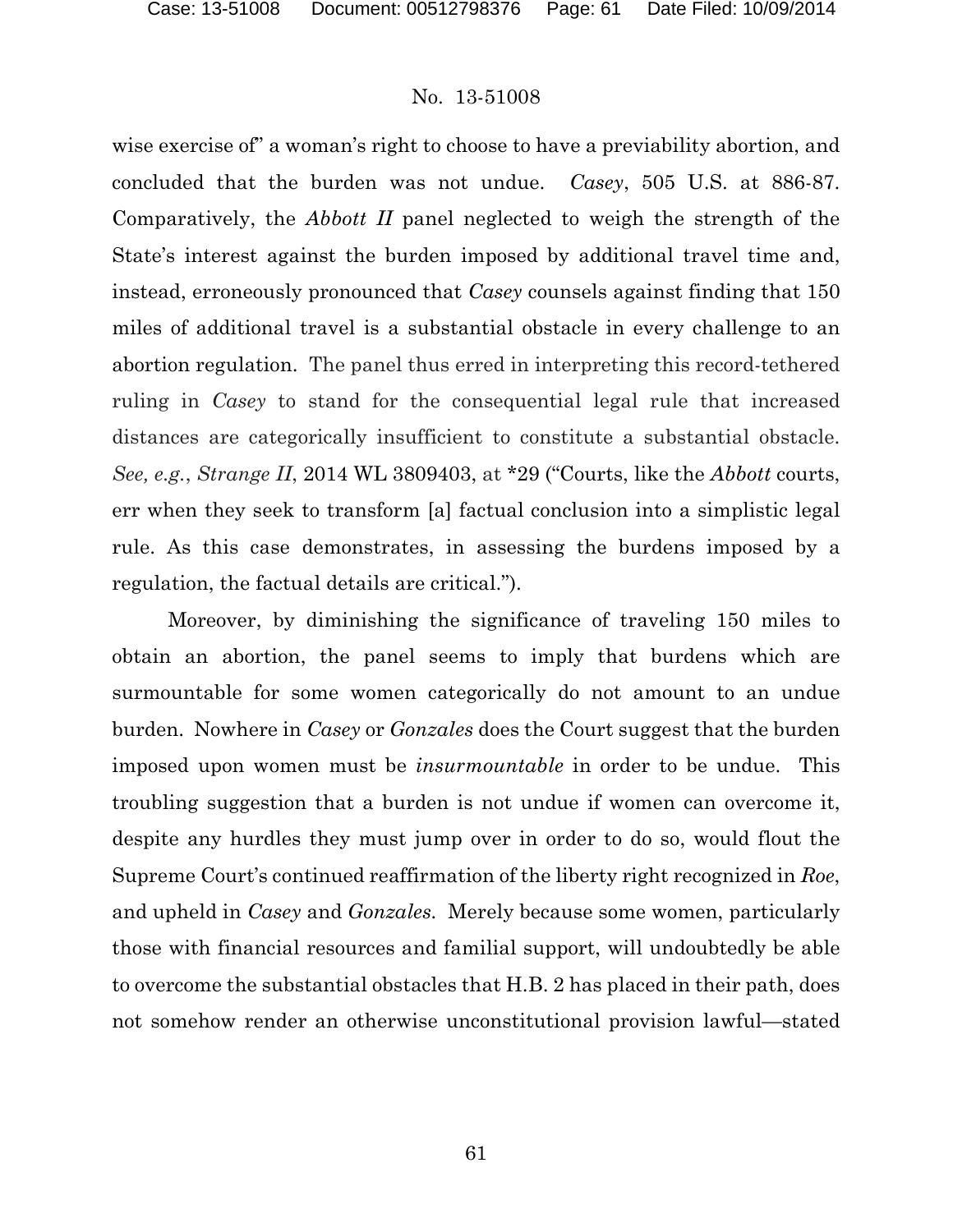l

### No. 13-51008

simply, overcoming a burden does not mean the burden is not *undue*.[16](#page-61-0) We cannot look at women's ability to overcome an obstacle in a vacuum, and use their predicted ability to overcome barriers to somehow conclude that the obstacle is not substantial or undue.

The Supreme Court has never indicated, either in the abortion context or in other similar contexts, that an ability to overcome an obstacle caused by a regulation is fatal to the plaintiff's constitutional challenge to that regulation. For example, in *Anderson v. Celebrezze*, the Court struck down an Ohio regulation that precluded independent candidates from running for the Presidential election if they did not submit a statement of candidacy and a nominating petition by March 20th, for the November election. 460 U.S. 780, 782-83 (1983). The Court struck down the law because, on balance, the State's interest in regulating the election process by enforcing a strict deadline was "minimal" in comparison to the extent and nature of the burden placed on voters' "freedom of choice and freedom of association." *Id.* at 806. As Chief Justice Rehnquist noted in dissent, the "record shows that in 1980 five independent candidates submitted nominating petitions with the necessary 5,000 signatures by the March 20 deadline and thus qualified for the general election ballot in Ohio." *Id.* at 809 (Rehnquist, J., dissenting). Thus, we know that some candidates were able to overcome the obstacle imposed by the restriction. This fact did not impact the Court's decision to conclude that in light of the State's weak interest, the burden imposed upon independent candidates and their supporters was unconstitutional.

<span id="page-61-0"></span><sup>16</sup> Indeed, "[a] woman with means, the freedom and ability to travel, and the desire to obtain an abortion, will always be able to obtain one, in Texas or elsewhere. However, *Roe*'s essential holding guarantees to all women, not just those of means, the right to a previability abortion." *Whole Woman's Health, et al. v. Lakey, et al.*, No. 1:14-CV-284\_LY, 2014 WL 4346480, at \*13 (W.D. Tex. 2014).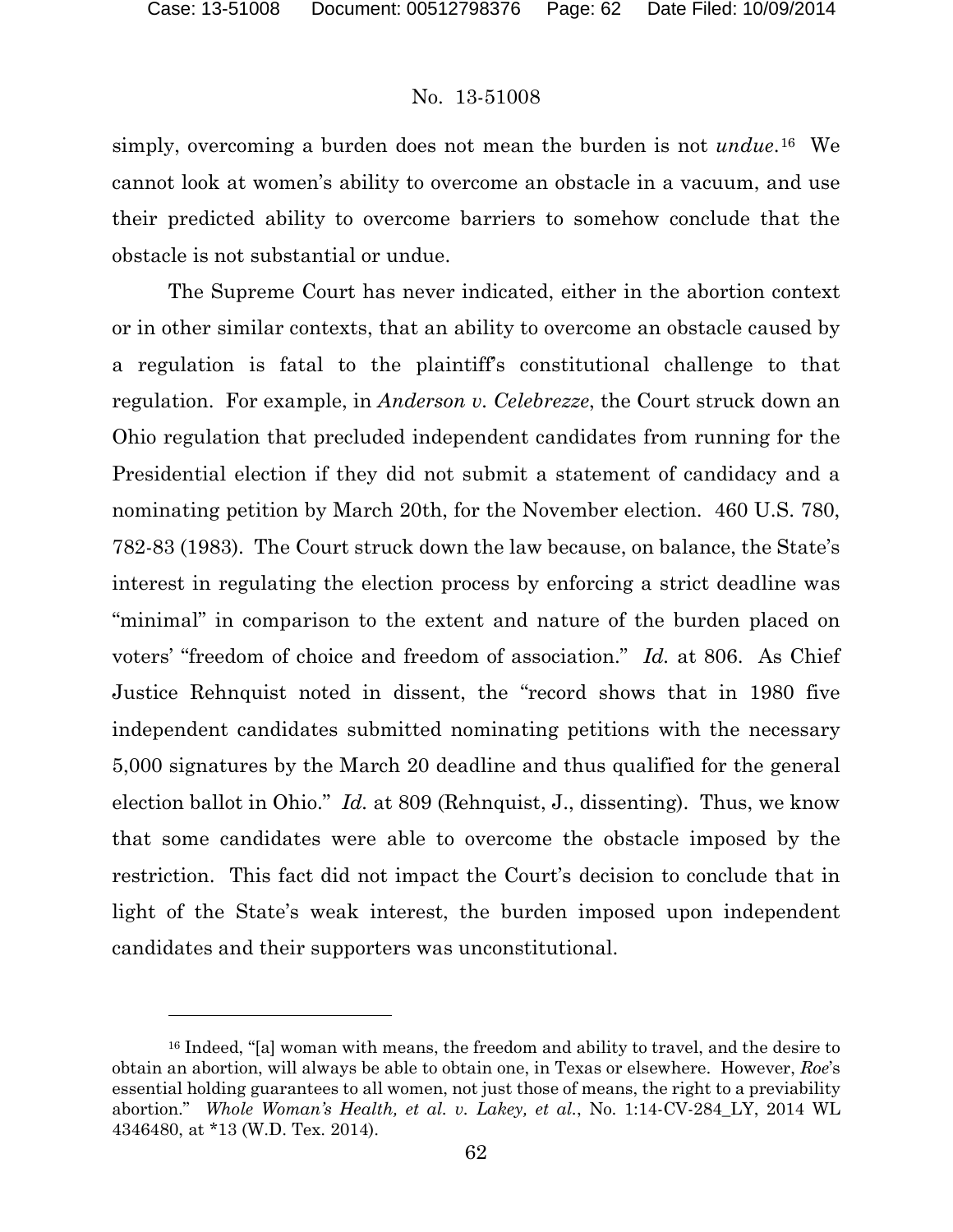Just as the evidence of individual candidates overcoming the unconstitutional restrictions in *Anderson* was not dispositive in the Court's analysis, I fail to see how women's potential success in struggling to overcome a substantial obstacle imposed by a regulation that does not actually further the State's purported interest is relevant. The *Casey* Court reaffirmed *Roe*'s central principles and articulated a middle-of-the-road standard between strict scrutiny and rational–basis review in order to reconcile a woman's liberty interest in choosing to obtain an abortion with the state's legitimate interests in protecting women's health and promoting fetal life. The *Abbott II* panel's implicit interpretation of the undue burden standard suggests that a state may all but prohibit abortions. That is simply not the *Casey* undue burden standard and such an approach threatens to eviscerate the careful balance that lies at the heart of *Casey. Gonzales*, 550 U.S. at 146 (explaining that *Casey* "struck a balance. The balance was central" to the *Casey* Court's holding).

Lastly, the *Abbott II* panel looked only to the evidence that women in the Rio Grande Valley would be required to travel an additional 150 miles or less to access an abortion outside of the region, and altogether ignored evidence regarding the distances traveled by women in West Texas and the panhandle. *Id.* However, even if we confine our view of the evidence to the effect on women in the Rio Grande Valley, the record indicates not merely an inconvenient increase in travel, but a corresponding inability of women seeking abortions living in that area to actually travel the increased distance because of prohibitive costs and burdensome arrangements that would be necessary to make before traveling to the abortion provider. As discussed *supra*, *Casey*  dictates that this court focus its inquiry on these very women who are most affected and burdened by the admitting-privileges provision. *Casey*, 505 U.S. at 894.